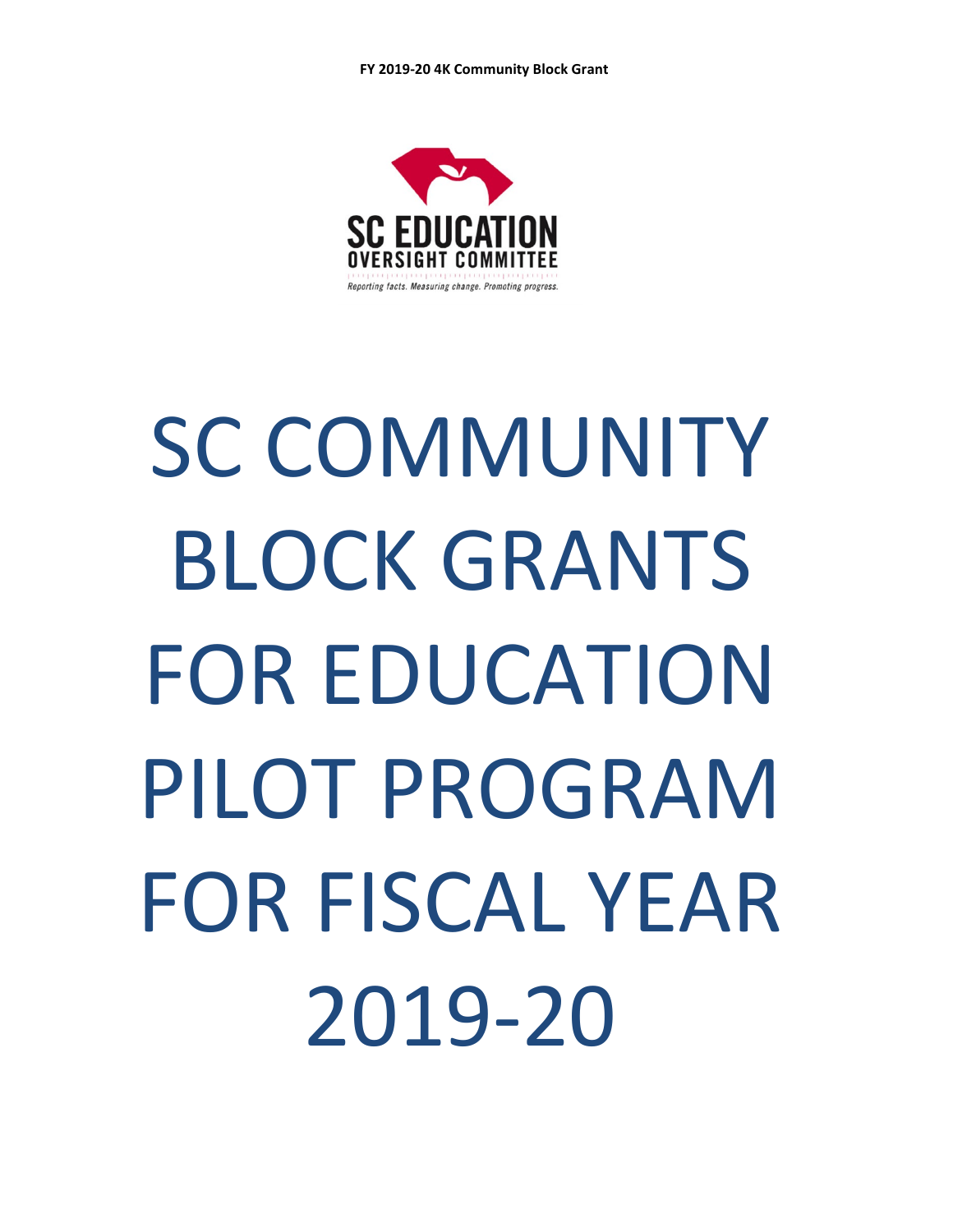# **SC Community Block Grants for Education Pilot Program**

For the fifth year, the South Carolina General Assembly has authorized and funded the SC Community Block Grants for Education Pilot Program (Education Pilot Program) for Fiscal Year 2019-20. Specific grant requirements and mandates are included in Proviso 1.64, attached as Appendix A.

# **Background**

The Education Pilot Program's purpose is **to improve children's readiness for kindergarten by enhancing the quality of pre-kindergarten programs for four-year-old children.** It is a matching grants program intended to encourage and sustain community partnerships among schools, school districts and local communities. Successful partnerships will implement innovative, state-of-the-art initiatives and models to improve student learning. Successful proposals will be well-designed and provide a proven track record of improving student performance.

Substantial local leadership and support as well as educator understanding of challenges (supported by data) are integral to the success of local educational initiatives. The Education Pilot Program seeks purposeful, data driven, strategies that will improve children's learning, development and readiness for kindergarten. Proviso 1.64 requires the establishment of a local Community Advisory Committee to guide and assist program leadership and staff throughout the grant cycle. An existing local advisory body with community members can serve as the Community Advisory Committee if it is able to fulfill the Committee's responsibilities.

The National Institute for Early Education Research (NIEER) recently published "The State of Preschool 2018" With its 2018 publication, NIEER introduced a new set of benchmarks that raised standards and reflected a shift toward supports for practices more directly linked to the quality of children's experiences in the classroom.<sup>1</sup> Information about South Carolina in the 2018 NIEER Yearbook may be accessed on the NIEER website at:

[http://nieer.org/wp-content/uploads/2019/04/SouthCarolina\\_YB2018R.pdf.](http://nieer.org/wp-content/uploads/2019/04/SouthCarolina_YB2018R.pdf)

# **Available Funding Categories**

Total funding available for the Education Pilot Program is \$1 million. The Pilot Program is funded with onetime, non-recurring Education Improvement Act revenue.

# **There are two funding categories and applicants should select only one category:**

- **(A) New Grants:** If a district has not received this Education Pilot Program grant in the past, it may apply for a new grant. A district may apply for funding to implement a project that is based on a model that has been funded in prior years by the SC Community Block Grants for Education Pilot Program (FY 2015-16 through FY 2018-19) and is a promising practice. **Proposals from districts that have not previously been awarded a grant will be prioritized for funding.**
- **(B) Recurring Grants:** If a district has received this Education Pilot Program grant in the past, the district will apply for a recurring grant. Awardees are required to focus on how the request for funding during FY 2019-20 will sustain the project and ensure it will continue after one year of funding if awarded.

<span id="page-1-0"></span><sup>&</sup>lt;sup>1</sup> Barnett, B., Frieman-Krauss, A., Weisenfeld, GG., Horowitz, M., Kasmin, R., Squires, J. (2017). The State of Preschool 2016. p.6. National Institute for Early Education Research. New Brunswick, New Jersey: Rutgers University. May be accessed online at: [http://nieer.org/wp-](http://nieer.org/wp-content/uploads/2017/08/Executive-Summary_8.21.17.pdf)content/uploads/2017/08/Executive-Summary 8.21.17.pdf.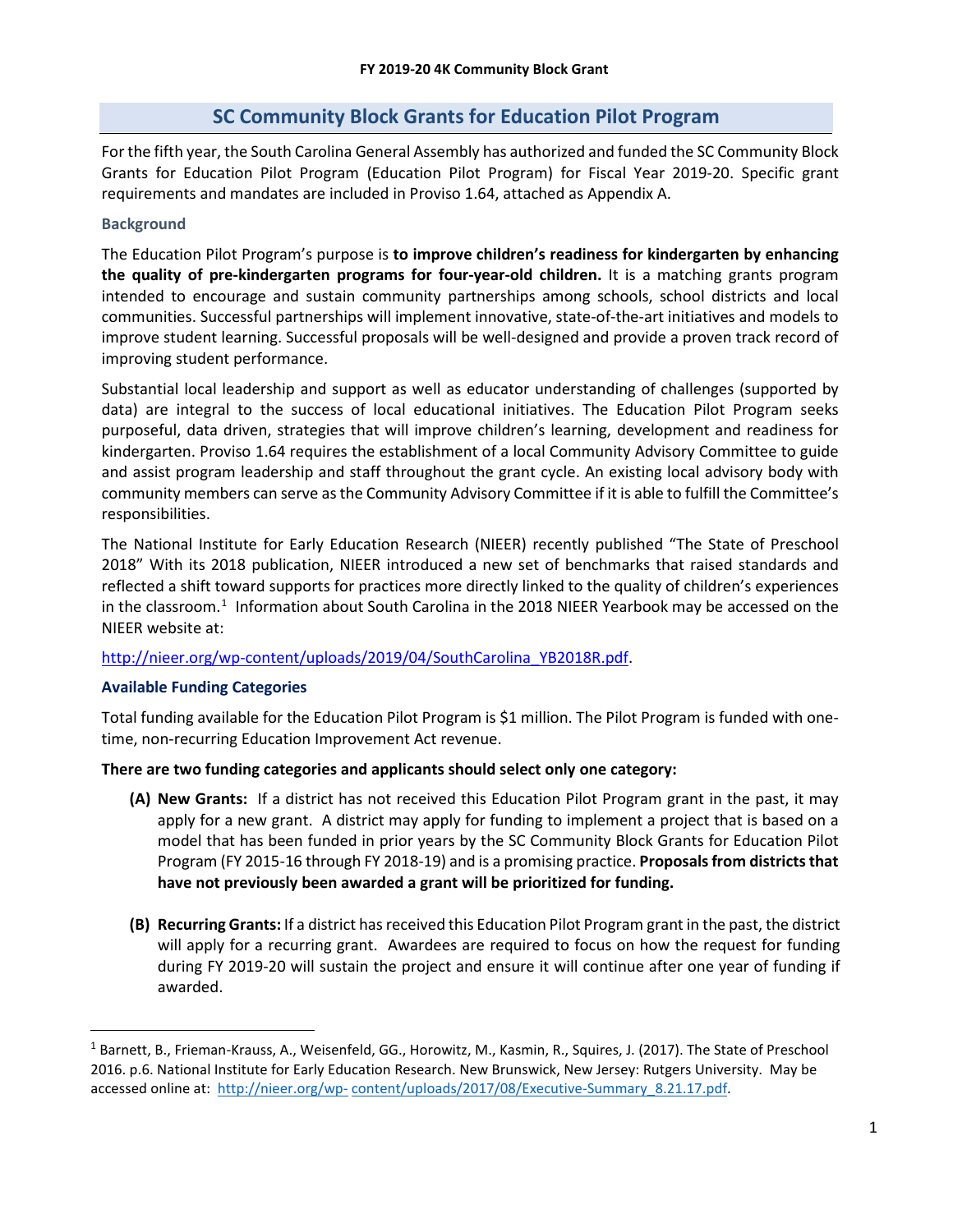# **Funding Categories**

- **All applicants must include a measurable high-quality child-teacher interaction.**
- **The only eligible teacher-child interaction measures are:**
	- o Teaching Pyramid Observation Tool (TPOT), Classroom Assessment Scoring System (CLASS)
	- $\circ$  Early Childhood Environment Rating Scale 3<sup>rd</sup> Edition (ECERS-3)
	- o Early Language and Literacy Classroom Observation (ELLCO)
- More information about specific teacher-child interaction measures may be accessed online at:

[https://www.acf.hhs.gov/sites/default/files/opre/complete\\_compendium\\_full.pdf](https://www.acf.hhs.gov/sites/default/files/opre/complete_compendium_full.pdf) and in **Appendix B.**

- If the proposal is a new applicant, the proposal must be based on ONE of the following promising practices:
	- **(1)** Improve home or school language and literacy environments through the evidence-based program, Learning Environment Analysis (LENA). Cherokee County School District has implemented LENA in home environments since the 2015-16 school year, and Berkeley County School District is implementing LENA in a classroom environment during the 2019-20 school year. Another promising practice is the implementation of Waterford's UPSTART program as a family engagement tool and when used as an enhancement to children enrolled in a four-year-old kindergarten program.
- OR
- **(2)** Implement a teacher-child interaction tool to improve classroom interactions and enhance early literacy or mathematics instruction. Over the past four years, Chesterfield County has implemented ELLCO and is piloting a research-based student mathematics assessment, Research-Based Early Mathematics Assessment (REMA).
- OR
- **(3)** Implement the Pyramid Curriculum developed by the Center for Social Emotional Foundations of Early Learning with ongoing professional development. Utilize the impact of Pyramid Model implementation using the Teaching Pyramid Observation Tool (TPOT), a teacher-child interaction measure focused on social-emotional development. Led by Florence School District One, the Pee Dee Consortium (consisting of eight school districts and Head Start) has implemented this model over the past four years.

# **Additional Requirements**

- No grant may exceed \$250,000 annually.
- Matching Funds: Successful proposals will provide at least 10% (ten percent) match, which may be cash or in-kind supports (such as equipment, services, supplies, staff time). Specific cost detail of the match with amounts must be included in the proposal. Districts that have experience with an eligible strategy may be included in a proposal and receive funding as a "mentor" district. Please refer to **Appendix D Project Profiles**for a few examples of district partnerships and mentor districts.

Match requirements are the responsibility of the school district based on poverty level(s) of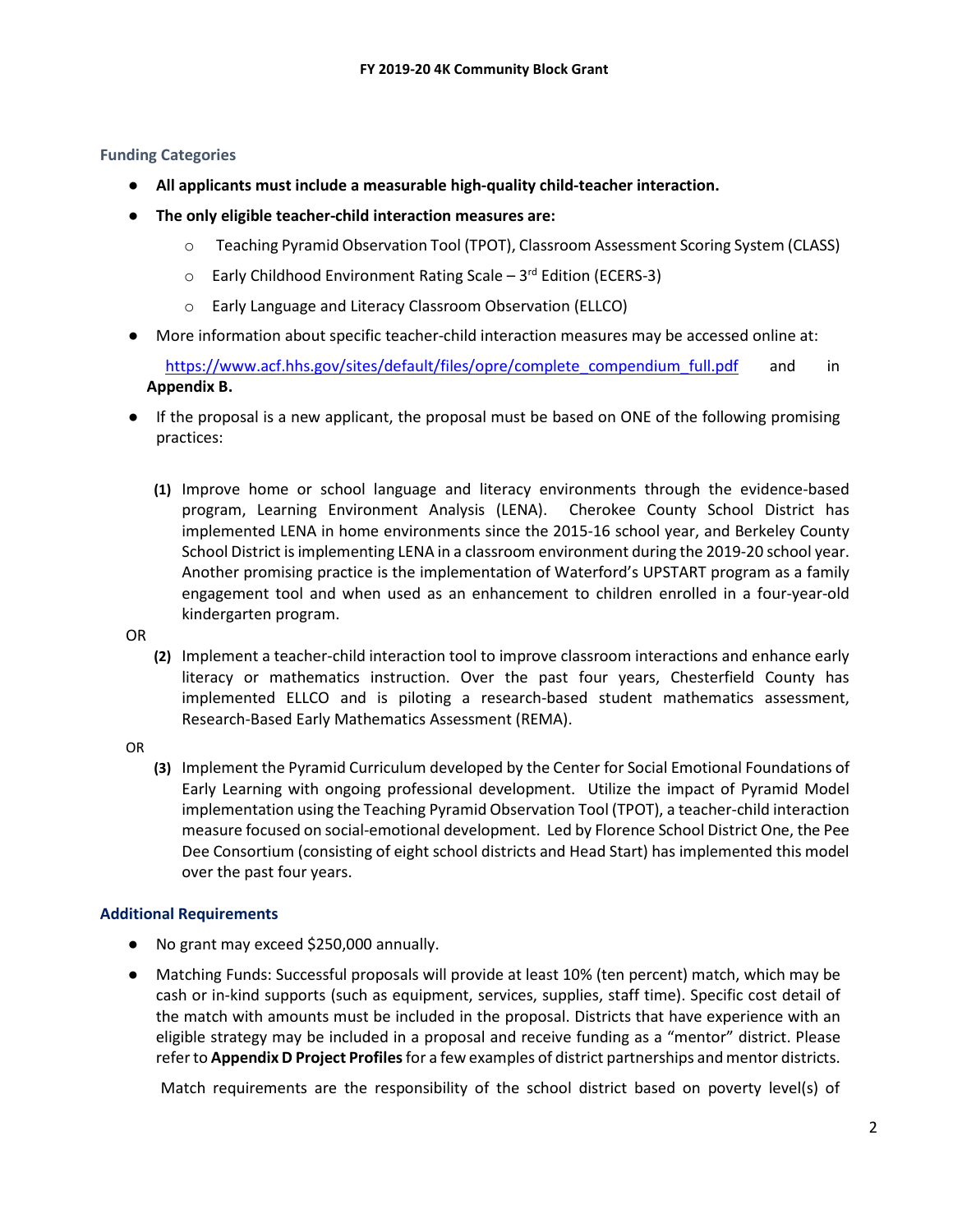elementary schools for which most (at least 51%) of the 4K students are zoned to attend. See the Poverty Level Sliding Scale Below.

In-kind match is the current cash value of any real property, equipment, goods, or services contributed to a SC Community Block Grant for Education project that would have been an eligible cost under the SC Community Block Grant for Education project if the recipient/sub-recipient was required to pay for such costs with SC Community Block Grant for Education project grant funds. "In-kind" needs to be priced at a stated rate for labor/time, what items are allowed to be counted toward in-kind, and a detailed breakout of actual items being counted toward in-kind. **An estimated cash value for in-kind that does not provide detail is not sufficient.**

| If the school(s) that 4K students are<br>zoned to attend have an average<br>poverty index of: | Then, the district needs to provide a match<br>of: |
|-----------------------------------------------------------------------------------------------|----------------------------------------------------|
| 89-100%                                                                                       | 10%                                                |
| 77-88%                                                                                        | 15%                                                |
| 63-76%                                                                                        | 20%                                                |
| Less than 62%                                                                                 | At least 21%                                       |

Note: Poverty rates should be based on the 2019 Poverty Index provided below.

# **Priority Points**

Public school districts or schools that have a poverty index above 80 percent will receive 10 (ten) priority points, and public school districts or schools that have a low student achievement will receive 10 (ten) priority points if all other grant requirements are met.

**Proposals from districts that have not previously been awarded a grant will be prioritized for funding.**

**Poverty rates** are based on the 2019 Poverty Index and may be accessed at:

[https://screportcards.ed.sc.gov/files/2019//data-files/.](https://screportcards.ed.sc.gov/files/2019/data-files/)

**Student achievement** is based on the academic achievement of third grade students in schools where at least 51% (percent) of 4K students are zoned to attend third grade. If the proposed project includes more than one school, provide the school name and achievement data for each. Schools with low student achievement are based on the state average of third grade students who scored "Does Not Meet Expectations" on the 2018-19 SC READY test in English language arts (ELA) or math. "Does Not Meet Expectations" suggests that students need substantial academic support to be prepared for the next grade level.

- In English language arts, if 25 percent or more of the school's third graders scored "Does Not Meet Expectations" on the 2018-19 administration of SC READY ELA, then the school is considered low achieving **OR**
- In math, if 25 percent or more of the school's third graders scored "Does Not Meet Expectations" on the 2018-19 administration of the SC READY mathematics, then the school is considered low achieving.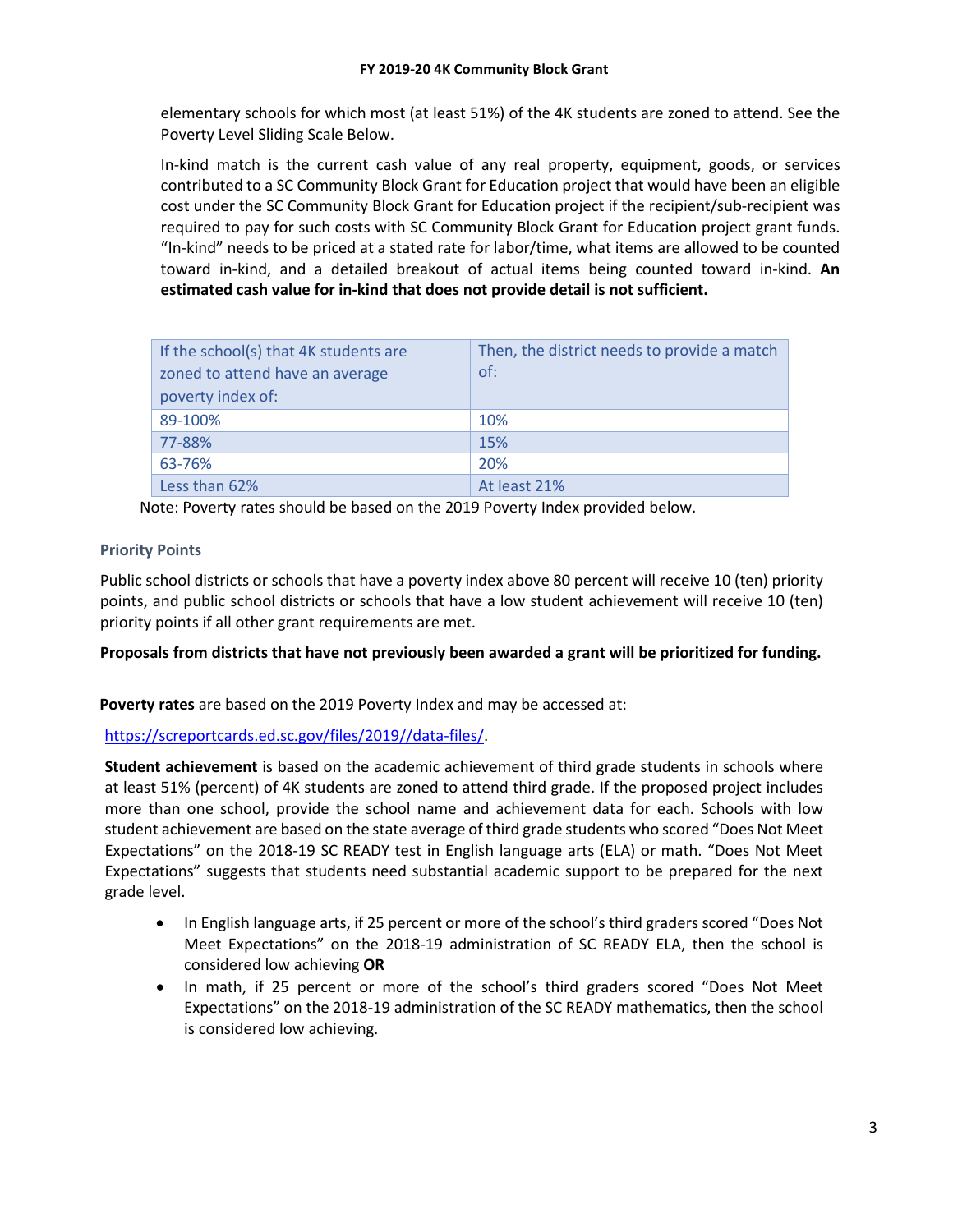# **Selection Process and Timeline**

- A seven-member independent grants committee will oversee the application procedure and selection process. Grants Committee members represent the education and business communities.
- An "intent to apply" is due by **12 noon on August 30, 2019.** The "intent to apply" can be emailed to Bunnie Lempesis Ward at **bward@eoc.sc.gov.** Please include the name of potential applicant district(s) and primary staff contact information, including name, title, district, work number and email address. **The intent to apply is non-binding and is used to establish communications for subsequent RFP announcements, including webinars and conference calls. Districts are encouraged to submit an "intent to apply" if they are interested in the grant.**
- Informational conference call instructions will be emailed to primary staff contacts included in the "intent to apply." The EOC must receive proposals by **12 noon on October 9, 2019.**

| <b>Date and Time</b>                | <b>Applicants</b>                                                                                                                                                                                                                                               |
|-------------------------------------|-----------------------------------------------------------------------------------------------------------------------------------------------------------------------------------------------------------------------------------------------------------------|
| August 12, 2019                     | <b>Grant Application Released.</b>                                                                                                                                                                                                                              |
| August 30, 2019 by 12:00 p.m.       | Deadline for interested applicants to email an "intent to<br>apply."                                                                                                                                                                                            |
| September 6, 2019                   | Interested districts may participate in an informational call or<br>webinar facilitated by EOC.                                                                                                                                                                 |
| October 9, 2019 by 12:00 p.m.       | Grant proposals are due to the EOC office.                                                                                                                                                                                                                      |
| November 15, 2019 in Columbia, S.C. | Some applicants may be selected for a follow-up interview or<br>conference call, conducted by the Grants Committee. Each<br>applicant selected for an interview will be notified of a<br>specific interview or call time, no more than 30 minutes in<br>length. |
| November 22, 2019                   | Successful applicants are notified. EOC develops press<br>release.                                                                                                                                                                                              |
| January 2020                        | EOC Allocation of grant funds to grantees.                                                                                                                                                                                                                      |
| Winter 2020                         | <b>Grants Orientation Meeting (tentative).</b>                                                                                                                                                                                                                  |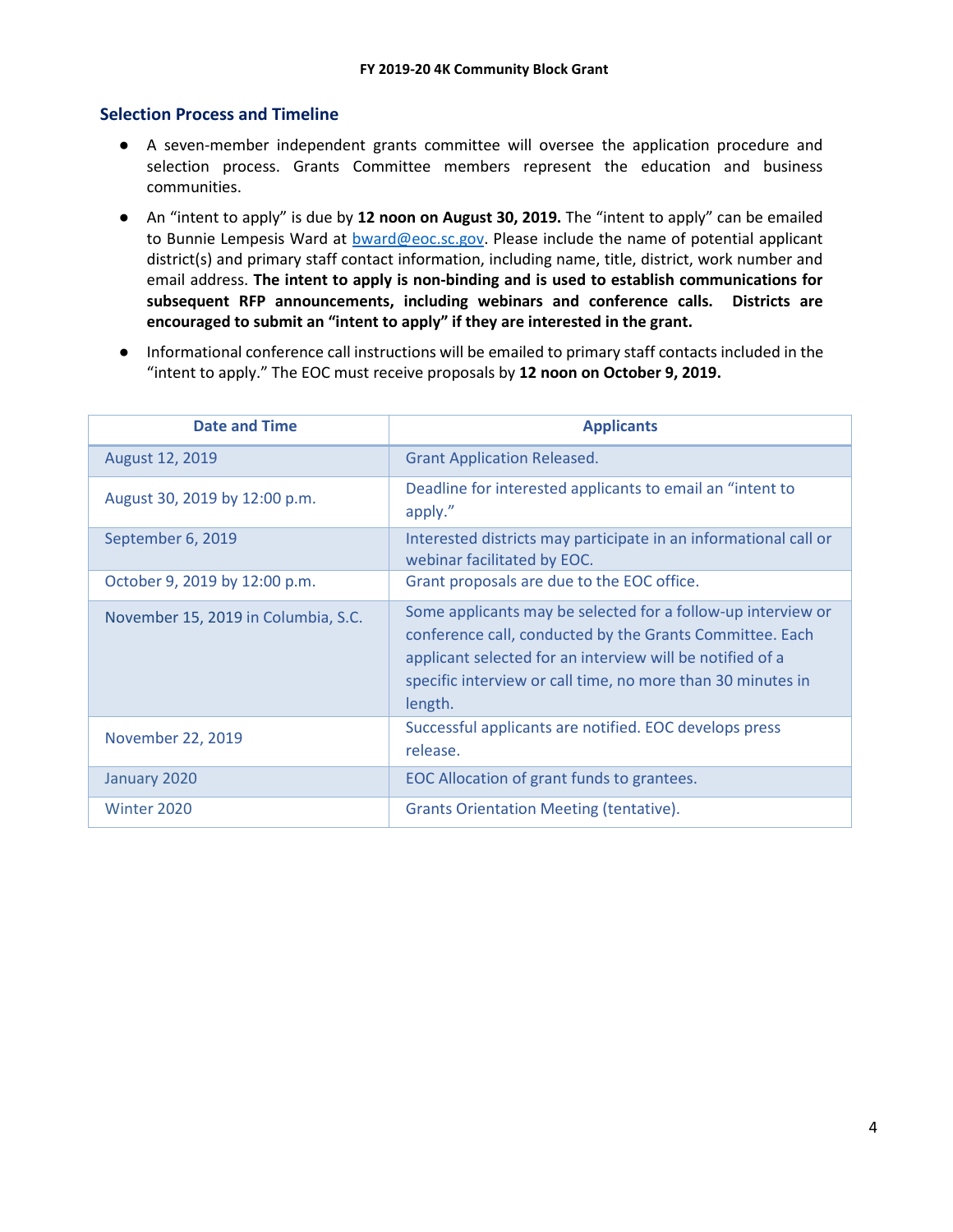# **Proposal Selection**

Proposals will be reviewed and awarded up to a total of 110 points as outlined below.

|                                            | <b>New</b> | <b>Recurring</b> |
|--------------------------------------------|------------|------------------|
| <b>Needs Assessment</b>                    | 10         | 10               |
| <b>Project Design</b>                      | 10         | 10               |
| <b>Past Results</b>                        | $\Omega$   | 10               |
| <b>Measurable Goals</b>                    | 10         | 5                |
| <b>Project Implementation</b>              | 25         | 20               |
| <b>Risk and Risk Mitigation strategies</b> | 10         | 10               |
| <b>Budget</b>                              | 10         | 10               |
| Sustainability                             | 15         | 15               |
| <b>BONUS POINTS (Per Proviso 1.64)</b>     |            |                  |
| Poverty Index of 80 percent or<br>greater  | 10         | 10               |
| Low Achievement School(s)                  | 10         | 10               |
| <b>TOTAL POSSIBLE POINTS</b>               | 110        | 110              |

# **Proposal Requirements**

- **These funds may not be used to supplant, or replace, funds currently allocated or used for quality enhancement.**
- **The lead applicant must be a school or school district.**
- Semiannual grantee reports will be required and must include data and narrative about awarded projects' programmatic progress and financial status. A template will be provided later.
- All grant proposals must be in in a Word or PDF document with 1-inch margins at the top, bottom and sides with all pages numbered. Font should be Arial, Times New Roman or Calibri and no smaller than 11- point font. Footnotes should be no smaller than 10-point font.
- Submitted proposals must be formatted as portrait. Exceptions are: (a) logic model (b) budget templates.
- All illustrations and photos need to use the grayscale. No colors.
- All data presentations are to be numerical charts (e.g., no line graphs, bar charts, or pie charts).
- **Proposals over 20 pages will not be considered**. The 20-page limit does not include (a) letters of support, (b) budget, (c) footnotes or endnotes, (d) cover page, (e) cover sheet, (f) logic model or (g) research supporting proposed project.
- Proposal may use either footnotes or endnotes. Use either MLA (Modern Language Association), APA (American Psychological Association) or Chicago Manual of Style for formatting citations.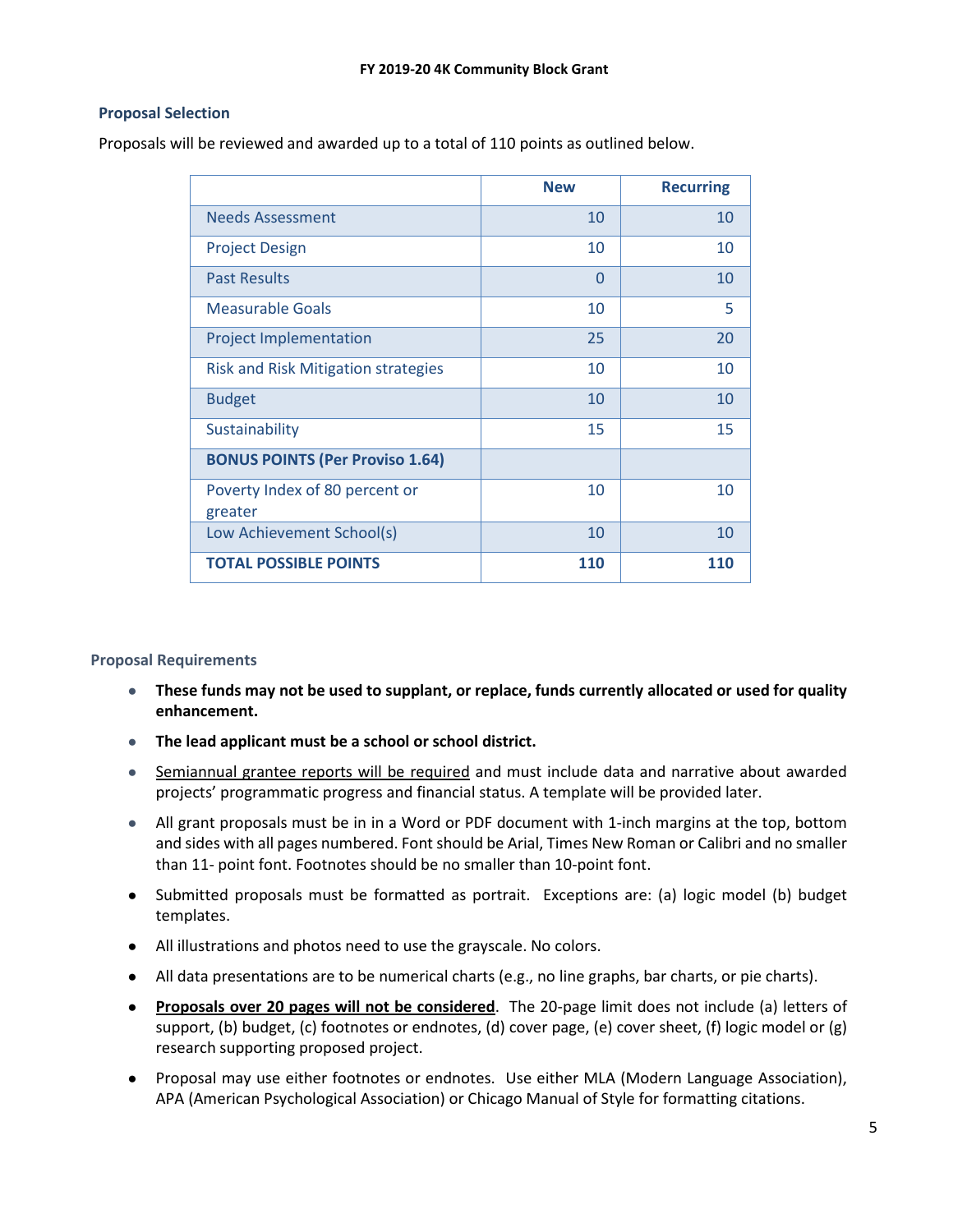- Proposal must label each section of proposal as shown in application and present the sections in the same order given in this application.
- Submit ten three-hole punched, double-sided copies of proposal. Use a staple, paper clip or binder clip each copy; do not package in permanent binders, folders, etc.
- Grant proposals must be mailed or delivered to the SC Education Oversight Committee Office. The mailing address is **P.O. Box 11867, Columbia, SC 29211**. All proposals must be received by the SC Education Oversight Committee Office by **October 9, 2019 at 12 p.m.** The drop off address for the EOC is **Brown Building, Suite 502, Columbia, SC 29201.** The EOC is located on the grounds of the State House in the Brown Building, on the corner of Pendleton and Sumter Streets.
- Evaluation requirements: Awarded applicants will participate in an ongoing evaluation process managed by the EOC. Grantees will be expected to participate in site visits and data collection. Grantees may be asked to participate in project presentations. For evaluation purposes, grantees should be prepared to answer the following questions on outcomes and implementation.
	- $\circ$  Is the target population experiencing the changes in knowledge, attitudes, behaviors or awareness that your program sought?
	- o What are the project's results (outputs and outcomes)?
	- $\circ$  What is the project accomplishing among your target population? How is the project:
		- performing the services or activities planned?
		- reaching the intended target population?
		- reaching the intended number of participants?
		- leading to expected outcomes?
	- o How do participants perceive these services and activities?
- Questions or comments may be directed to:

Bunnie Ward **Hope Johnson-Jones** Director, Policy Development & Evaluation Administrative Coordinator [bward@eoc.sc.gov](mailto:bward@eoc.sc.gov) [hjones@eoc.sc.gov](mailto:hjones@eoc.sc.gov) (803) 734-2803 (803) 734-6148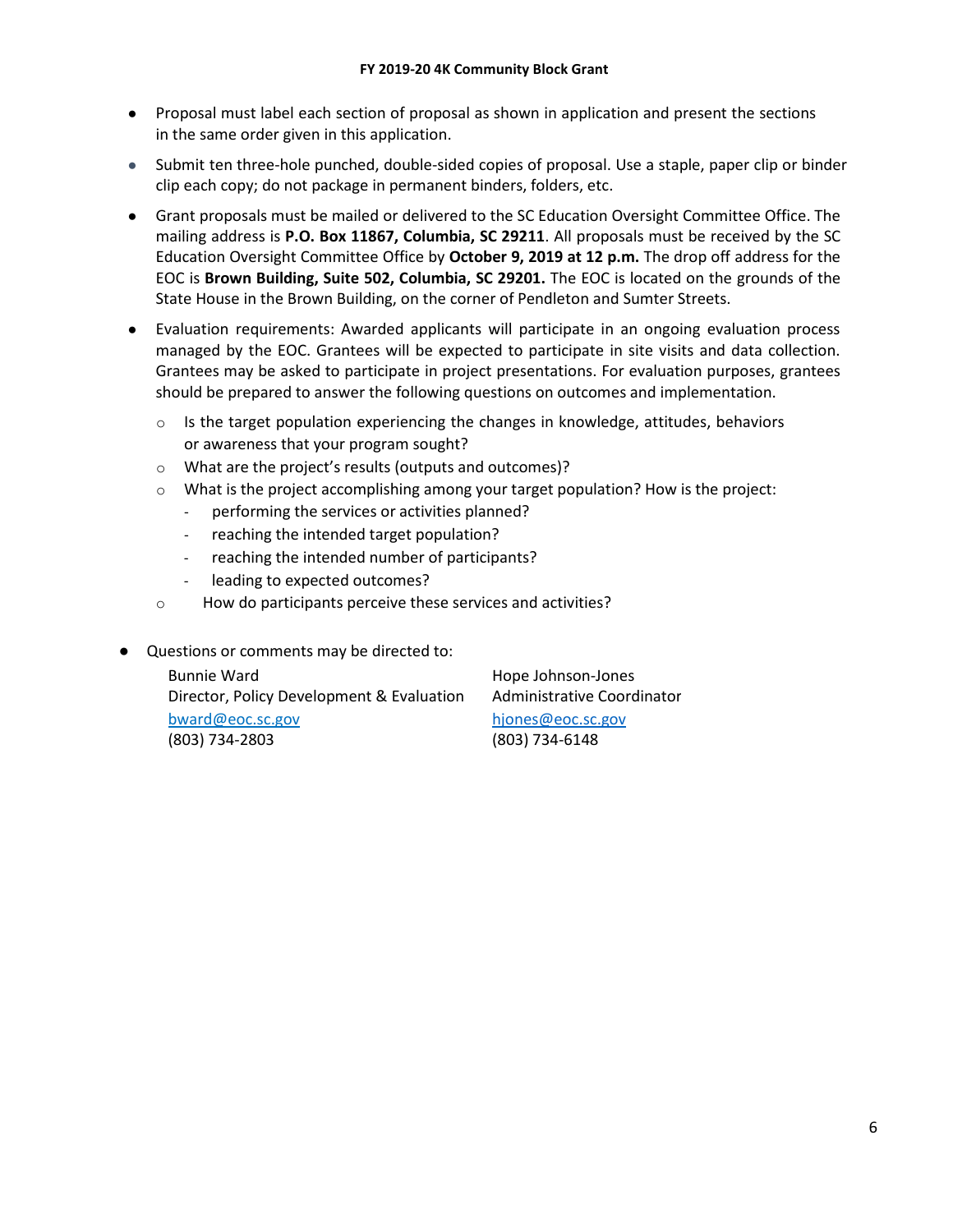# **Useful Definitions**

- **Community**: a group of parents, educators, and individuals from business, faith groups, elected officials, nonprofit organizations and others who support the public school district or school in its efforts to provide an outstanding education for each child. As applied to the schools impacted within a district or an individual school**,** "community" includes the school faculty and the School Improvement Council as established in Section 59-20- 60 of the 1976 Code.
- **Community Advisory Committee**: As required by Proviso 1.64, the Community Advisory Committee will provide guidance to program leadership and staff to leverage funding, identify and secure additional funding and resources. The Committee is actively engaged throughout the grant.
- **Poverty:** Poverty rates will be based on the 2017 Poverty Index and may be accessed at: [https://ed.sc.gov/data/report-cards/historic-school-report-cards/2017/data-files-for-researchers-](about:blank) $2017/$ .
- **Student Achievement:** based on the academic achievement of third grade students in schools where at least 51% (percent) of 4K students are zoned to attend third grade. If the project includes more than one school, provide the school name and achievement data for each. Low student achievement schools are based on the percentage of students who "Did Not Meet Expectations" on the 2018-19 SC READY in English language arts or math compared to the state average, which will be released this fall.
- **High Quality Early Childhood Program:** meets the minimum program requirements of the statefunded full-day 4K program and provides measurable high-quality child-teacher interactions, curricula and instruction.
- **High-Quality Adult-Child Interactions:** effective, engaging interactions and environments that include a well- organized and managed classroom, social and emotional support, and instructional interactions and materials that stimulate young children's thinking and skills. Such interactions involve the backand-forth exchanges among teachers and children that occur throughout the day.

Measures of the quality of adult-child interactions should be obtained through a valid and reliable process for observing how teachers and caregivers interact with children. The process should be designed to promote child learning and to identify strengths and areas for improvement for early learning professionals. **See Appendix B for a list of recommended measures of high-quality adultchild interactions.**

For **Attachment 5** (Logic Model):

- **Logic Model:** A visual tool to clarify and depict a program's goals, strategies and outcomes. A logic model can be used for program planning, program management, communication, and consensus building.
- **Problem/Issue:** Clear articulation of the problem or challenge that the program or initiative will address.
- **Goal**: Overall purpose or long-term outcome of the program.
- **Research/Evidence:** Description of relevant published research, evidence or best practices that describe how change occurs.
- **Activities/Intervention:** Actions that are needed to implement proposed program. Describes how program resources will be used in order to achieve program outcomes and goals. Also considered to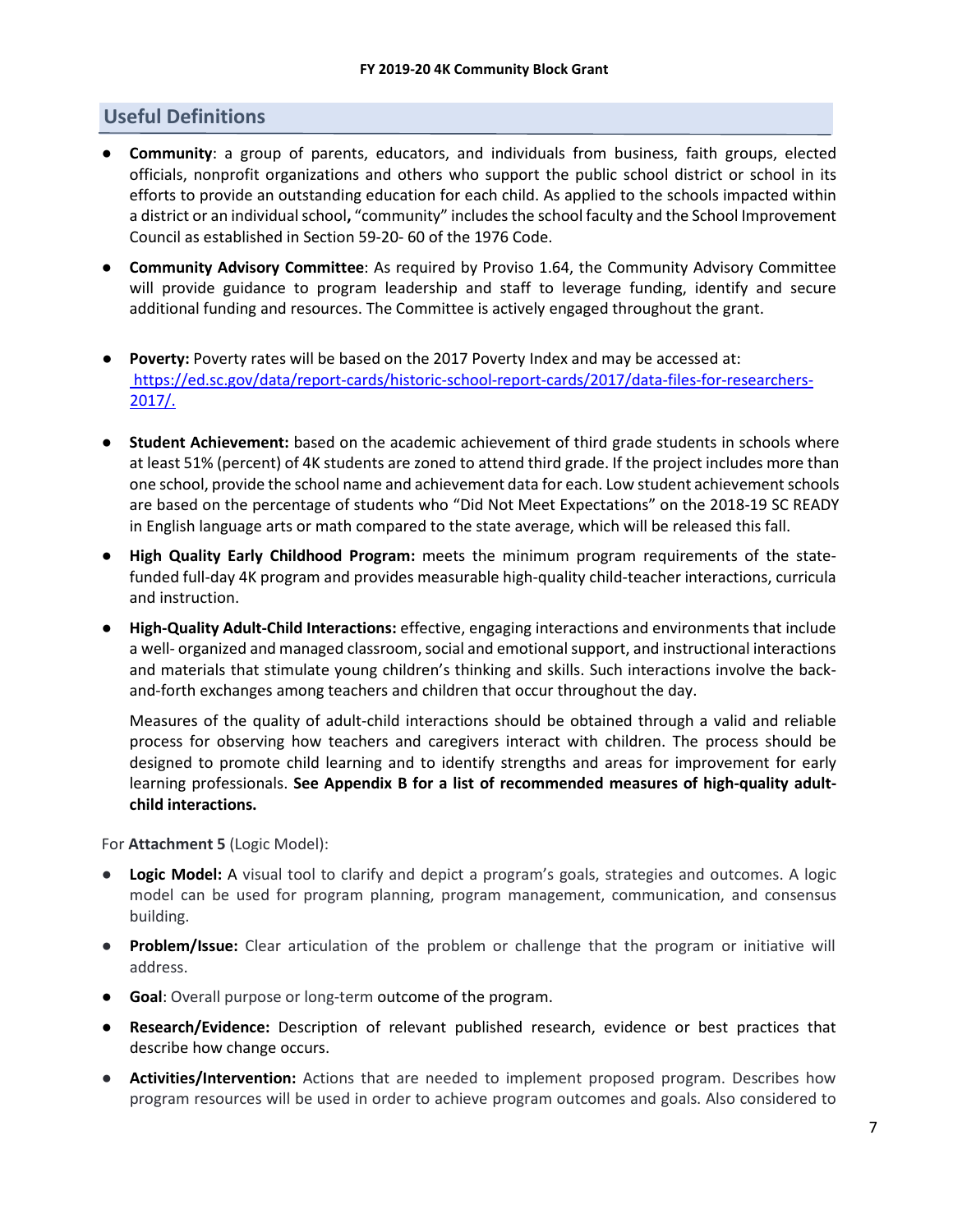be processes, strategies, methods or action steps.

- **Outputs:** Measurable, tangible, and direct products or results of program activities. They lead to desired outcomes but are not themselves the changes expected due to the program. Outputs help assess how well the program is being implemented. Outputs frequently include quantities to reflect the size or scope of services or instruction being delivered.
- **Outcomes:** Results the program intends to achieve if implemented as planned. Outcomes are the changes that occur or the difference that is made for the population during or after the program. Outcomes should be within the scope of the program's control or sphere of reasonable influence, as well as the timeframe that has been chosen for the logic model. They should be generally accepted as valid by stakeholders, framed in terms of change and measurable.
- **Measures/Assessment Tools:** Name or description of any specific measures or assessments that will provide information about the impact of the project's implemented strategies or activities.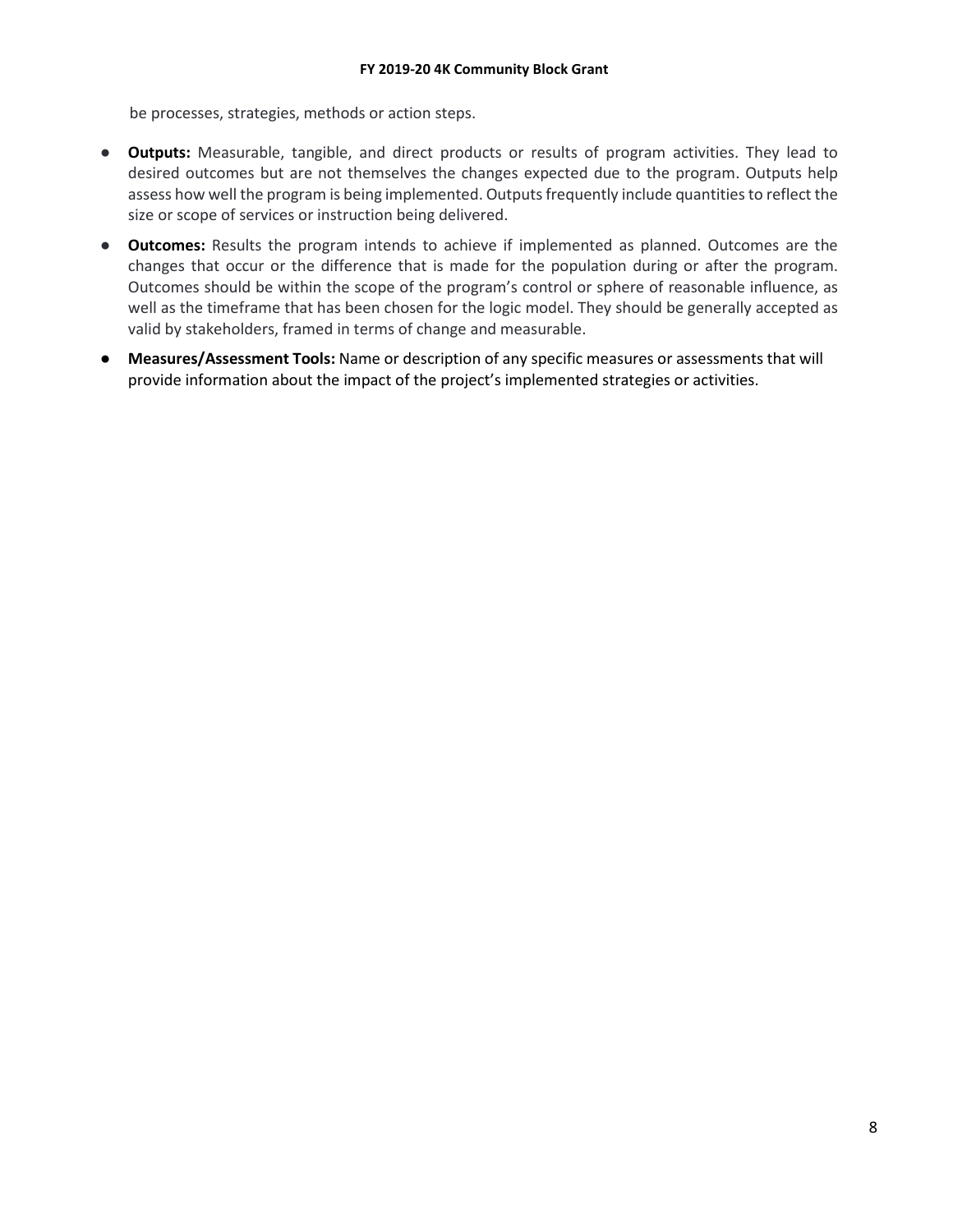# **Grant Application**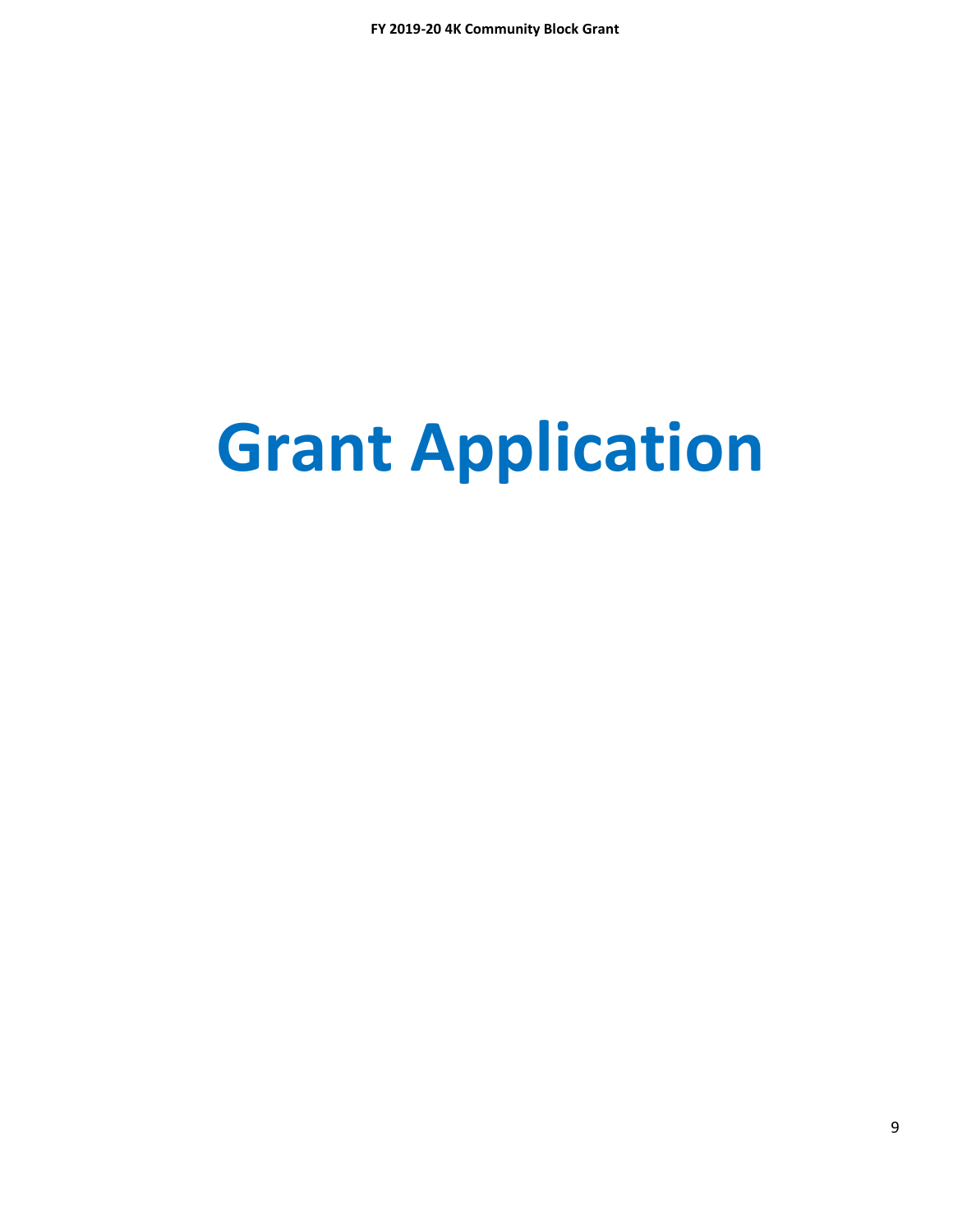# **Must submit the application in this order and with these headings:**

# **1 Proposal Summary and Contact Information**

- Complete **Cover Page** (**Attachment 1)** and
- Complete **Coversheet (Attachment 2).** Please place Cover Page and Coversheet as first two pages of your proposal.

# **2 Needs Assessment (10 points)**

 Describe the need or challenge the project will address. Discuss 3-5 data points over the last 3 years showing measurable need vs. other schools in target area vs state's median/average data. These data points must be relevant to the goals of the grant and clearly show a need greater than normal.

# **3 Project Design (10 points)**

Describe focus area of your project chosen from the three choices below, how it will address the needs assessment, and how the project will help prepare students to be college and career ready. (Show how preparation links to the Profile of the SC Graduate in **Appendix C.)** Provide at least 2 national or internationally published research showing your plan leads to the desired measurable success and is based on best practices and available data. Give full Chicago Manual of Style, MLA or APA citation for all research. Give reason for choosing the specific measure and how fidelity will be tracked.

- 1. Improve home or school language and literacy environments through the evidence-based program, Learning Environment Analysis (LENA). Cherokee County School District has implemented LENA in home environments since the 2015-16 school year, and Berkeley County School District is implementing LENA in a classroom environment during the 2019-20 school year.
- 2. Implement a teacher-child interaction tool to improve classroom interactions and enhance early literacy or mathematics instruction. Over the past four years, Chesterfield County has implemented ELLCO and is piloting a research-based student mathematics assessment, Research-Based Early Mathematics Assessment (REMA).
- 3. Implement the Pyramid Curriculum developed by the Center for Social Emotional Foundations of Early Learning with ongoing professional development. Utilize the impact of Pyramid Model implementation using the Teaching Pyramid Observation Tool (TPOT), a teacher-child interaction measure focused on social-emotional development. Led by Florence School District One, the Pee Dee Consortium (consisting of eight school districts and Head Start) has implemented this model over the past four years.

Also provide the Narrative and Logic Model (Complete **Attachment 3 (Logic Model))**. The Narrative and Logic Model should align. The Narrative provides detail, and the Logic Model summarizes the proposed project with quantifiable and measurable outputs and outcomes. The Logic Model should represent a summary of the proposal narrative and quantify measurable outputs and outcomes. A sample logic model is included but remove the sample from your final proposal submission. Terms used in the Logic Model are defined in the "Useful Definitions" section.

Complete **Attachment 4 (Project Partners).** Explain how partners will help accomplish the project's goals. Letters of support should only be from listed partners.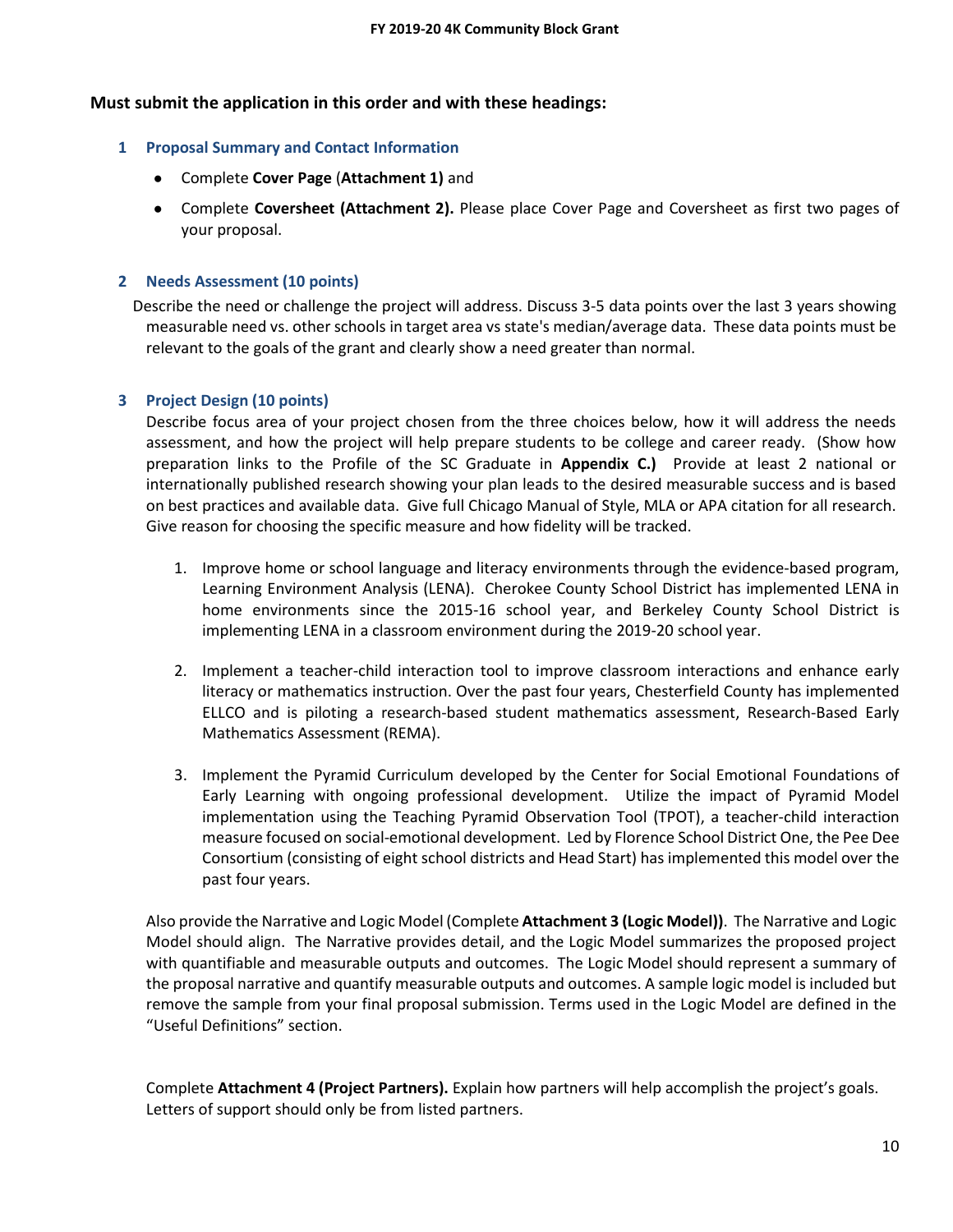# **4 Past Results (For RECURRING APPLICATIONS ONLY) (10 points)**

Discuss three to five data points from each prior year that grant had been awarded showing stated goals and actual results. Explain how the prior grant's focus is linked to the chosen data points. Show how the chosen three to five data points are an improvement above that experienced with similar target students in your area not covered by the grant (i.e., grant results versus control results). Also show actual vs. planned budget expenses and explain any significant differences.

# **5 Measurable Goals (10 points new application, 5 points recurring)**

- Any measure sited must be supported by the SCDOE.
- For recurring project proposals: Forecast how three to five of the project outcomes will change, including plans for expansion to at least 20 percent additional students. This should be a data driven versus qualitative discussion.
- For new project proposals: Three to five measurable goals to be achieved within the first 12-24 months that currently have baseline data for comparison purposes.

# **6 Project Implementation (25 points new application, 20 points recurring**)

- Milestones and Timeline: Provide a timeline and other relevant information, such as planned technical assistance or professional development.
- Key Personnel and Staff. Describe key personnel and staff and include:
	- o What each listed key individual will be accountable for.
	- o Persons, positions or areas that will report to each key individual.
	- $\circ$  Percent of time each of the key people overseeing the grant will devote to the project.
	- $\circ$  Brief biographies of key personnel that must include details regarding their related experience and/or projects.
- Explain selection process for teachers and school for improvement or area of expansion.
- Discuss teacher preparation, support and teacher professional development, identify the projected outcome for professional development and number of students impacted per PD teacher.
	- o Describe the focus and content of proposed professional development.
	- o When and how will professional development be provided?
	- o Estimate total hours of professional development that will be provided.
	- o Who are the target participants for professional development? Quantify the estimated number of participants.
	- $\circ$  If a recurring project proposal, discuss process to hire and professionally develop teachers, recruit new students, attain needed new space and supplies.
	- o Document the total number of 4K students, and the total percent of 4K students that will be impacted by the implementation of the teacher-student interaction measure.
	- $\circ$  Evaluate the impact of project professional development on (a) teachers' practice and (b) improvements in children's behavior/performance resulting from their teachers' improved practice.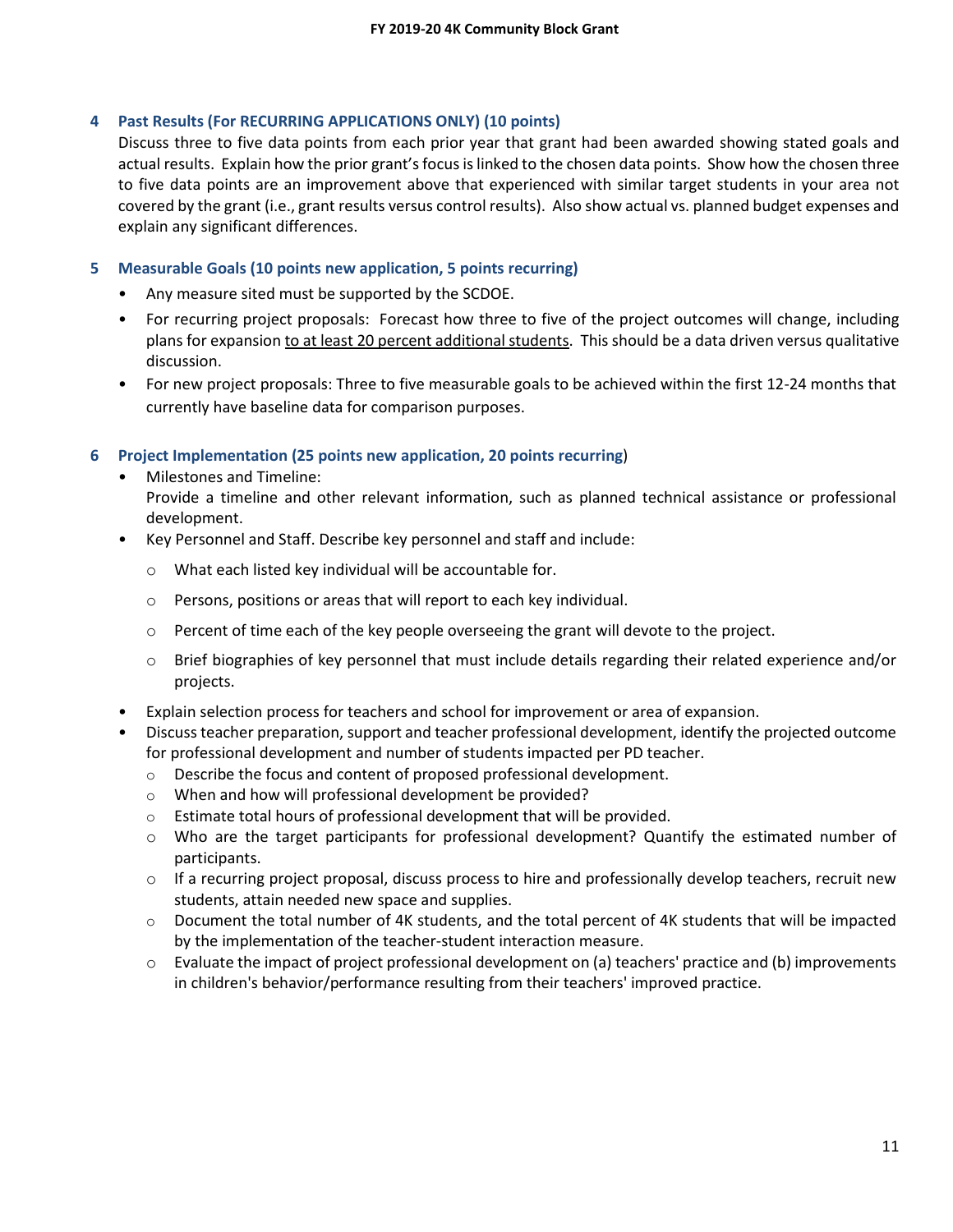# **7 Risk and Risk Mitigation Strategies (10 points)**

List three to five potential risks to attaining your desired measurable outcomes. For each risk listed, explain how you will recognize it and possible solutions to mitigate the risk.

# **8 Budget (10 points)**

- **Itemized Budget**: Using Attachment 11.1, provide an itemized budget for each strategy for two time periods: January 2020-June 2020 and July 2020-December 2020. The itemized budget should be aligned with each strategy provided in Attachment 2.2 (Logic Model). Each strategy needs a self-contained/stand-alone budget. Any strategy or goal of the proposal that does not have a detailed budget will be considered incomplete. If proposal is for a recurring grant, provide prior approved project actual expenses and planned expenses so any variance will be clearly detailed. Budgets provided for both time periods should include cash and in-kind match amounts that are consistent with total amounts indicated in **Attachment 4 (Project Partners).**
- **Budget Narrative**: Provide budget narrative that provides additional detail aligned with **Attachments 5.1 and 5.2 (Itemized Budgets).** Organize the budget narrative using each of the budget categories below. Provide evidence of the ability to meet the grant match for each time period. Any strategy or goal of the proposal that does not have a detailed budget will be considered incomplete.
	- o Salaries and Benefits**:** List each position that will be compensated with grant funds. Include the annual salary or hourly rate with total compensation amount by position. If a portion of benefits will also be included in this grant, detail the amount and percentage of benefits that will be allocated to the grant.
	- o Purchased Services: Provide specific information about any costs associated with travel, professional development, consultants, evaluation.
	- $\circ$  Supplies: Detail any supplies requested, including assessments, curricula, student or family materials.
	- o Equipment or Information Technology Needs**:** Detail any expenses associated with the purchase of equipment or information technology.
	- o Other Costs: Specify any other project-related costs, such as transportation.
	- $\circ$  Use of Other Funds: Provide details about the use of financial resources provided as part of the grant match or by collaborating partners. Information in this section should be consistent with information provided in **Attachment 4 (Project Partners).**

# **9 Sustainability (15 points)**

Clearly explain, including existing and potential sources of funding, how this one-year program will continue without additional funding from this grant. Need to show how ongoing expenses will be covered and if any aspects will be removed, why removed.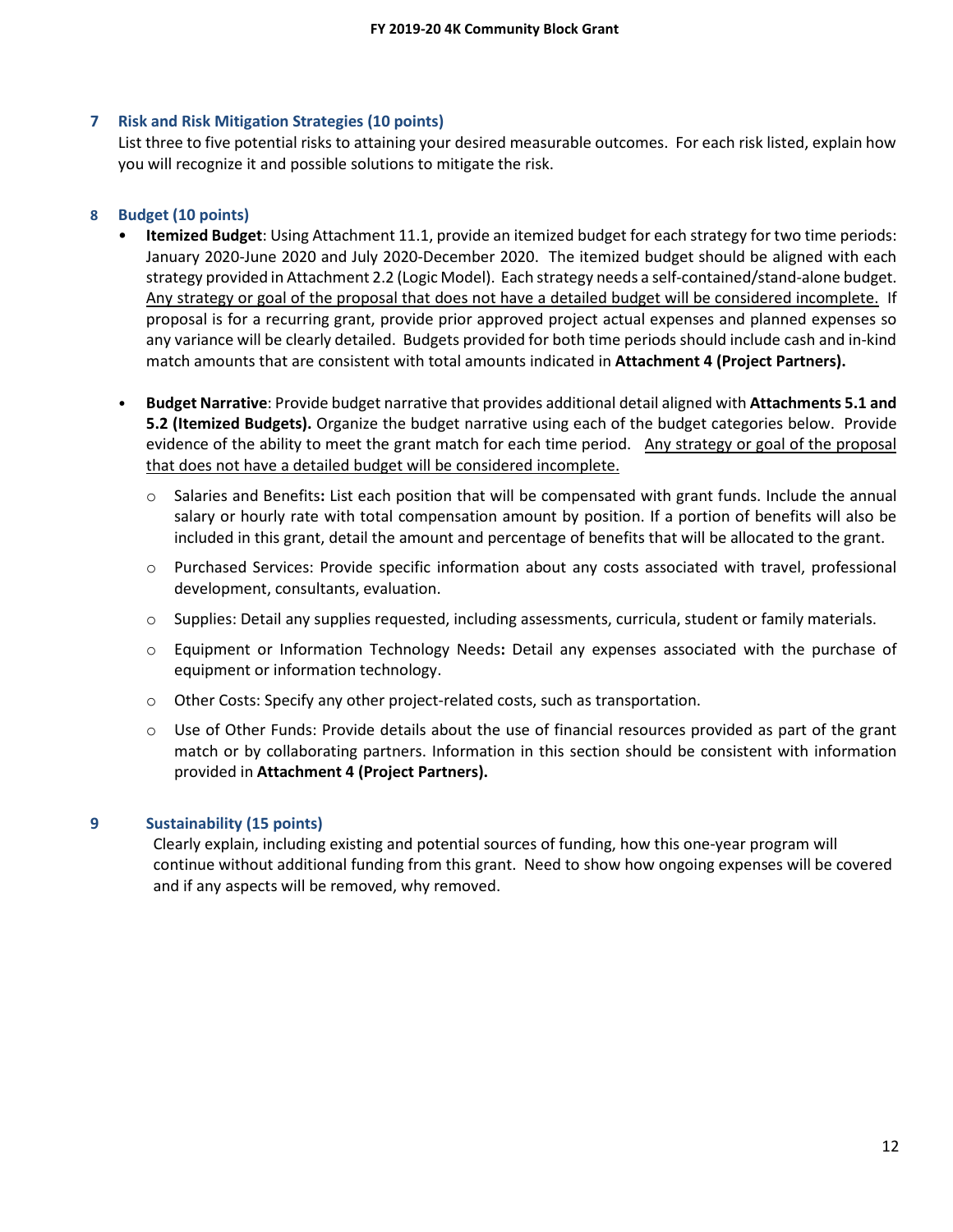**Attachment 1: Cover Page**

**Grant Lead School/District Applicant Name:**

**Project Name:**

# **Type of Grant Request:**

\_\_\_\_\_\_\_\_\_\_\_\_\_\_\_\_\_\_\_\_\_\_\_\_\_\_

\_\_\_\_\_\_\_\_\_\_\_\_\_\_\_\_\_\_\_\_\_\_\_\_\_\_

**□** New

**□** Recurring

**Grant Amount Requested:** 

**One Sentence Description of Project**

<u> 1989 - Andrea Santa Andrea Andrea Andrea Andrea Andrea Andrea Andrea Andrea Andrea Andrea Andrea Andrea Andr</u>

\_\_\_\_\_\_\_\_\_\_\_\_\_\_\_\_\_\_\_\_\_\_\_\_\_\_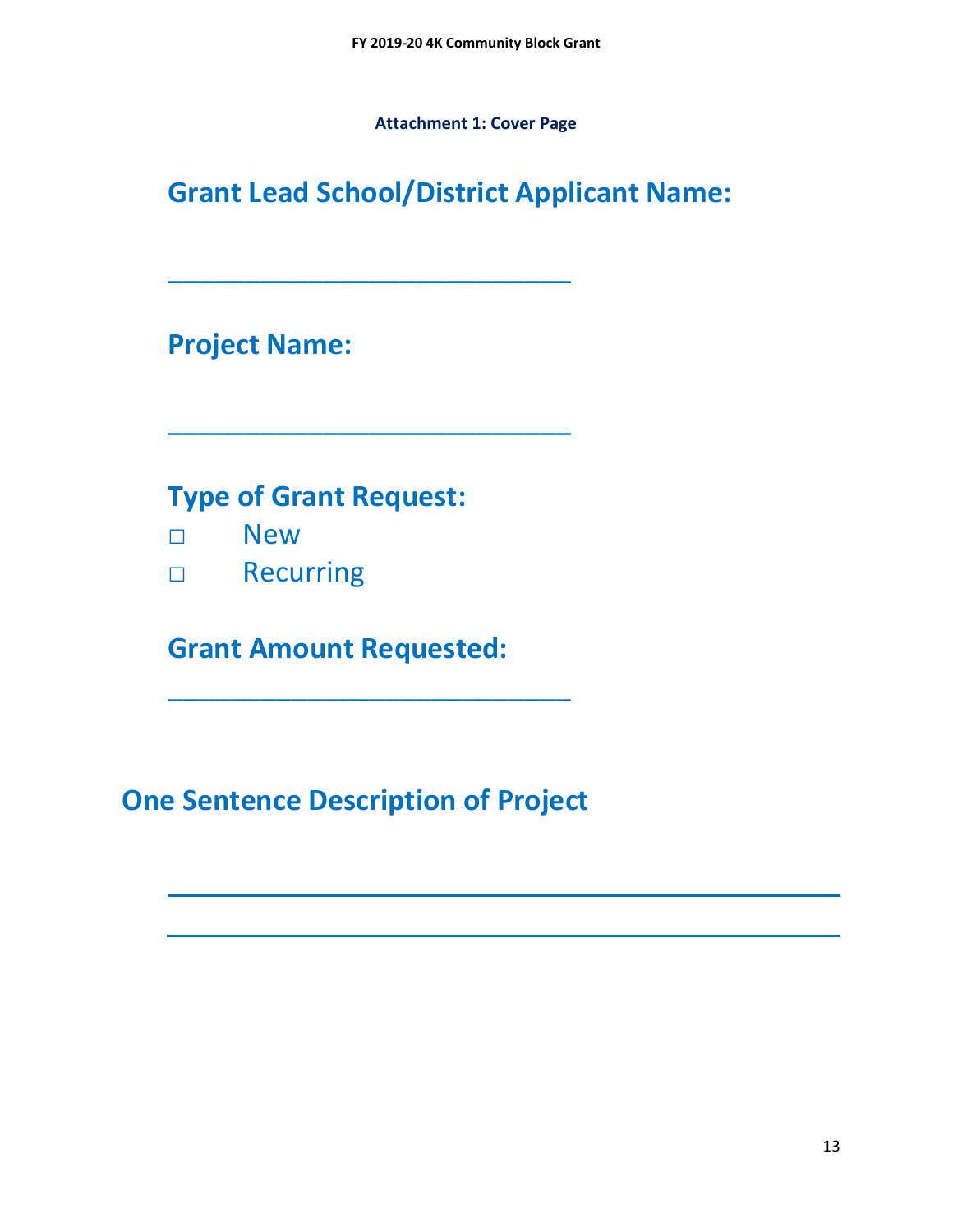# **Attachment 2: Proposal Coversheet**

| Please indicate if request is New or Recurring: |                                                                                                                 |  |  |  |  |  |  |  |
|-------------------------------------------------|-----------------------------------------------------------------------------------------------------------------|--|--|--|--|--|--|--|
| <b>PROJECT CONTACTS</b>                         |                                                                                                                 |  |  |  |  |  |  |  |
| <b>Lead School/District Applicant</b><br>Name:  | Address:                                                                                                        |  |  |  |  |  |  |  |
| <b>Contact Name:</b>                            | <b>Contact Title:</b>                                                                                           |  |  |  |  |  |  |  |
| Contact Phone:                                  | <b>Contact E-Mail:</b>                                                                                          |  |  |  |  |  |  |  |
| <b>Name of Fiscal Agent for Grant:</b>          | Address:                                                                                                        |  |  |  |  |  |  |  |
| <b>Contact Name:</b>                            | <b>Contact Title:</b>                                                                                           |  |  |  |  |  |  |  |
| <b>Contact Phone:</b>                           | <b>Contact E-Mail:</b>                                                                                          |  |  |  |  |  |  |  |
|                                                 | PROJECT LOCATIONS: If there are more than three project sites, provide information on additional sheet.         |  |  |  |  |  |  |  |
| Project Site 1:                                 | Address:                                                                                                        |  |  |  |  |  |  |  |
| <b>Contact Name:</b>                            | <b>Contact Title:</b>                                                                                           |  |  |  |  |  |  |  |
| <b>Contact Phone:</b>                           | <b>Contact E-Mail:</b>                                                                                          |  |  |  |  |  |  |  |
| Number Served:                                  | 2019 Poverty Index for Site:                                                                                    |  |  |  |  |  |  |  |
| Percent of 3rd Graders who scored               | Percent of 3rd Graders who                                                                                      |  |  |  |  |  |  |  |
| "Does Not Meet Expectations" on 2018-           | scored "Does Not Meet                                                                                           |  |  |  |  |  |  |  |
| 19 SC READY in ELA                              | Expectations" on 2018-19 SC                                                                                     |  |  |  |  |  |  |  |
|                                                 | <b>READY</b> in Math                                                                                            |  |  |  |  |  |  |  |
| <b>Project Site 2:</b>                          | Address:                                                                                                        |  |  |  |  |  |  |  |
| <b>Contact Name:</b>                            | <b>Contact Title:</b>                                                                                           |  |  |  |  |  |  |  |
| <b>Contact Phone:</b>                           | <b>Contact E-Mail:</b>                                                                                          |  |  |  |  |  |  |  |
| Number Served:                                  | 2019 Poverty Index for Site:                                                                                    |  |  |  |  |  |  |  |
| <b>Contact Name:</b>                            | <b>Contact Title:</b>                                                                                           |  |  |  |  |  |  |  |
| Percent of 3rd Graders who scored               | Percent of 3rd Graders who                                                                                      |  |  |  |  |  |  |  |
| "Does Not Meet Expectations" on 2018-           | scored "Does Not Meet                                                                                           |  |  |  |  |  |  |  |
| 19 SC                                           | Expectations" on 2018-19 SC                                                                                     |  |  |  |  |  |  |  |
| <b>READY in ELA</b>                             | <b>READY in Math</b>                                                                                            |  |  |  |  |  |  |  |
| <b>Project Site 3:</b>                          | Address:                                                                                                        |  |  |  |  |  |  |  |
| <b>Contact Name:</b>                            | <b>Contact Title:</b>                                                                                           |  |  |  |  |  |  |  |
| <b>Contact Phone:</b>                           | <b>Contact E-Mail:</b>                                                                                          |  |  |  |  |  |  |  |
| Number Served:                                  | 2019 Poverty Index for Site:                                                                                    |  |  |  |  |  |  |  |
| Percent of 3rd Graders who scored               | Percent of 3rd Graders who                                                                                      |  |  |  |  |  |  |  |
| "Does Not Meet Expectations" on 2018-           | scored "Does Not Meet                                                                                           |  |  |  |  |  |  |  |
| 19 SC READY in ELA                              | Expectations" on 2018-19 SC                                                                                     |  |  |  |  |  |  |  |
|                                                 | READY in Math                                                                                                   |  |  |  |  |  |  |  |
|                                                 | PROPOSED BUDGET and PROJECT SUMMARY                                                                             |  |  |  |  |  |  |  |
| <b>Total Grant Amount Requested:</b>            | <b>Grant Cash Match Provided:</b>                                                                               |  |  |  |  |  |  |  |
| <b>Total Percent of Grant Match</b>             | Value of In-Kind                                                                                                |  |  |  |  |  |  |  |
| Provided:                                       | <b>Match Provided:</b>                                                                                          |  |  |  |  |  |  |  |
|                                                 | Brief Description of Proposed Project, including: goal, population served, project focus, anticipated outcomes. |  |  |  |  |  |  |  |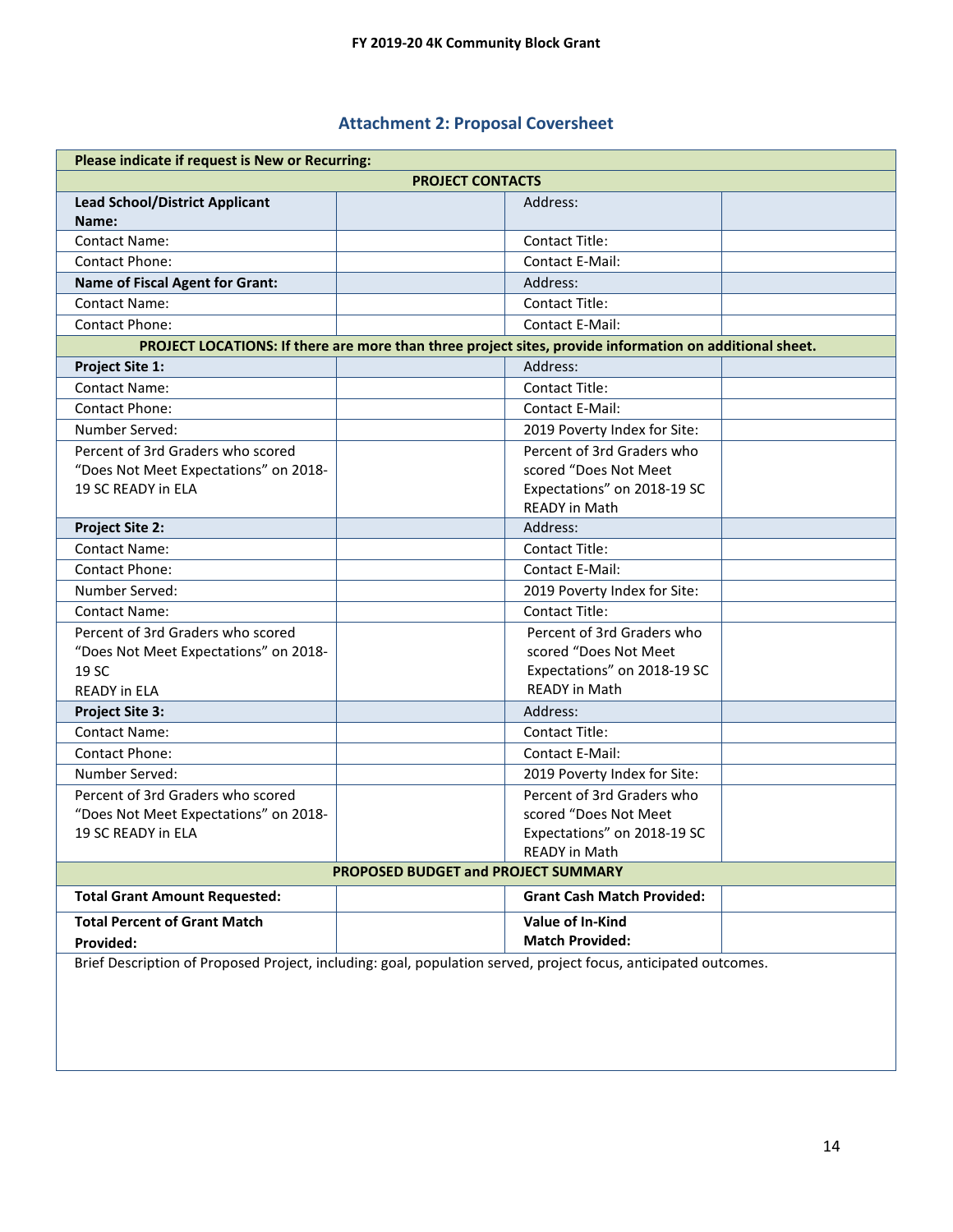# **Attachment 3: Logic Model Template**

| Problem/Issue     |                         |                              |                              |                                |
|-------------------|-------------------------|------------------------------|------------------------------|--------------------------------|
| Goal              |                         |                              |                              |                                |
| Research/Evidence | Strategies/Intervention | Outputs                      | Outcomes (1-2 years)         | <b>Measures and Assessment</b> |
|                   |                         | (include measurable numbers) | (include measurable numbers) | Tools                          |
|                   | Strategy 1:             |                              |                              |                                |
|                   | Strategy 2:             |                              |                              |                                |
|                   |                         |                              |                              |                                |
|                   |                         |                              |                              |                                |
|                   |                         |                              |                              |                                |

**Sample Logic Model – Please do not include sample in proposal.**

| Problem/Issue                                                                                                                                                                                                                                                                                                                                                 | Kindergarten readiness is one of the first indicators of preparedness for academic success. In ABC Elementary, one of our<br>highest poverty schools, there has been a 20% increase in the number of 4K students demonstrating behavioral difficulties.<br>Behavioral issues impact student's readiness for kindergarten. This challenge is validated further by the 4K language and<br>literacy assessment data. Only 60% were proficient in letter recognition, 8% in vocabulary and 53% in phonological awareness. |                                                                                                                                                                                                                                                                                                                                                                                                                                                                    |                                                                                                                                                                                                                                                                                                                                                                                            |                                                                                                                                                                                                                                            |  |  |  |  |  |  |
|---------------------------------------------------------------------------------------------------------------------------------------------------------------------------------------------------------------------------------------------------------------------------------------------------------------------------------------------------------------|-----------------------------------------------------------------------------------------------------------------------------------------------------------------------------------------------------------------------------------------------------------------------------------------------------------------------------------------------------------------------------------------------------------------------------------------------------------------------------------------------------------------------|--------------------------------------------------------------------------------------------------------------------------------------------------------------------------------------------------------------------------------------------------------------------------------------------------------------------------------------------------------------------------------------------------------------------------------------------------------------------|--------------------------------------------------------------------------------------------------------------------------------------------------------------------------------------------------------------------------------------------------------------------------------------------------------------------------------------------------------------------------------------------|--------------------------------------------------------------------------------------------------------------------------------------------------------------------------------------------------------------------------------------------|--|--|--|--|--|--|
| Goal                                                                                                                                                                                                                                                                                                                                                          | At four elementary schools that offer 4K, students' kindergarten readiness will improve by Teachers' ability to support the<br>social-emotional needs of their 4K students and the management of their classrooms will improve.                                                                                                                                                                                                                                                                                       |                                                                                                                                                                                                                                                                                                                                                                                                                                                                    |                                                                                                                                                                                                                                                                                                                                                                                            |                                                                                                                                                                                                                                            |  |  |  |  |  |  |
| Research/Evidence                                                                                                                                                                                                                                                                                                                                             | Strategy/Intervention                                                                                                                                                                                                                                                                                                                                                                                                                                                                                                 | Outputs                                                                                                                                                                                                                                                                                                                                                                                                                                                            | Project Outcomes (1-2 years)                                                                                                                                                                                                                                                                                                                                                               | <b>Outcome Measures and</b><br><b>Assessment Tools</b>                                                                                                                                                                                     |  |  |  |  |  |  |
| There is growing consensus<br>among researchers and<br>practitioners that children's<br>social-emotional readiness<br>makes unique contributions<br>to their successful transition<br>to and progress through<br>school. However, many<br>children still begin school ill-<br>prepared for the behavioral<br>demands they will<br>encounter in the classroom. | Strategy 1: To<br>support students'<br>social-emotional<br>development,<br>enhance educator<br>responsiveness to<br>students' needs.<br>Implement TPOT<br>classroom<br>observation tool.                                                                                                                                                                                                                                                                                                                              | All 12 4K teachers and 12 4K<br>Teachers Assistants at four<br>schools will participate in a two-<br>day training on social-emotional<br>development. At least 3 district<br>staff and teacher mentors will be<br>trained in TPOT. Beginning in the<br>2019-20 school year, TPOT-<br>trained staff will support teachers<br>and teacher assistants with self-<br>reflection and technical assistance<br>based upon at least three<br>classroom observations during | On average, quality of<br>teacher-child interactions will<br>improve by at least 15% after<br>three classroom observations<br>and subsequent technical<br>assistance.<br>Measured by number of<br>teacher calls to guardians and<br>parents and the number of<br>teacher referrals to principal,<br>4K student behavioral issues<br>will improve by 10% during<br>the 2019-20 school year. | TPOT classroom<br>observation scores for<br>teachers and teacher<br>assistants.<br>Data regarding<br>number of student<br>referral to principal<br>and number of teacher<br>calls to guardians and<br>parents for challenging<br>behavior. |  |  |  |  |  |  |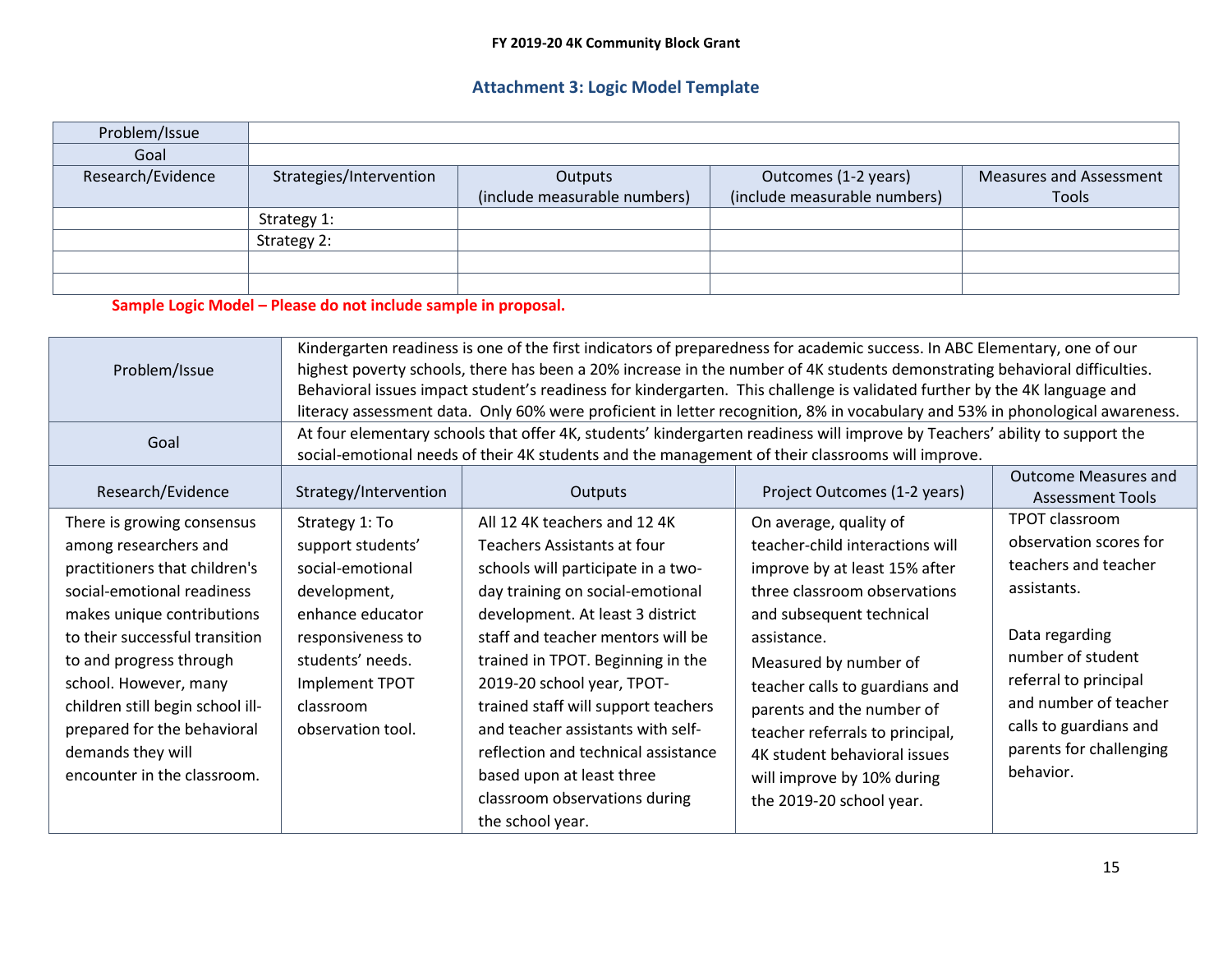# <span id="page-16-0"></span>**Attachment 4: Project Partners**

| <b>Partner</b>                 | <b>Type of Organization</b><br>(public, private,<br>nonprofit) | <b>Mission of Organization</b> | <b>Role in Proposed</b><br>Project | <b>Type of</b><br><b>Contribution</b><br>(cash, in-kind,<br>other) | <b>Value of</b><br><b>Contribution in</b><br><b>Dollars</b> |
|--------------------------------|----------------------------------------------------------------|--------------------------------|------------------------------------|--------------------------------------------------------------------|-------------------------------------------------------------|
|                                |                                                                |                                |                                    |                                                                    |                                                             |
|                                |                                                                |                                |                                    |                                                                    |                                                             |
|                                |                                                                |                                |                                    |                                                                    |                                                             |
|                                |                                                                |                                |                                    |                                                                    |                                                             |
|                                |                                                                |                                |                                    |                                                                    |                                                             |
| <b>TOTAL VALUE<sup>2</sup></b> |                                                                |                                |                                    |                                                                    |                                                             |

l

<sup>&</sup>lt;sup>2</sup> Note: Match contribution amounts should correspond with values provided in Attachments 5.1 and 5.2 (Budget).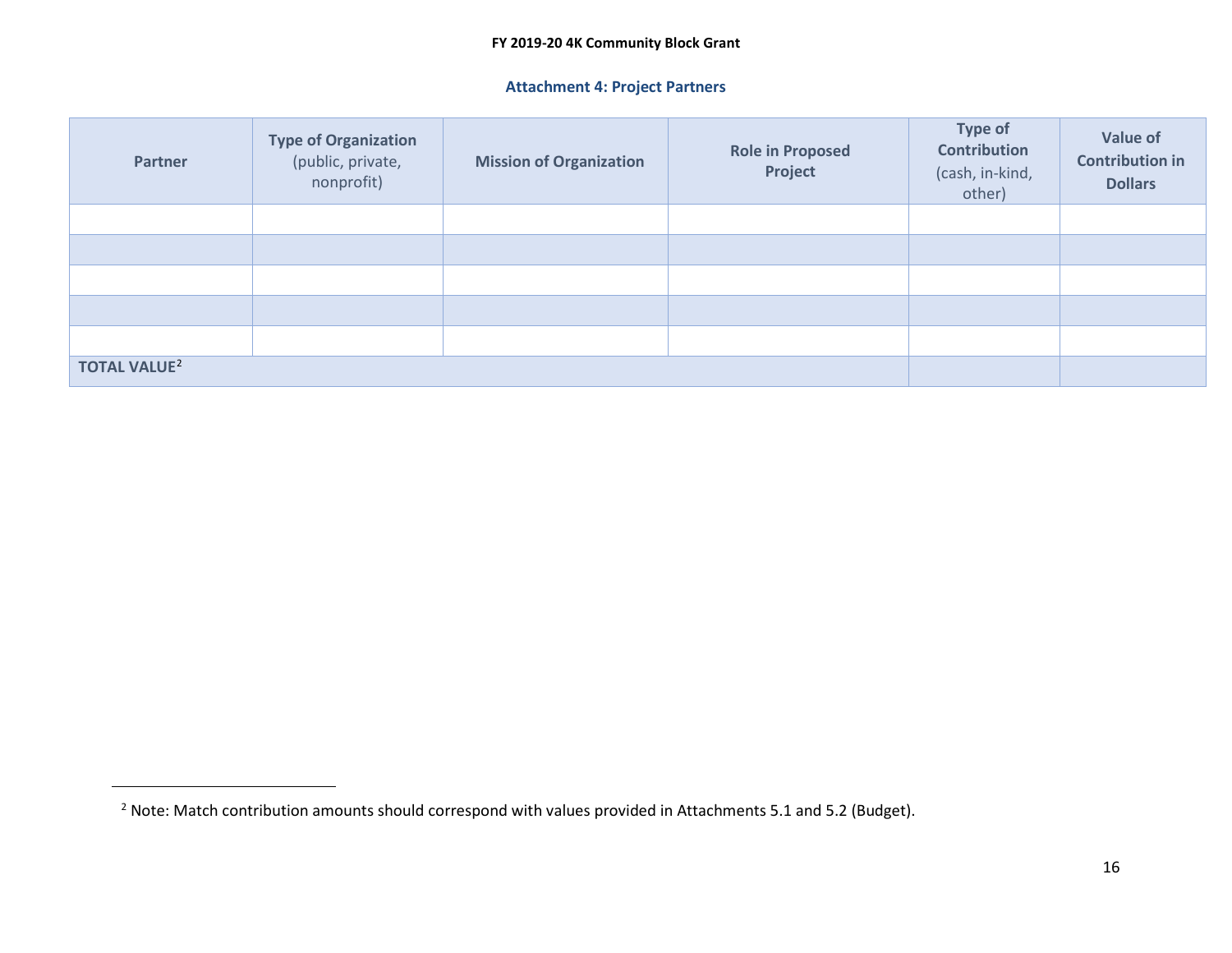# **Attachment 5.1: Budget Detail for January 2020 – June 2020**

| All Grant Proposals: Complete Columns A-E                                              |                                                                                |                                                         |                                                         |                                |                                                      | Recurring Education Pilot Program Grant<br>Proposals:<br>Also Complete Columns F-H |                                                                   |                                                          |
|----------------------------------------------------------------------------------------|--------------------------------------------------------------------------------|---------------------------------------------------------|---------------------------------------------------------|--------------------------------|------------------------------------------------------|------------------------------------------------------------------------------------|-------------------------------------------------------------------|----------------------------------------------------------|
| <b>Strategy 1: Teacher-Student</b><br><b>Interaction Measure</b><br>(Identify Measure) | (A) Education<br><b>Pilot Program</b><br><b>Grant Request</b><br><b>Amount</b> | (B)<br>Proposer<br>Cash<br><b>Match</b><br><b>Funds</b> | (C) Proposer<br>In-Kind<br><b>Match</b><br><b>Funds</b> | (D) Project<br><b>Subtotal</b> | (E)<br><b>Percent</b><br>of Total<br>Project<br>Cost | (F) Prior<br>Education<br>Pilot<br>Program<br>Amount<br>Awarded                    | (G) Prior<br><b>Education Pilot</b><br>Program Amount<br>Expended | (H) Variance<br>between<br>Column (6)<br>& Column<br>(7) |
|                                                                                        |                                                                                |                                                         | <b>Salaries</b>                                         |                                |                                                      |                                                                                    |                                                                   |                                                          |
| Project Staff 1: (Name or<br>Position)                                                 | \$0                                                                            |                                                         |                                                         | \$0                            |                                                      |                                                                                    |                                                                   | \$0                                                      |
| Project Staff 2: (Name or<br>Position)                                                 |                                                                                |                                                         |                                                         | \$0                            |                                                      |                                                                                    |                                                                   | \$0                                                      |
| Project Staff 3: (Name or<br>Position)                                                 |                                                                                |                                                         |                                                         | \$0                            |                                                      |                                                                                    |                                                                   | \$0                                                      |
| <b>Salaries Total</b>                                                                  | \$0                                                                            | \$0                                                     | \$0                                                     | \$0                            | 100.0%                                               | \$0                                                                                | \$0                                                               | \$0                                                      |
|                                                                                        |                                                                                |                                                         | <b>Benefits</b>                                         |                                |                                                      |                                                                                    |                                                                   |                                                          |
| Benefits for Project Staff 1:                                                          |                                                                                |                                                         |                                                         | \$0                            |                                                      |                                                                                    |                                                                   | \$0                                                      |
| Benefits for Project Staff 2:                                                          |                                                                                |                                                         |                                                         | \$0                            |                                                      |                                                                                    |                                                                   |                                                          |
| <b>Benefits for Project Staff 3:</b>                                                   |                                                                                |                                                         |                                                         | \$0                            |                                                      |                                                                                    |                                                                   |                                                          |
| <b>Benefits Total</b>                                                                  | \$0                                                                            | \$0                                                     | \$0                                                     | \$0                            | 0.0%                                                 | \$0                                                                                | \$0                                                               | \$0                                                      |
|                                                                                        |                                                                                |                                                         | <b>Purchased Services</b>                               |                                |                                                      |                                                                                    |                                                                   |                                                          |
| Purchased Service 1: Specify                                                           |                                                                                |                                                         |                                                         | \$0                            |                                                      |                                                                                    |                                                                   | \$0                                                      |
| Purchased Service 2: Specify                                                           |                                                                                |                                                         |                                                         | \$0                            |                                                      |                                                                                    |                                                                   | $\overline{\xi}$                                         |
| Purchased Service 3: Specify                                                           |                                                                                |                                                         |                                                         | $\overline{\xi_0}$             |                                                      |                                                                                    |                                                                   | $\overline{\xi_0}$                                       |
| <b>Purchased Services Total</b>                                                        | \$0                                                                            | \$0                                                     | \$0                                                     | \$0                            | 0.0%                                                 | \$0                                                                                | \$0                                                               | \$0                                                      |
|                                                                                        |                                                                                |                                                         | <b>Supplies</b>                                         |                                |                                                      |                                                                                    |                                                                   |                                                          |
| Supply Item 1: Specify                                                                 |                                                                                |                                                         |                                                         | \$0                            |                                                      |                                                                                    |                                                                   | \$0                                                      |
| Supply Item 2: Specify                                                                 |                                                                                |                                                         |                                                         | \$0                            |                                                      |                                                                                    |                                                                   | $$0$$                                                    |
| Supply Item 3: Specify                                                                 |                                                                                |                                                         |                                                         | \$0                            |                                                      |                                                                                    |                                                                   | \$0                                                      |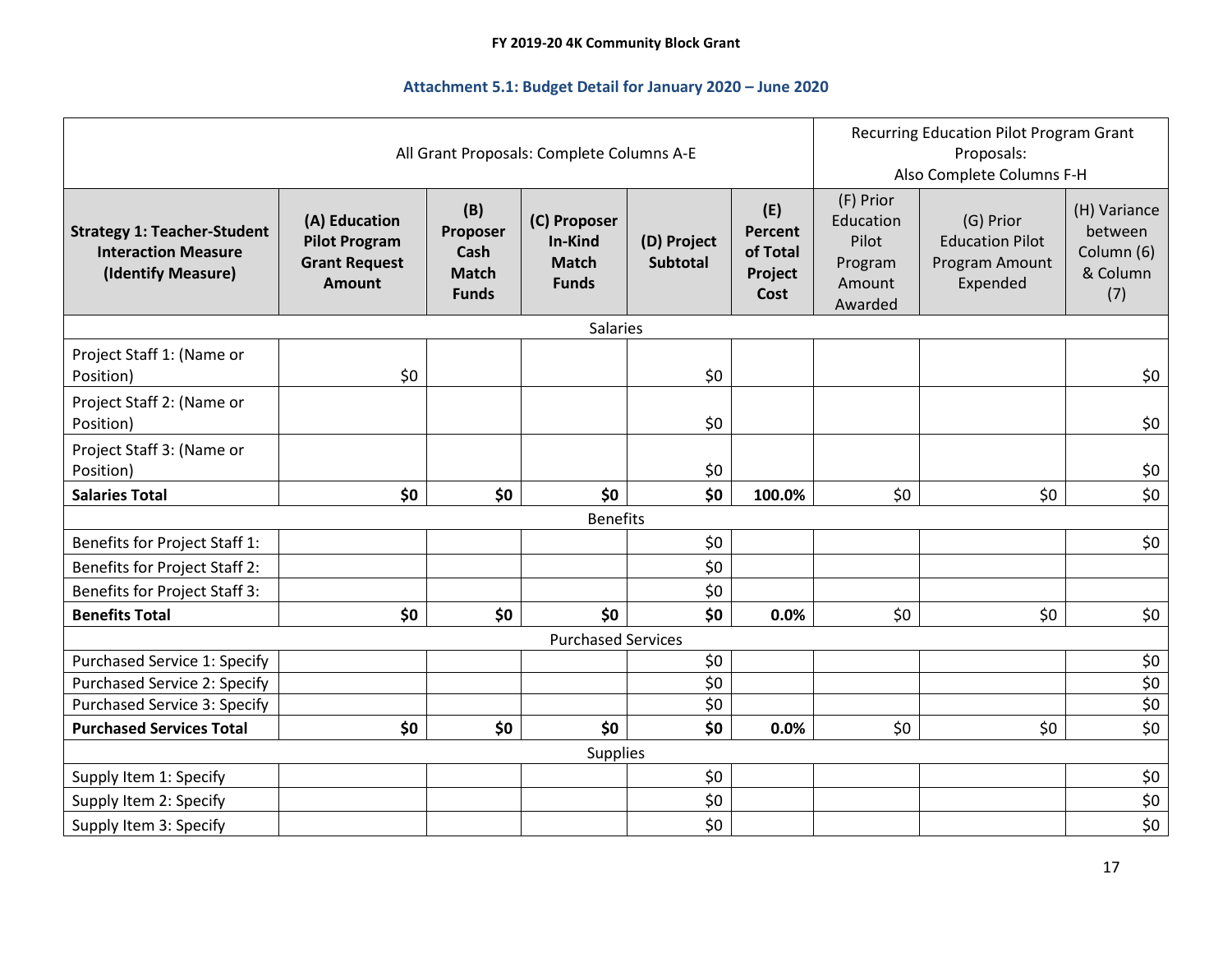| All Grant Proposals: Complete Columns A-E                                              |                                                                                |                                                         |                                                         |                                |                                                      | Recurring Education Pilot Program Grant<br>Proposals:<br>Also Complete Columns F-H |                                                                   |                                                          |
|----------------------------------------------------------------------------------------|--------------------------------------------------------------------------------|---------------------------------------------------------|---------------------------------------------------------|--------------------------------|------------------------------------------------------|------------------------------------------------------------------------------------|-------------------------------------------------------------------|----------------------------------------------------------|
| <b>Strategy 1: Teacher-Student</b><br><b>Interaction Measure</b><br>(Identify Measure) | (A) Education<br><b>Pilot Program</b><br><b>Grant Request</b><br><b>Amount</b> | (B)<br>Proposer<br>Cash<br><b>Match</b><br><b>Funds</b> | (C) Proposer<br>In-Kind<br><b>Match</b><br><b>Funds</b> | (D) Project<br><b>Subtotal</b> | (E)<br><b>Percent</b><br>of Total<br>Project<br>Cost | (F) Prior<br>Education<br>Pilot<br>Program<br>Amount<br>Awarded                    | (G) Prior<br><b>Education Pilot</b><br>Program Amount<br>Expended | (H) Variance<br>between<br>Column (6)<br>& Column<br>(7) |
| <b>Supplies Total</b>                                                                  | \$0                                                                            | \$0                                                     | \$0                                                     | \$0                            | 0.0%                                                 | \$0                                                                                | \$0                                                               | \$0                                                      |
|                                                                                        |                                                                                |                                                         | Equipment                                               |                                |                                                      |                                                                                    |                                                                   |                                                          |
| Equipment Item 1: Specify                                                              |                                                                                |                                                         |                                                         | \$0                            |                                                      |                                                                                    |                                                                   | \$0                                                      |
| Equipment Item 2: Specify                                                              |                                                                                |                                                         |                                                         | \$0                            |                                                      |                                                                                    |                                                                   | \$0                                                      |
| Equipment Item 3: Specify                                                              |                                                                                |                                                         |                                                         | \$0                            |                                                      |                                                                                    |                                                                   | \$0                                                      |
| <b>Equipment Total</b>                                                                 | \$0                                                                            | \$0                                                     | \$0                                                     | \$0                            | 0.0%                                                 | \$0                                                                                | \$0                                                               | \$0                                                      |
|                                                                                        |                                                                                |                                                         | <b>Other Expenses</b>                                   |                                |                                                      |                                                                                    |                                                                   |                                                          |
| Expense 1: Specify                                                                     |                                                                                |                                                         |                                                         | \$0                            |                                                      |                                                                                    |                                                                   | \$0                                                      |
| Expense 2: Specify                                                                     |                                                                                |                                                         |                                                         | \$0                            |                                                      |                                                                                    |                                                                   | \$0                                                      |
| Expense 3: Specify                                                                     |                                                                                |                                                         |                                                         | \$0                            |                                                      |                                                                                    |                                                                   | \$0                                                      |
| <b>Other Expenses Total</b>                                                            | \$0                                                                            | \$0                                                     | \$0                                                     | \$0                            | 0.0%                                                 | \$0                                                                                | \$0                                                               | \$0                                                      |
|                                                                                        |                                                                                |                                                         |                                                         |                                |                                                      |                                                                                    |                                                                   |                                                          |
| <b>Strategy 1 Total</b>                                                                | \$0                                                                            | \$0                                                     | \$0                                                     | \$0                            | 100.0%                                               | \$0                                                                                | \$0                                                               | \$0                                                      |
|                                                                                        |                                                                                |                                                         |                                                         |                                |                                                      |                                                                                    |                                                                   |                                                          |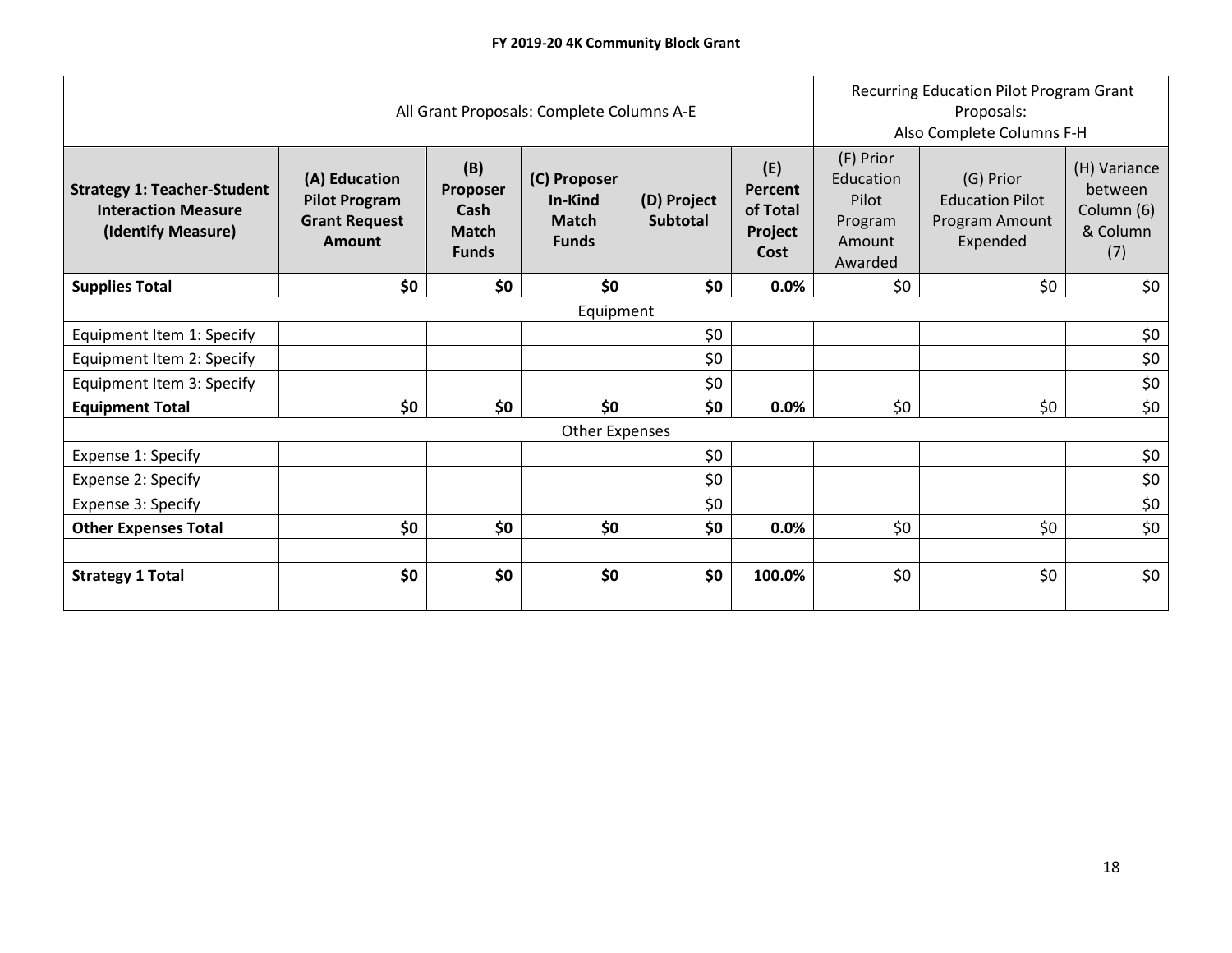| <b>Strategy 2: Project Focus</b>       | <b>Education Pilot</b><br><b>Program Grant</b><br><b>Request Amount</b> | Proposer<br>Cash<br><b>Match</b><br><b>Funds</b> | Proposer In-<br><b>Kind Match</b><br><b>Funds</b> | Project<br><b>Subtotal</b> | <b>Percent</b><br>of Total<br>Project<br>Cost | (F) Prior<br>Education<br>Pilot<br>Program<br>Amount<br>Awarded | (G) Prior<br><b>Education Pilot</b><br>Program Amount<br>Expended | (H) Variance<br>between<br>Column (6)<br>& Column<br>(7) |
|----------------------------------------|-------------------------------------------------------------------------|--------------------------------------------------|---------------------------------------------------|----------------------------|-----------------------------------------------|-----------------------------------------------------------------|-------------------------------------------------------------------|----------------------------------------------------------|
|                                        |                                                                         |                                                  | <b>Salaries</b>                                   |                            |                                               |                                                                 |                                                                   |                                                          |
| Project Staff 1: (Name or<br>Position) |                                                                         |                                                  |                                                   | \$0                        |                                               |                                                                 |                                                                   | \$0                                                      |
| Project Staff 2: (Name or<br>Position) |                                                                         |                                                  |                                                   | \$0                        |                                               |                                                                 |                                                                   | \$0                                                      |
| Project Staff 3: (Name or<br>Position) |                                                                         |                                                  |                                                   | \$0                        |                                               |                                                                 |                                                                   | \$0                                                      |
| <b>Salaries Total</b>                  | \$0                                                                     | \$0                                              | \$0                                               | \$0                        | 0.0%                                          | \$0                                                             | \$0                                                               | \$0                                                      |
|                                        |                                                                         |                                                  | <b>Benefits</b>                                   |                            |                                               |                                                                 |                                                                   |                                                          |
| Benefits for Project Staff 1:          |                                                                         |                                                  |                                                   | \$0                        |                                               |                                                                 |                                                                   | \$0                                                      |
| Benefits for Project Staff 2:          |                                                                         |                                                  |                                                   | \$0                        |                                               |                                                                 |                                                                   | $$0$$                                                    |
| Benefits for Project Staff 3:          |                                                                         |                                                  |                                                   | \$0                        |                                               |                                                                 |                                                                   | $$0$$                                                    |
| <b>Benefits Total</b>                  | \$0                                                                     | \$0                                              | \$0                                               | \$0                        | 0.0%                                          | \$0                                                             | \$0                                                               | \$0                                                      |
|                                        |                                                                         |                                                  | <b>Purchased Services</b>                         |                            |                                               |                                                                 |                                                                   |                                                          |
| Purchased Service 1: Specify           |                                                                         |                                                  |                                                   | \$0                        |                                               |                                                                 |                                                                   | \$0                                                      |
| Purchased Service 2: Specify           |                                                                         |                                                  |                                                   | \$0                        |                                               |                                                                 |                                                                   | $$0$$                                                    |
| Purchased Service 3: Specify           |                                                                         |                                                  |                                                   | \$0\$                      |                                               |                                                                 |                                                                   | $\overline{50}$                                          |
| <b>Purchased Services Total</b>        | \$0                                                                     | \$0                                              | \$0                                               | \$0                        | 0.0%                                          | \$0                                                             | \$0                                                               | \$0                                                      |
|                                        |                                                                         |                                                  | <b>Supplies</b>                                   |                            |                                               |                                                                 |                                                                   |                                                          |
| Supply Item 1: Specify                 |                                                                         |                                                  |                                                   | \$0                        |                                               |                                                                 |                                                                   | \$0                                                      |
| Supply Item 2: Specify                 |                                                                         |                                                  |                                                   | \$0                        |                                               |                                                                 |                                                                   | \$0                                                      |
| Supply Item 3: Specify                 |                                                                         |                                                  |                                                   | \$0                        |                                               |                                                                 |                                                                   | \$0                                                      |
| <b>Supplies Total</b>                  | \$0                                                                     | \$0                                              | \$0                                               | \$0                        | 0.0%                                          | \$0                                                             | \$0                                                               | \$0                                                      |
|                                        |                                                                         |                                                  | Equipment                                         |                            |                                               |                                                                 |                                                                   |                                                          |
| Equipment Item 1: Specify              |                                                                         |                                                  |                                                   | \$0                        |                                               |                                                                 |                                                                   | \$0                                                      |
| Equipment Item 2: Specify              |                                                                         |                                                  |                                                   | \$0                        |                                               |                                                                 |                                                                   | \$0                                                      |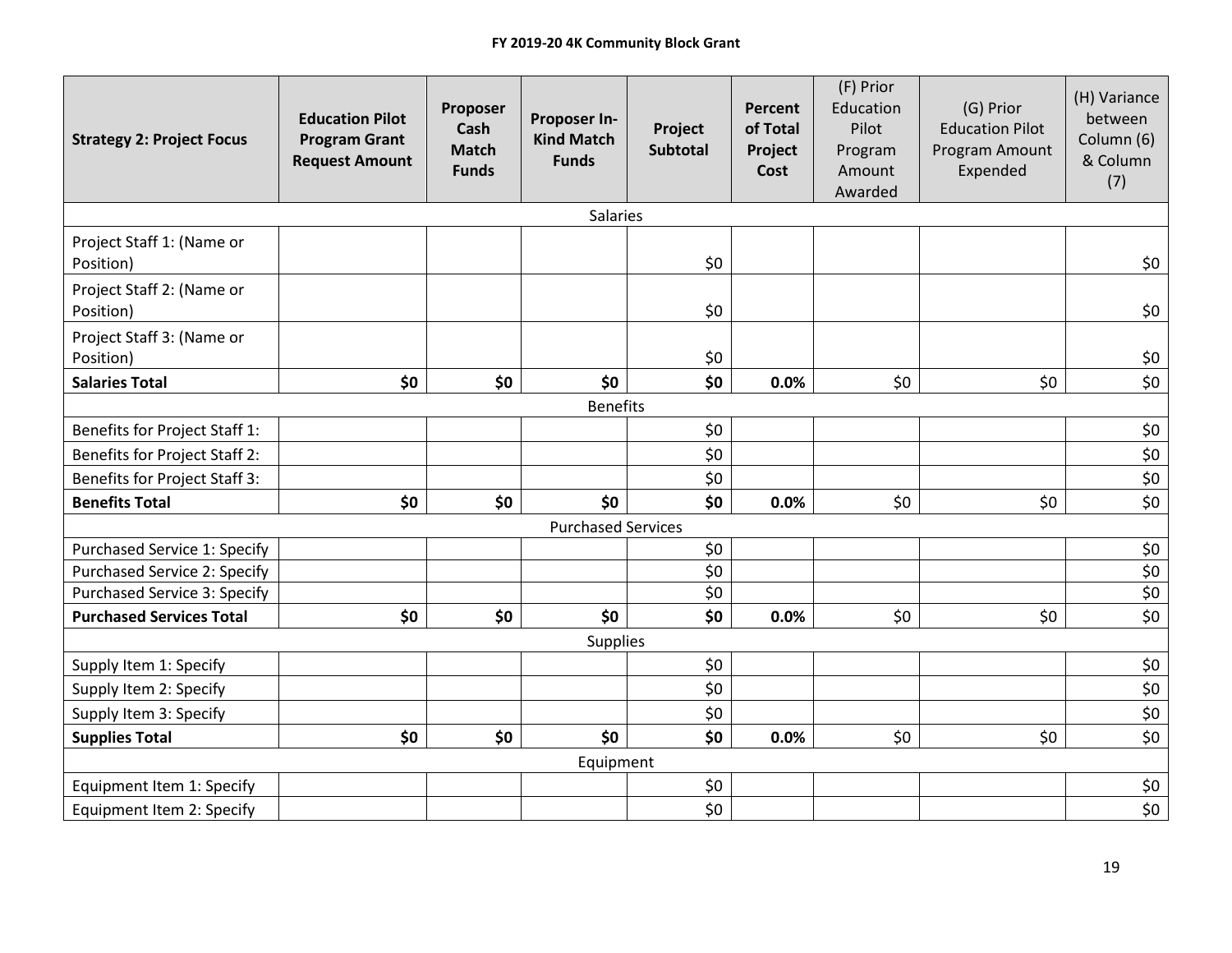| <b>Strategy 2: Project Focus</b> | <b>Education Pilot</b><br><b>Program Grant</b><br><b>Request Amount</b> | Proposer<br>Cash<br><b>Match</b><br><b>Funds</b> | <b>Proposer In-</b><br><b>Kind Match</b><br><b>Funds</b> | Project<br><b>Subtotal</b> | Percent<br>of Total<br>Project<br>Cost | (F) Prior<br>Education<br>Pilot<br>Program<br>Amount<br>Awarded | (G) Prior<br><b>Education Pilot</b><br>Program Amount<br>Expended | (H) Variance<br>between<br>Column (6)<br>& Column<br>(7) |
|----------------------------------|-------------------------------------------------------------------------|--------------------------------------------------|----------------------------------------------------------|----------------------------|----------------------------------------|-----------------------------------------------------------------|-------------------------------------------------------------------|----------------------------------------------------------|
| Equipment Item 3: Specify        |                                                                         |                                                  |                                                          | \$0                        |                                        |                                                                 |                                                                   | \$0                                                      |
| <b>Equipment Total</b>           | \$0                                                                     | \$0                                              | \$0                                                      | \$0                        | $0.0\%$                                | \$0                                                             | \$0                                                               | \$0                                                      |
|                                  |                                                                         |                                                  | Other Expenses                                           |                            |                                        |                                                                 |                                                                   |                                                          |
| Expense 1: Specify               |                                                                         |                                                  |                                                          | \$0                        |                                        |                                                                 |                                                                   | \$0                                                      |
| Expense 2: Specify               |                                                                         |                                                  |                                                          | \$0                        |                                        |                                                                 |                                                                   | \$0                                                      |
| Expense 3: Specify               |                                                                         |                                                  |                                                          | \$0                        |                                        |                                                                 |                                                                   | \$0                                                      |
| <b>Other Expenses Total</b>      | \$0                                                                     | \$0                                              | \$0                                                      | \$0                        | 0.0%                                   | \$0                                                             | \$0                                                               | \$0                                                      |
|                                  |                                                                         |                                                  |                                                          |                            |                                        |                                                                 |                                                                   |                                                          |
| <b>Strategy 2 Total</b>          | \$0                                                                     | \$0                                              | \$0                                                      | \$0                        | $0.0\%$                                | \$0                                                             | \$0                                                               | \$0                                                      |
|                                  |                                                                         |                                                  |                                                          |                            |                                        |                                                                 |                                                                   |                                                          |
| <b>Project Grand Total</b>       | \$4                                                                     | \$0                                              | \$0                                                      | \$4                        |                                        | \$0                                                             | \$0                                                               | \$0                                                      |

NOTE: Attachment 11.1: Budget Detail for both time periods (1) January 2020-June 2020 and (2) July 2020-December 2020 should be formatted the same. Template also available in Excel. Please contact Bunnie Lempesis Ward at **bward@eoc.sc.gov.**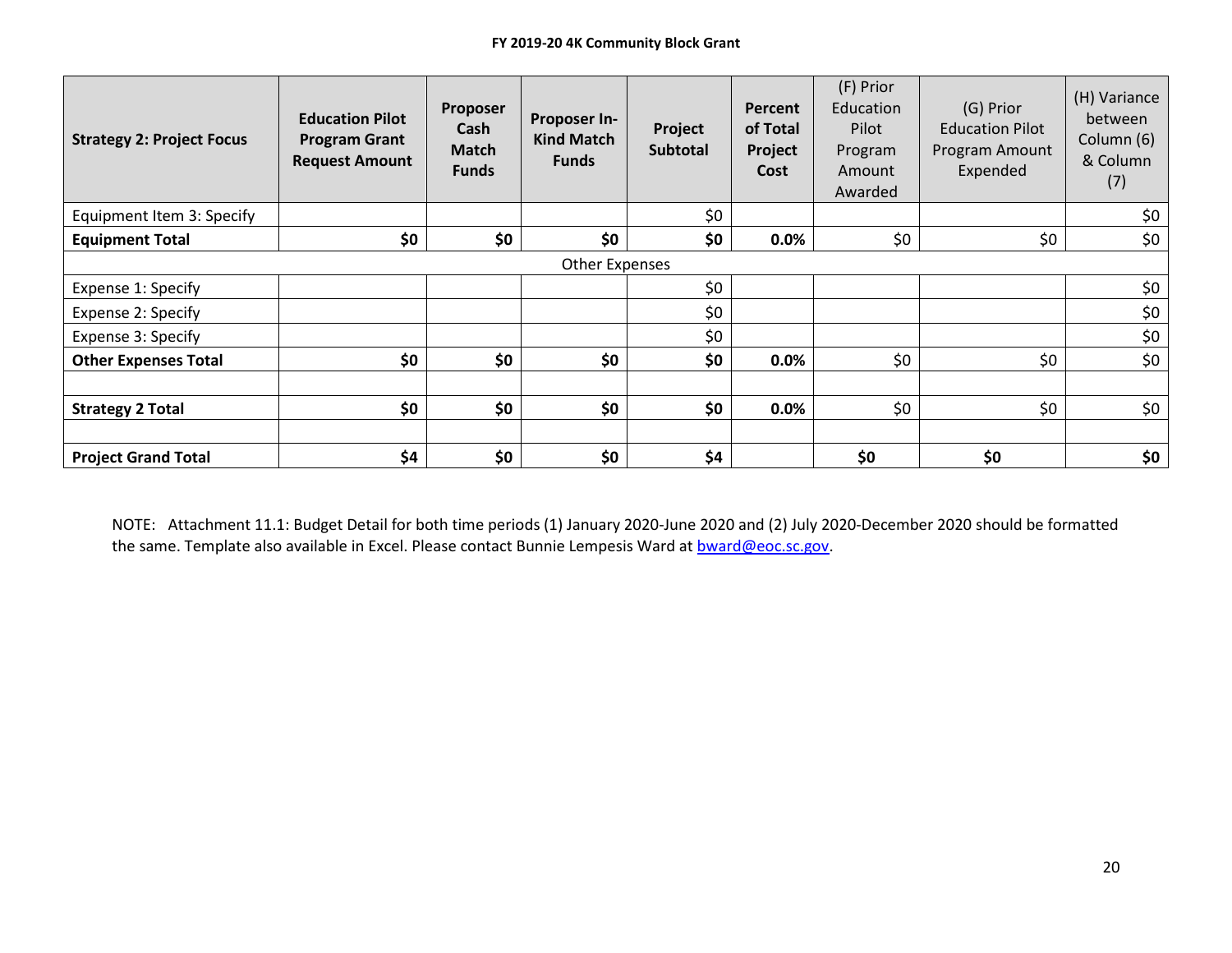# **Attachment 5.2: Budget Detail for July 2020 – December 2020**

| All Grant Proposals: Complete Columns A-E                                                         |                                                                                |                                                         |                                                         |                         |                                               | <b>Recurring Education Pilot Program Grant</b><br>Proposals:<br>Also Complete Columns F-H |                                                                   |                                                          |
|---------------------------------------------------------------------------------------------------|--------------------------------------------------------------------------------|---------------------------------------------------------|---------------------------------------------------------|-------------------------|-----------------------------------------------|-------------------------------------------------------------------------------------------|-------------------------------------------------------------------|----------------------------------------------------------|
| <b>Strategy 1: Teacher-</b><br><b>Student Interaction</b><br><b>Measure (Identify</b><br>Measure) | (A) Education<br><b>Pilot Program</b><br><b>Grant Request</b><br><b>Amount</b> | (B)<br>Proposer<br>Cash<br><b>Match</b><br><b>Funds</b> | (C) Proposer<br>In-Kind<br><b>Match</b><br><b>Funds</b> | (D) Project<br>Subtotal | (E)<br>Percent<br>of Total<br>Project<br>Cost | (F) Prior<br>Education<br>Pilot<br>Program<br>Amount<br>Awarded                           | (G) Prior<br><b>Education Pilot</b><br>Program Amount<br>Expended | (H) Variance<br>between<br>Column (6)<br>& Column<br>(7) |
|                                                                                                   |                                                                                |                                                         | <b>Salaries</b>                                         |                         |                                               |                                                                                           |                                                                   |                                                          |
| Project Staff 1: (Name or<br>Position)                                                            | \$0                                                                            |                                                         |                                                         | \$0                     |                                               |                                                                                           |                                                                   | \$0                                                      |
| Project Staff 2: (Name or<br>Position)                                                            |                                                                                |                                                         |                                                         | \$0                     |                                               |                                                                                           |                                                                   | \$0                                                      |
| Project Staff 3: (Name or<br>Position)                                                            |                                                                                |                                                         |                                                         | \$0                     |                                               |                                                                                           |                                                                   | \$0                                                      |
| <b>Salaries Total</b>                                                                             | \$0                                                                            | \$0                                                     | \$0                                                     | \$0                     | 100.0%                                        | \$0                                                                                       | \$0                                                               | \$0\$                                                    |
|                                                                                                   |                                                                                |                                                         | <b>Benefits</b>                                         |                         |                                               |                                                                                           |                                                                   |                                                          |
| Benefits for Project Staff 1:                                                                     |                                                                                |                                                         |                                                         | \$0                     |                                               |                                                                                           |                                                                   | \$0                                                      |
| Benefits for Project Staff 2:                                                                     |                                                                                |                                                         |                                                         | \$0                     |                                               |                                                                                           |                                                                   |                                                          |
| <b>Benefits for Project Staff 3:</b>                                                              |                                                                                |                                                         |                                                         | \$0                     |                                               |                                                                                           |                                                                   |                                                          |
| <b>Benefits Total</b>                                                                             | \$0                                                                            | \$0                                                     | \$0                                                     | \$0                     | 0.0%                                          | \$0                                                                                       | \$0                                                               | \$0                                                      |
|                                                                                                   |                                                                                |                                                         | <b>Purchased Services</b>                               |                         |                                               |                                                                                           |                                                                   |                                                          |
| Purchased Service 1: Specify                                                                      |                                                                                |                                                         |                                                         | \$0                     |                                               |                                                                                           |                                                                   | $$0$$                                                    |
| Purchased Service 2: Specify                                                                      |                                                                                |                                                         |                                                         | $\overline{50}$         |                                               |                                                                                           |                                                                   | \$0                                                      |
| Purchased Service 3: Specify                                                                      |                                                                                |                                                         |                                                         | \$0                     |                                               |                                                                                           |                                                                   | $\overline{\xi_0}$                                       |
| <b>Purchased Services Total</b>                                                                   | \$0                                                                            | \$0                                                     | \$0                                                     | \$0                     | 0.0%                                          | \$0                                                                                       | \$0                                                               | \$0\$                                                    |
|                                                                                                   |                                                                                |                                                         | Supplies                                                |                         |                                               |                                                                                           |                                                                   |                                                          |
| Supply Item 1: Specify                                                                            |                                                                                |                                                         |                                                         | \$0                     |                                               |                                                                                           |                                                                   | \$0                                                      |
| Supply Item 2: Specify                                                                            |                                                                                |                                                         |                                                         | \$0                     |                                               |                                                                                           |                                                                   | \$0\$                                                    |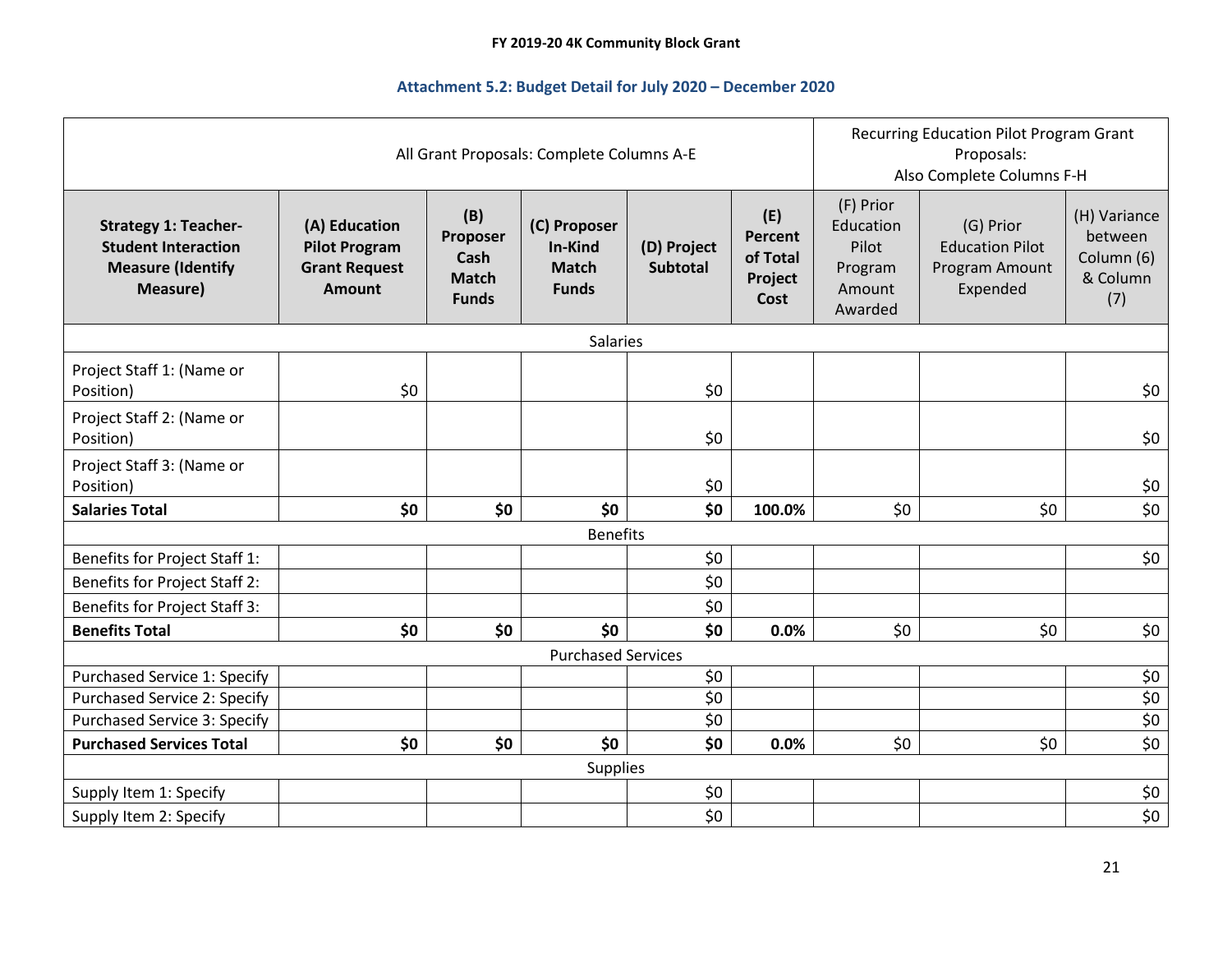| All Grant Proposals: Complete Columns A-E                                                                |                                                                         |                                                         |                                                         |                                |                                                      | Recurring Education Pilot Program Grant<br>Proposals:<br>Also Complete Columns F-H |                                                                   |                                                          |  |
|----------------------------------------------------------------------------------------------------------|-------------------------------------------------------------------------|---------------------------------------------------------|---------------------------------------------------------|--------------------------------|------------------------------------------------------|------------------------------------------------------------------------------------|-------------------------------------------------------------------|----------------------------------------------------------|--|
| <b>Strategy 1: Teacher-</b><br><b>Student Interaction</b><br><b>Measure (Identify</b><br><b>Measure)</b> | (A) Education<br><b>Pilot Program</b><br><b>Grant Request</b><br>Amount | (B)<br>Proposer<br>Cash<br><b>Match</b><br><b>Funds</b> | (C) Proposer<br>In-Kind<br><b>Match</b><br><b>Funds</b> | (D) Project<br><b>Subtotal</b> | (E)<br><b>Percent</b><br>of Total<br>Project<br>Cost | (F) Prior<br>Education<br>Pilot<br>Program<br>Amount<br>Awarded                    | (G) Prior<br><b>Education Pilot</b><br>Program Amount<br>Expended | (H) Variance<br>between<br>Column (6)<br>& Column<br>(7) |  |
| Supply Item 3: Specify                                                                                   |                                                                         |                                                         |                                                         | \$0                            |                                                      |                                                                                    |                                                                   | \$0                                                      |  |
| <b>Supplies Total</b>                                                                                    | \$0                                                                     | \$0                                                     | \$0                                                     | \$0                            | 0.0%                                                 | \$0<br>\$0                                                                         |                                                                   |                                                          |  |
|                                                                                                          |                                                                         |                                                         | Equipment                                               |                                |                                                      |                                                                                    |                                                                   |                                                          |  |
| Equipment Item 1: Specify                                                                                |                                                                         |                                                         |                                                         | \$0                            |                                                      |                                                                                    |                                                                   | \$0                                                      |  |
| Equipment Item 2: Specify                                                                                |                                                                         |                                                         |                                                         | \$0                            |                                                      |                                                                                    |                                                                   | \$0                                                      |  |
| Equipment Item 3: Specify                                                                                |                                                                         |                                                         |                                                         | \$0                            |                                                      |                                                                                    |                                                                   | \$0                                                      |  |
| <b>Equipment Total</b>                                                                                   | \$0                                                                     | \$0                                                     | \$0                                                     | \$0                            | 0.0%                                                 | \$0                                                                                | \$0                                                               | \$0                                                      |  |
|                                                                                                          |                                                                         |                                                         | <b>Other Expenses</b>                                   |                                |                                                      |                                                                                    |                                                                   |                                                          |  |
| Expense 1: Specify                                                                                       |                                                                         |                                                         |                                                         | \$0                            |                                                      |                                                                                    |                                                                   | \$0                                                      |  |
| Expense 2: Specify                                                                                       |                                                                         |                                                         |                                                         | \$0                            |                                                      |                                                                                    |                                                                   | \$0                                                      |  |
| Expense 3: Specify                                                                                       |                                                                         |                                                         |                                                         | \$0                            |                                                      |                                                                                    |                                                                   | \$0                                                      |  |
| <b>Other Expenses Total</b>                                                                              | \$0                                                                     | \$0                                                     | \$0                                                     | \$0                            | 0.0%                                                 | \$0                                                                                | \$0                                                               | \$0                                                      |  |
|                                                                                                          |                                                                         |                                                         |                                                         |                                |                                                      |                                                                                    |                                                                   |                                                          |  |
| <b>Strategy 1 Total</b>                                                                                  | \$0                                                                     | \$0                                                     | \$0                                                     | \$0\$                          | 100.0%                                               | \$0<br>\$0<br>\$0                                                                  |                                                                   |                                                          |  |
|                                                                                                          |                                                                         |                                                         |                                                         |                                |                                                      |                                                                                    |                                                                   |                                                          |  |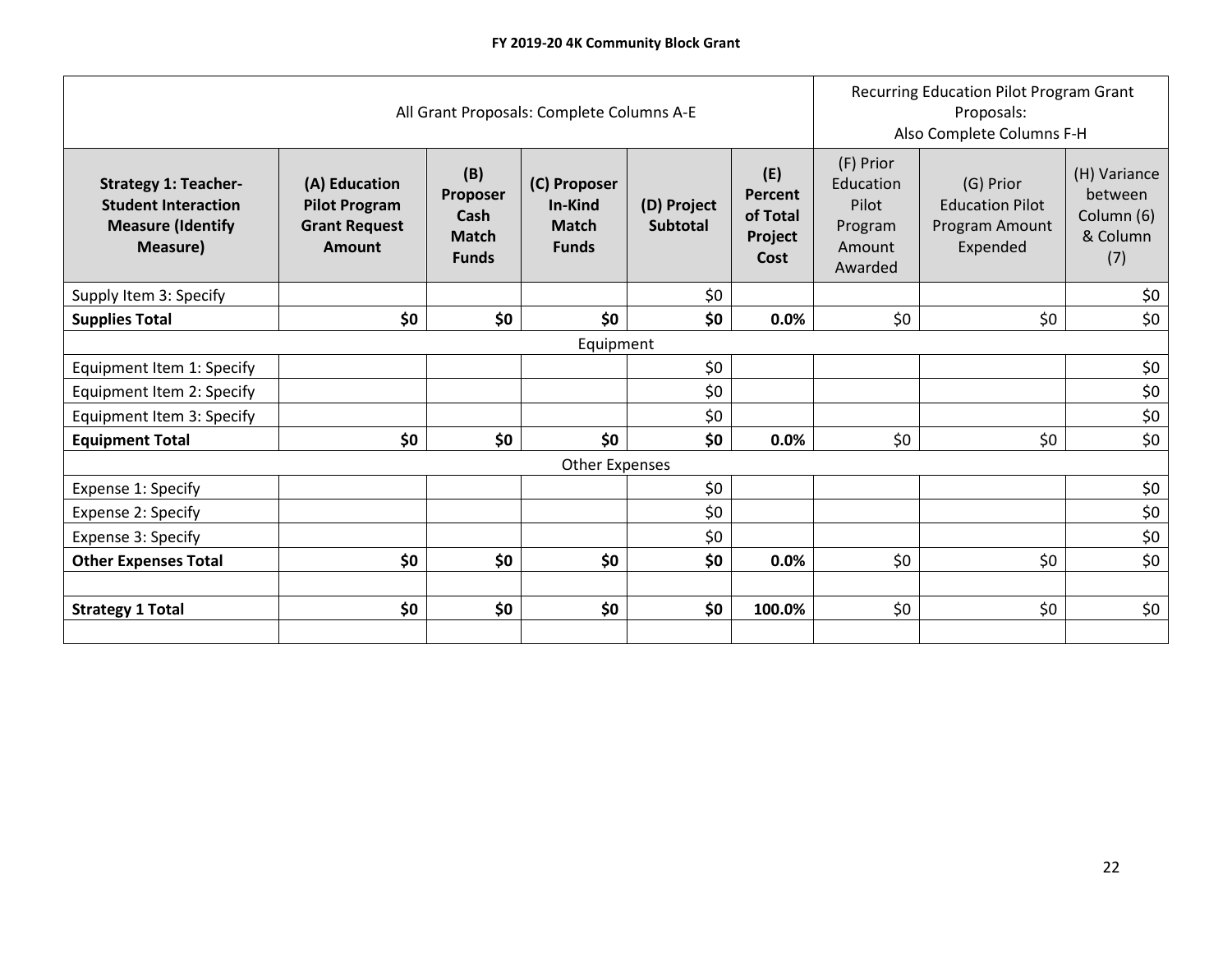| <b>Strategy 2: Project Focus</b>       | <b>Education Pilot</b><br><b>Program Grant</b><br><b>Request Amount</b> | Proposer<br>Cash<br><b>Match</b><br><b>Funds</b> | Proposer In-<br><b>Kind Match</b><br><b>Funds</b> | Project<br><b>Subtotal</b> | <b>Percent</b><br>of Total<br>Project<br>Cost | (F) Prior<br>Education<br>Pilot<br>Program<br>Amount<br>Awarded | (G) Prior<br><b>Education Pilot</b><br>Program Amount<br>Expended | (H) Variance<br>between<br>Column (6)<br>& Column<br>(7) |
|----------------------------------------|-------------------------------------------------------------------------|--------------------------------------------------|---------------------------------------------------|----------------------------|-----------------------------------------------|-----------------------------------------------------------------|-------------------------------------------------------------------|----------------------------------------------------------|
|                                        |                                                                         |                                                  | <b>Salaries</b>                                   |                            |                                               |                                                                 |                                                                   |                                                          |
| Project Staff 1: (Name or<br>Position) |                                                                         |                                                  |                                                   | \$0                        |                                               |                                                                 |                                                                   | \$0                                                      |
| Project Staff 2: (Name or<br>Position) |                                                                         |                                                  |                                                   | \$0                        |                                               |                                                                 |                                                                   | \$0                                                      |
| Project Staff 3: (Name or<br>Position) |                                                                         |                                                  |                                                   | \$0                        |                                               |                                                                 |                                                                   | \$0                                                      |
| <b>Salaries Total</b>                  | \$0                                                                     | \$0                                              | \$0                                               | \$0                        | 0.0%                                          | \$0                                                             | \$0                                                               | \$0                                                      |
|                                        |                                                                         |                                                  | <b>Benefits</b>                                   |                            |                                               |                                                                 |                                                                   |                                                          |
| Benefits for Project Staff 1:          |                                                                         |                                                  |                                                   | \$0                        |                                               |                                                                 |                                                                   | \$0                                                      |
| Benefits for Project Staff 2:          |                                                                         |                                                  |                                                   | \$0                        |                                               |                                                                 |                                                                   | $$0$$                                                    |
| Benefits for Project Staff 3:          |                                                                         |                                                  |                                                   | \$0                        |                                               |                                                                 |                                                                   | $$0$$                                                    |
| <b>Benefits Total</b>                  | \$0                                                                     | \$0                                              | \$0                                               | \$0                        | 0.0%                                          | \$0                                                             | \$0                                                               | \$0                                                      |
|                                        |                                                                         |                                                  | <b>Purchased Services</b>                         |                            |                                               |                                                                 |                                                                   |                                                          |
| Purchased Service 1: Specify           |                                                                         |                                                  |                                                   | \$0                        |                                               |                                                                 |                                                                   | \$0                                                      |
| Purchased Service 2: Specify           |                                                                         |                                                  |                                                   | \$0                        |                                               |                                                                 |                                                                   | $$0$$                                                    |
| Purchased Service 3: Specify           |                                                                         |                                                  |                                                   | \$0\$                      |                                               |                                                                 |                                                                   | $\overline{50}$                                          |
| <b>Purchased Services Total</b>        | \$0                                                                     | \$0                                              | \$0                                               | \$0                        | 0.0%                                          | \$0                                                             | \$0                                                               | \$0                                                      |
|                                        |                                                                         |                                                  | <b>Supplies</b>                                   |                            |                                               |                                                                 |                                                                   |                                                          |
| Supply Item 1: Specify                 |                                                                         |                                                  |                                                   | \$0                        |                                               |                                                                 |                                                                   | \$0                                                      |
| Supply Item 2: Specify                 |                                                                         |                                                  |                                                   | \$0                        |                                               |                                                                 |                                                                   | \$0                                                      |
| Supply Item 3: Specify                 |                                                                         |                                                  |                                                   | \$0                        |                                               |                                                                 |                                                                   | \$0                                                      |
| <b>Supplies Total</b>                  | \$0                                                                     | \$0                                              | \$0                                               | \$0                        | 0.0%                                          | \$0                                                             | \$0                                                               | \$0                                                      |
|                                        |                                                                         |                                                  | Equipment                                         |                            |                                               |                                                                 |                                                                   |                                                          |
| Equipment Item 1: Specify              |                                                                         |                                                  |                                                   | \$0                        |                                               |                                                                 |                                                                   | \$0                                                      |
| Equipment Item 2: Specify              |                                                                         |                                                  |                                                   | \$0                        |                                               |                                                                 |                                                                   | \$0                                                      |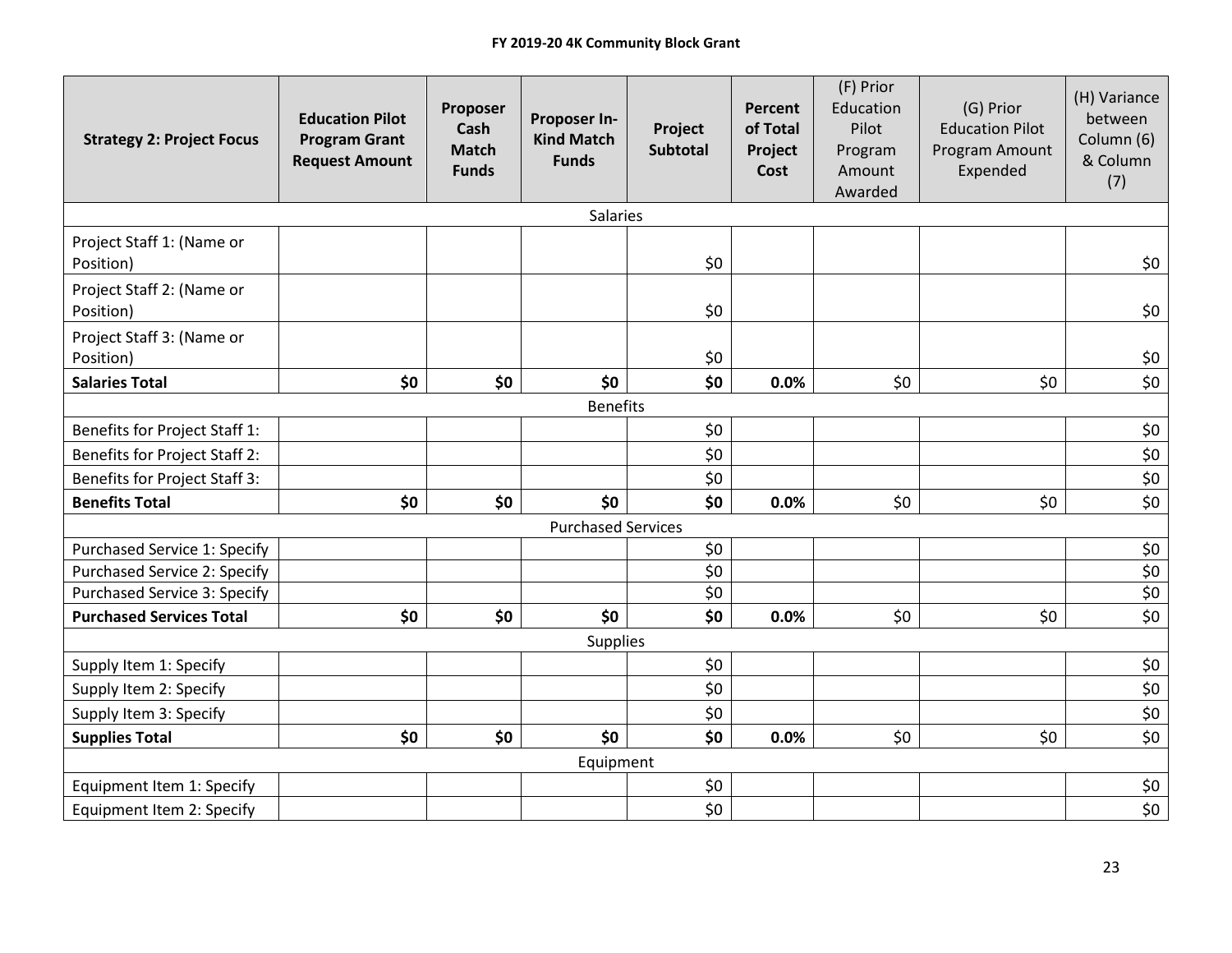| <b>Strategy 2: Project Focus</b> | <b>Education Pilot</b><br><b>Program Grant</b><br><b>Request Amount</b> | Proposer<br>Cash<br><b>Match</b><br><b>Funds</b> | <b>Proposer In-</b><br><b>Kind Match</b><br><b>Funds</b> | Project<br><b>Subtotal</b> | Percent<br>of Total<br>Project<br>Cost | (F) Prior<br>Education<br>Pilot<br>Program<br>Amount<br>Awarded | (G) Prior<br><b>Education Pilot</b><br>Program Amount<br>Expended | (H) Variance<br>between<br>Column (6)<br>& Column<br>(7) |
|----------------------------------|-------------------------------------------------------------------------|--------------------------------------------------|----------------------------------------------------------|----------------------------|----------------------------------------|-----------------------------------------------------------------|-------------------------------------------------------------------|----------------------------------------------------------|
| Equipment Item 3: Specify        |                                                                         |                                                  |                                                          | \$0                        |                                        |                                                                 |                                                                   | \$0                                                      |
| <b>Equipment Total</b>           | \$0                                                                     | \$0                                              | \$0                                                      | \$0                        | 0.0%                                   | \$0                                                             | \$0                                                               | \$0                                                      |
|                                  |                                                                         |                                                  | <b>Other Expenses</b>                                    |                            |                                        |                                                                 |                                                                   |                                                          |
| Expense 1: Specify               |                                                                         |                                                  |                                                          | \$0                        |                                        |                                                                 |                                                                   | \$0                                                      |
| Expense 2: Specify               |                                                                         |                                                  |                                                          | \$0                        |                                        |                                                                 |                                                                   | \$0                                                      |
| Expense 3: Specify               |                                                                         |                                                  |                                                          | \$0                        |                                        |                                                                 |                                                                   | \$0                                                      |
| <b>Other Expenses Total</b>      | \$0                                                                     | \$0                                              | \$0                                                      | \$0                        | 0.0%                                   | \$0                                                             | \$0                                                               | \$0                                                      |
|                                  |                                                                         |                                                  |                                                          |                            |                                        |                                                                 |                                                                   |                                                          |
| <b>Strategy 2 Total</b>          | \$0                                                                     | \$0                                              | \$0                                                      | \$0                        | 0.0%                                   | \$0                                                             | \$0                                                               | \$0\$                                                    |
|                                  |                                                                         |                                                  |                                                          |                            |                                        |                                                                 |                                                                   |                                                          |
| <b>Project Grand Total</b>       | \$4                                                                     | \$0                                              | \$0                                                      | \$4                        |                                        | \$0                                                             | \$0                                                               | \$0                                                      |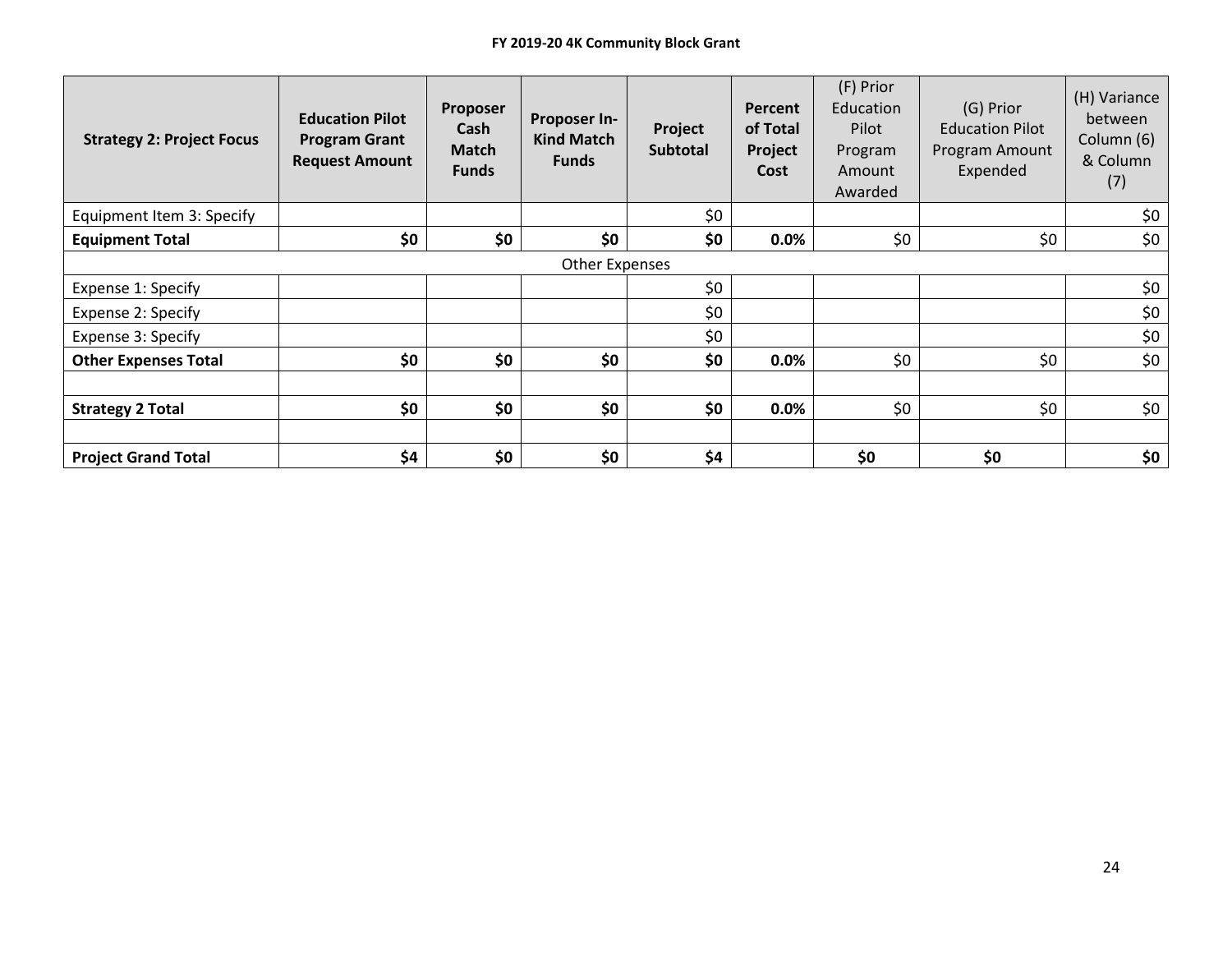# **Resource Guide**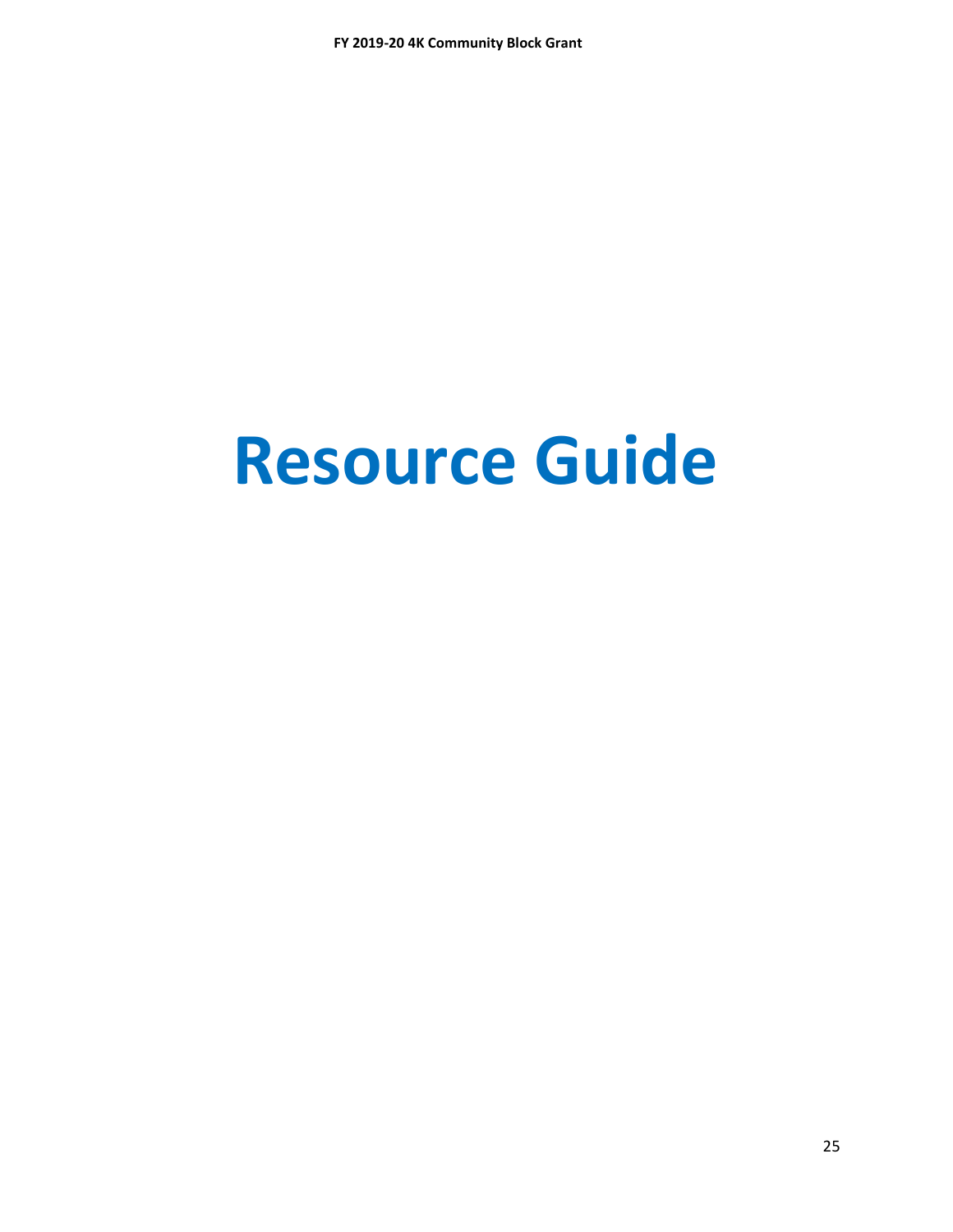# **Appendix A**

# **Proviso 1.64: SC Community Block Grants for Education Pilot Program**

**1.64.** (SDE: South Carolina Community Block Grants for Education Pilot Program) There is created the South Carolina Community Block Grants for Education Pilot Program. The purpose of this matching grants program is to encourage and sustain partnerships between a community and its local public school district or school for the implementation of innovative, state-of-the-art education initiatives and models to improve student learning. The initiatives and models funded by the grant must be well designed, based on strong evidence of effectiveness, and have a history of improved student performance.

 The General Assembly finds that the success offered by these initiatives and programs is assured best when vigorous community support is integral to their development and implementation. It is the intent of this proviso to encourage public school and district communities and their entrepreneurial public educators to undertake state-of-the-art initiatives to improve student learning and to share the results of these efforts with the state's public education community.

As used in this proviso:

 (1) "Community" is defined as a group of parents, educators, and individuals from business, faith groups, elected officials, nonprofit organizations and others who support the public school district or school in its efforts to provide an outstanding education for each child. As applied to the schools impacted within a district or an individual school, "community" includes the school faculty and the School Improvement Council as established in Section 59-20-60 of the 1976 Code;

 (2) "Poverty" is defined as the percent of students eligible in the prior year for the free and reduced price lunch program and or Medicaid; and

 (3) "Achievement" is as established by the Education Oversight Committee for the report card ratings developed pursuant to Section 59-18-900 of the 1976 Code.

 The Executive Director of the Education Oversight Committee is directed to appoint an independent grants committee to develop the process for awarding the grants including the application procedure, selection process, and matching grant formula. The grants committee will be comprised of seven members, three members selected from the education community and four members from the business community. The chairman of the committee will be selected by the committee members at the first meeting of the grants committee. The grants committee will review and select the recipients of the Community Block Grants for Education.

The criteria for awarding the grants must include, but are not limited to:

 (1) the establishment and continuation of a robust community advisory committee to leverage funding, expertise, and other resources to assist the district or school throughout the implementation of the initiatives funded through the Block Grant Program;

(2) a demonstrated ability to meet the match throughout the granting period;

 (3) a demonstrated ability to implement the initiative or model as set forth in the application; and

 (4) an explanation of the manner in which the initiative supports the district's or school's strategic plan required by Section 59-18-1310 of the 1976 Code.

In addition, the district or school, with input from the community advisory committee, must include:

(1) a comprehensive plan to examine delivery implementation and measure impact of the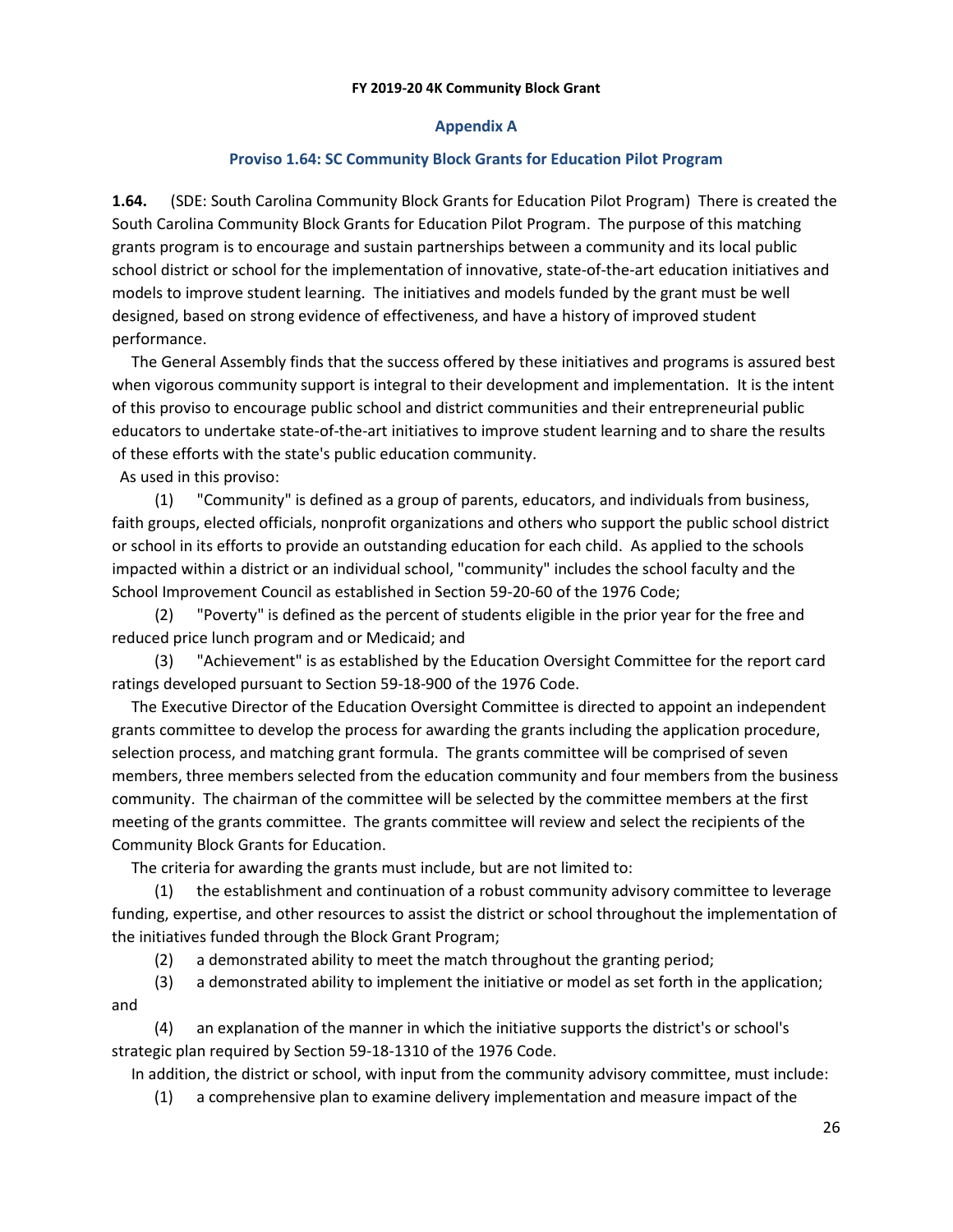model;

 (2) a report on implementation problems and successes and impact of the innovation or model; and

 (3) evidence of support for the project from the school district administration when an individual school applies for a grant.

 The match required from a grant recipient is based on the poverty of the district or school. No matching amount will exceed more than seventy percent of the grant request or be less than ten percent of the request. The required match may be met by funds or by in-kind donations, such as technology, to be further defined by the grants committee. Public school districts and schools that have high poverty and low achievement will receive priority for grants when their applications are judged to meet the criteria established for the grant program.

 However, no grant may exceed \$250,000 annually unless the grants committee finds that exceptional circumstances warrant exceeding this amount.

 The Education Oversight Committee will review the grantee reports and examine the implementation of the initiatives and models to understand the delivery of services and any contextual factors. The Oversight Committee will then highlight the accomplishments and common challenges of the initiatives and models funded by the Community Block Grant for Education Pilot Program to share the lessons learned with the state's public education community.

 For the current fiscal year, funds allocated to the Community Block Grant for Education Pilot Program must be used to provide or expand high-quality early childhood programs for a targeted population of at-risk four-year-olds. High-quality is defined as meeting the minimum program requirements of the Child Early Reading Development and Education Program and providing measurable high-quality childteacher interactions, curricula and instruction. Priority will be given to applications that involve publicprivate partnerships between school districts, schools, Head Start, and private child care providers who collaborate to: (1) provide high-quality programs to four-year-olds to maximize the return on investment; (2) assist in making the transition to kindergarten; (3) improve the early literacy, social and emotional, and numeracy readiness of children; and (4) engage families in improving their children's readiness.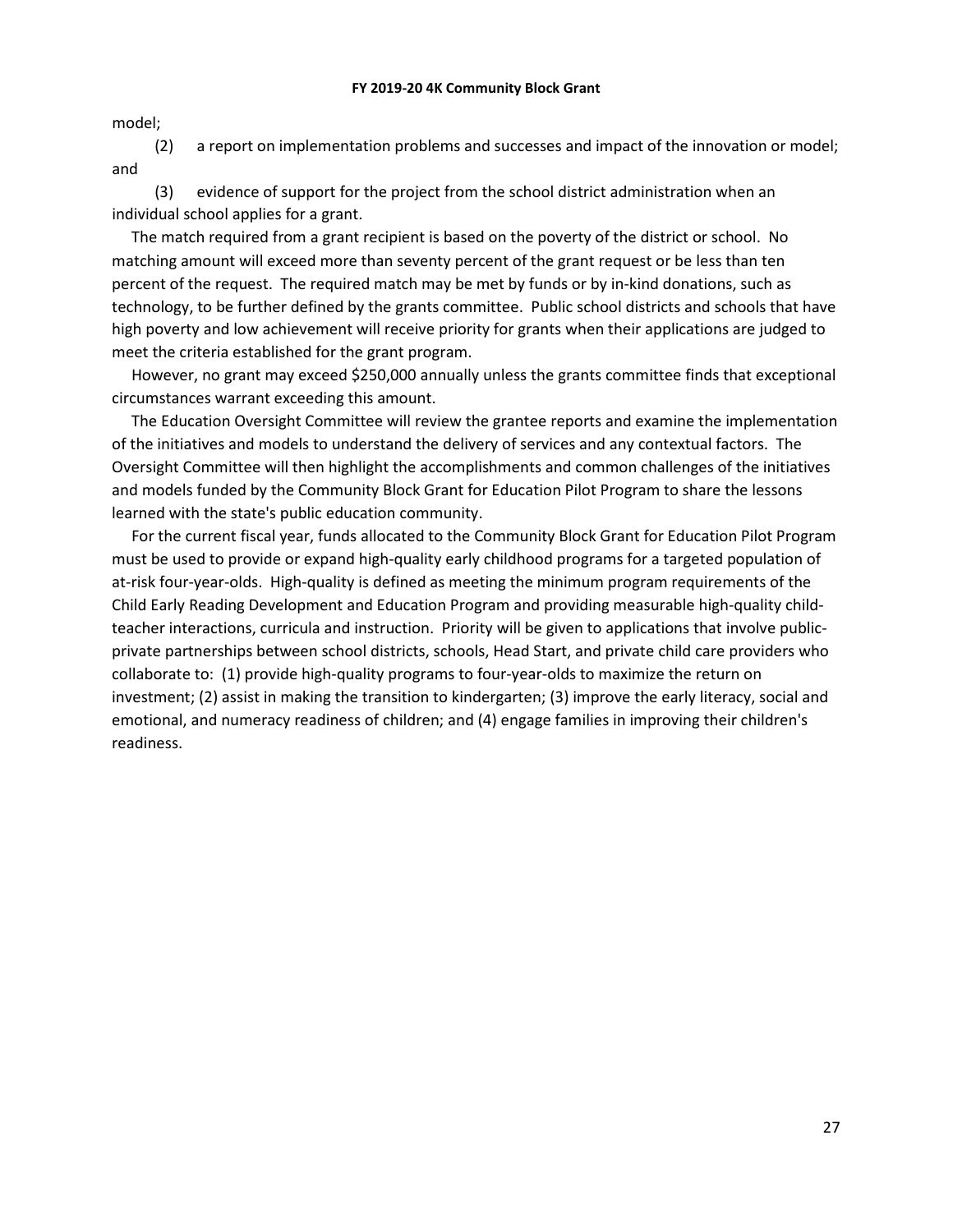# <span id="page-28-0"></span>**Appendix B: Comparison of Assessments that Measure Quality of Teacher-Child Interaction[s3](#page-28-0)**

| Assessment/<br><b>Measure</b>                                                         | <b>Ages Served and</b><br><b>Learning Environment</b>                                                  | <b>Primary Purpose and</b><br><b>Administration</b>                                                                                                                                                                                           | <b>Reliability and Validity</b>                                                                                                                                                                                                                                                                                                                                                                                                                                                                                                                                                                                                                                                                                                  |
|---------------------------------------------------------------------------------------|--------------------------------------------------------------------------------------------------------|-----------------------------------------------------------------------------------------------------------------------------------------------------------------------------------------------------------------------------------------------|----------------------------------------------------------------------------------------------------------------------------------------------------------------------------------------------------------------------------------------------------------------------------------------------------------------------------------------------------------------------------------------------------------------------------------------------------------------------------------------------------------------------------------------------------------------------------------------------------------------------------------------------------------------------------------------------------------------------------------|
| Classroom<br>System (CLASS)                                                           | Two versions are<br>Assessment Scoring   available: pre- school<br>classroom and a K-3<br>classroom    | • Program<br>Improvement/<br>Evaluation<br>Observer must<br>$\bullet$<br>attend a training<br>session and pass a<br>reliability test.<br>$\bullet$ Cost is \$600 per<br>person for training<br>and \$20 for manual<br>• 2 hours to administer | • Not normed. Reliability: High (.80 or higher). Concurrent<br>validity: Low (below .50). Significant correlations were<br>found with other measures of classroom quality, but<br>they were generally low, possible because this tool<br>measures different aspects of the classroom than other<br>quality measures.<br>• Average inter-rater reliability reported in the Technical<br>Appendix is 87%. Stability across time is uniformly high<br>with almost all correlations above .90.<br>• Results from NCEDL multi-state study show classroom<br>quality as assessed by CLASS is associated with children's<br>performance at the end of pre-school as well as gains in in<br>their performance across the preschool year. |
| <b>Early Childhood</b><br>Environmental<br>Rating Scale 3rd<br>Edition<br>$(ECERS-3)$ | Early childhood<br>classrooms serving<br>2.5-5 year olds.<br>New version<br>published in late<br>2014. | Program Improvement,<br>Monitoring/Accreditation,<br>Research/Evaluation                                                                                                                                                                      | Basic field test for reliability. Ongoing testing of<br>reliability and validity, using Item Response Theory.                                                                                                                                                                                                                                                                                                                                                                                                                                                                                                                                                                                                                    |

[https://www.acf.hhs.gov/sites/default/files/opre/complete\\_compendium\\_full.pdf.](https://www.acf.hhs.gov/sites/default/files/opre/complete_compendium_full.pdf)

<sup>&</sup>lt;sup>3</sup> Halle, T., Vick Whittaker, J. E., & Anderson, R. (2010). Quality in Early Childhood Care and Education Settings: A Compendium of Measures, Second Edition. Washington, DC: Child Trends. Prepared by Child Trends for the Office of Planning, Research and Evaluation, Administration for Children and Families, U.S. Department of Health and Human Services. May be accessed online at: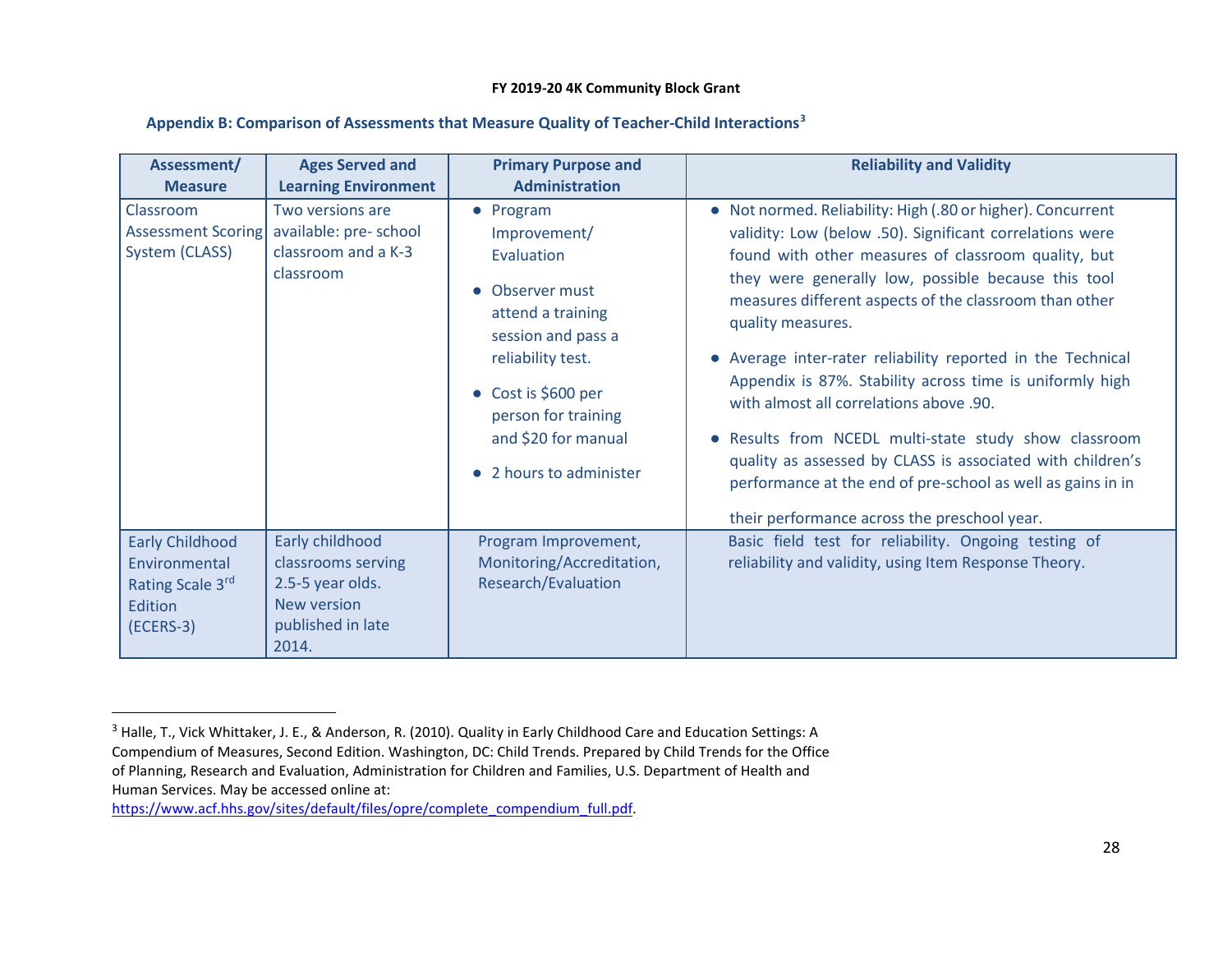| Assessment/<br><b>Measure</b>                                                               | <b>Ages Served and</b><br><b>Learning Environment</b>          | <b>Primary Purpose and</b><br><b>Administration</b>                                                                                                                                                                                                                  | <b>Reliability and Validity</b>                                                                                                                                                                                                                                                                                                                                                                                                                                                                        |
|---------------------------------------------------------------------------------------------|----------------------------------------------------------------|----------------------------------------------------------------------------------------------------------------------------------------------------------------------------------------------------------------------------------------------------------------------|--------------------------------------------------------------------------------------------------------------------------------------------------------------------------------------------------------------------------------------------------------------------------------------------------------------------------------------------------------------------------------------------------------------------------------------------------------------------------------------------------------|
| Early<br>Language &<br>Literacy<br>Classroom<br>Observation<br><b>Tool (ELLCO</b><br>Pre-K) | Center-based<br>classrooms for 3-<br>to 5-year-old<br>children | • Program Improvement,<br>Research/Evaluation<br>Can be administered<br>$\bullet$<br>by teachers,<br>principals,<br>administrators,<br>supervisors, program<br>directors, or<br>researchers<br>$\bullet$ Cost is \$50<br>60-90 minutes<br>$\bullet$<br>to administer | The ELLCO Research Edition was used for research<br>purposes in more than 150 preschool classrooms; the<br>reliability was 90% or better.                                                                                                                                                                                                                                                                                                                                                              |
| <b>Teaching</b><br>Pyramid<br>Observati<br>on Tool<br>(TPOT)                                | Pre-school<br>classrooms                                       | Research/Evaluation                                                                                                                                                                                                                                                  | Three separate studies with 174 classrooms. Inter-rater<br>score reliability coefficients were generally acceptable for<br>key practice<br>items.<br>Means percentage<br>scores<br>stability.<br>demonstrated<br>adequate<br>Noteworthy<br>relationships between scores for 10 of 14 TPOT key<br>practice items and overall global classroom quality scores<br>on ECERS-R. TPOT Red Flags subscale had substantial<br>negative relationships with scores for all CLASS domain<br>and dimension scores. |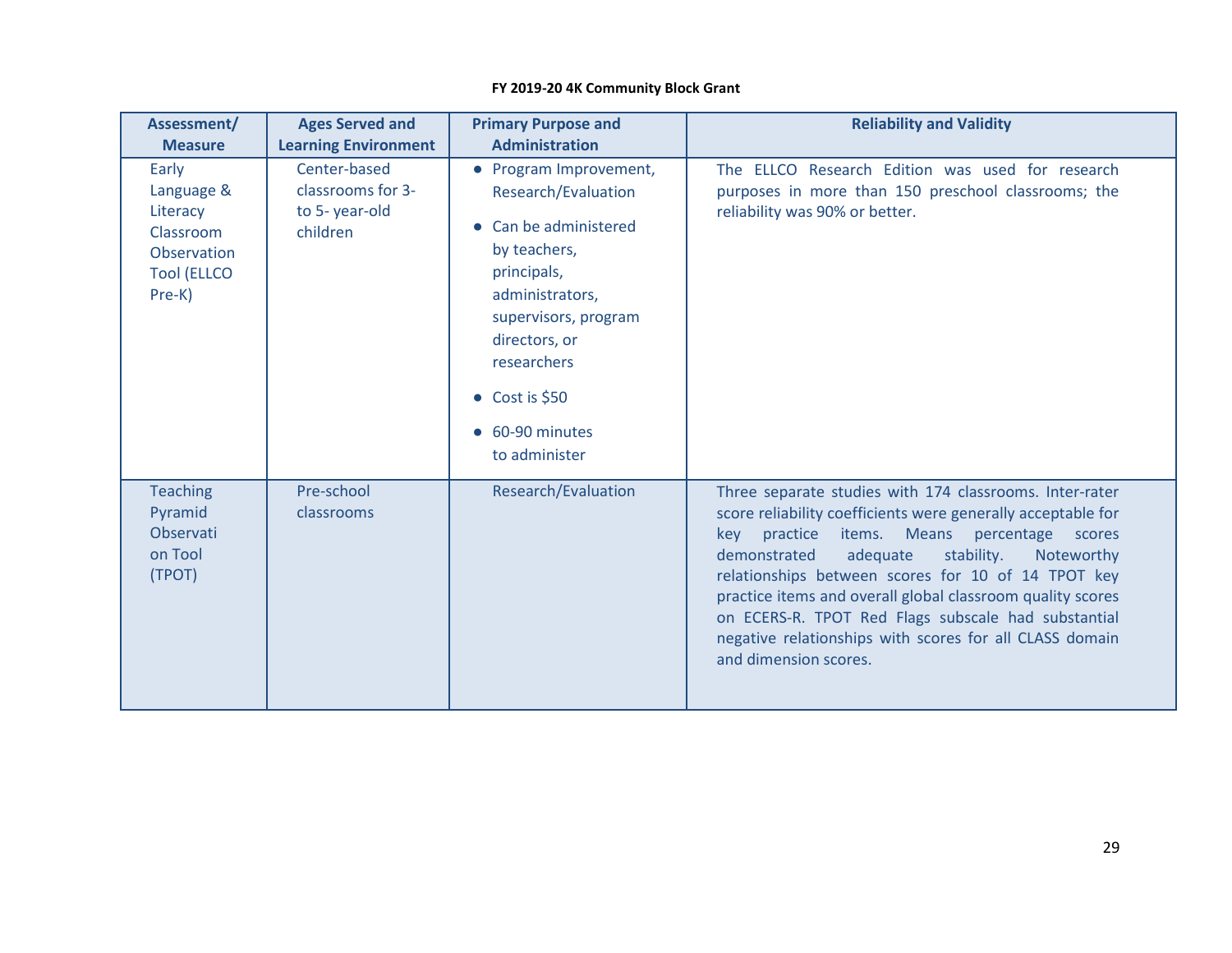**APPENDIX C: Profiles of SC Graduate**

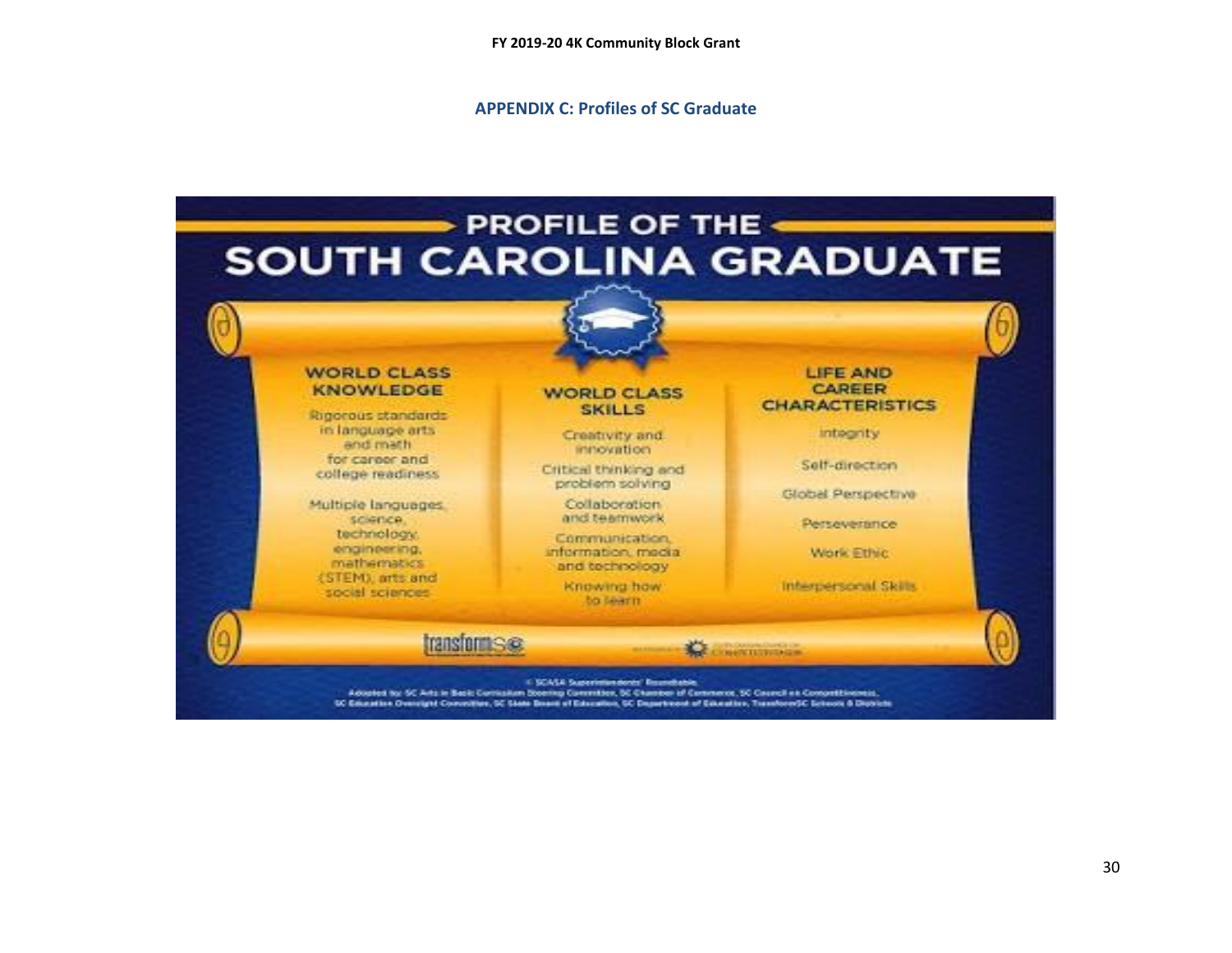**APPENDIX D: Project Profiles**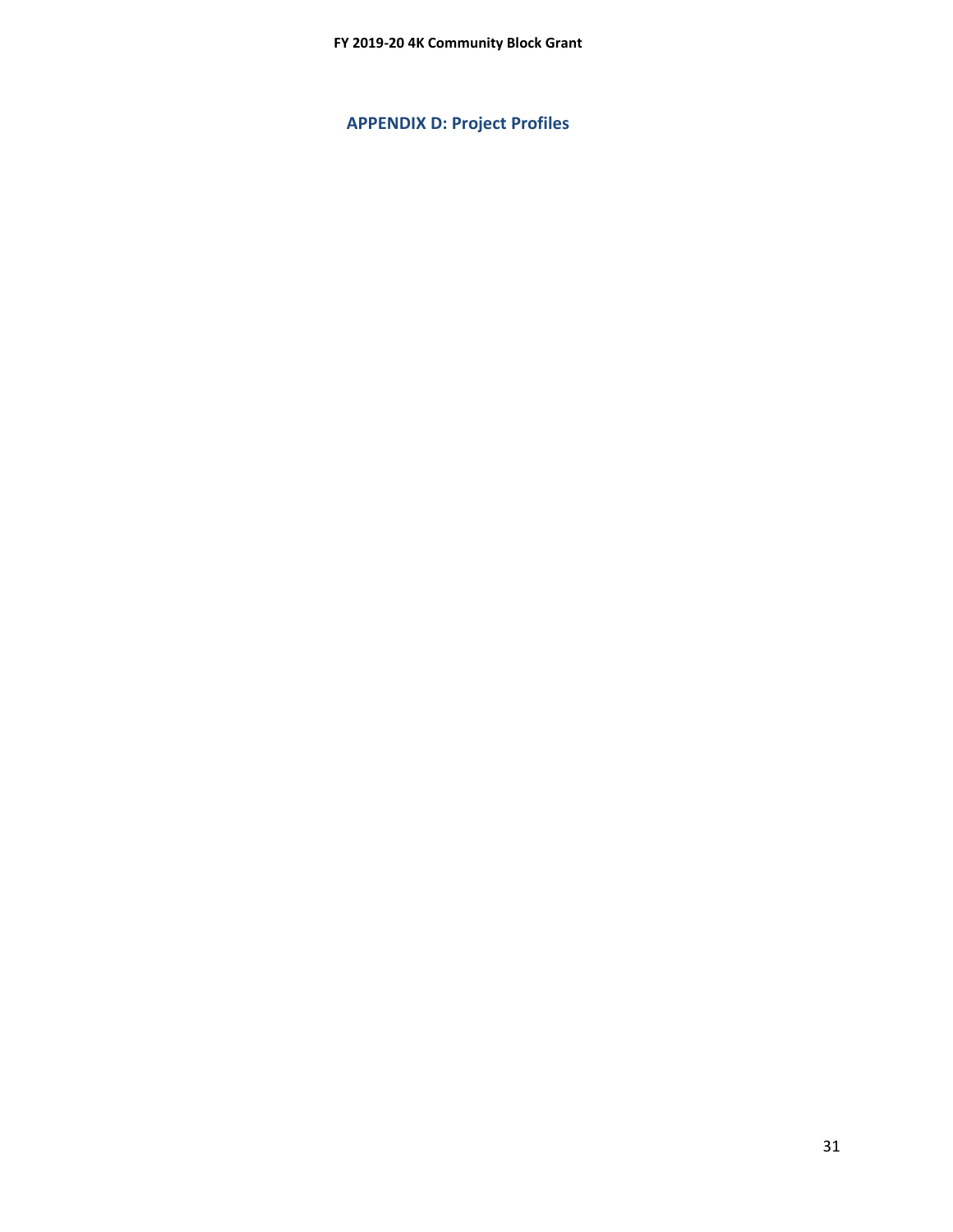# **FY 2019-20 4K Community Block Grant** Cherokee County School District

# Community Block Grant Strategy

This is the third year of funding for Cherokee County School District. In this grant cycle, Cherokee continued with a two-pronged focus: 1.To improve home language and literacy environments through an evidence-based parenting program, Talk to Me (child-parent interactions measured with a LENA device) and 2. To increase high quality child-teacher interactions through the Powerful Interactions professional development model as measured by the CLASS instrument. Through the Powerful Interactions professional development, Cherokee 4K teachers have developed awareness and tools that support their mental presence in the classroom by focusing on building and furthering relationships in daily interactions with their students. Strategies for these interactions include mirror talk, asking questions, and using rich language to stimulate children's language development. Coaches and administration have worked to build strengths-based learning partnerships with their teachers and to deepen their understanding of effective early childhood practices. The Talk to Me program uses LENA devices to measure the amount of adult words and the amount of conversational turns (or parent/child interactions within a back and forth conversation) occurring across a typical day. In LENA Start (n=93 families), participants meet in a group setting which allows for increased connections between families and opportunities for parents to compare and reflect on their progress during the week. In LENA Home (n=78 families), facilitators travel to participant homes to work individually on weekly Talk to Me lessons, which provides a more individualized experience and allows for those who have diffuculty traveling to participate.

# **Outcomes**

- Increase in all three CLASS observational domains from fall 2018 to spring 2019
- Increase in adult word counts (32%) and conversational turns (8%) among LENA Start families
- Increase in adult word counts (36%) and conversational turns (14%) among LENA Home families
- Lower talk famlies participating in LENA Start and LENA Home increased at higher rates closing the word gap between higher and lower talk families
- Increase of 22 percentile points in language development among students participating in LENA Snapshot resulting in move from below average to approximately 70th percentile among these students/families
- Daily integration of reading to children among participants as well as regular use of songs and rhyming and open-ended questions

Amount of Funding: \$206,857

# 2018 County Enrollment Data

Kindergarten Enrollment: 676 Full-Day 4K Enrollment School: 238 Full-Day 4K Enrollment Licensed Child Care (First Steps): 29 4-year-old Head Start Enrollment: 112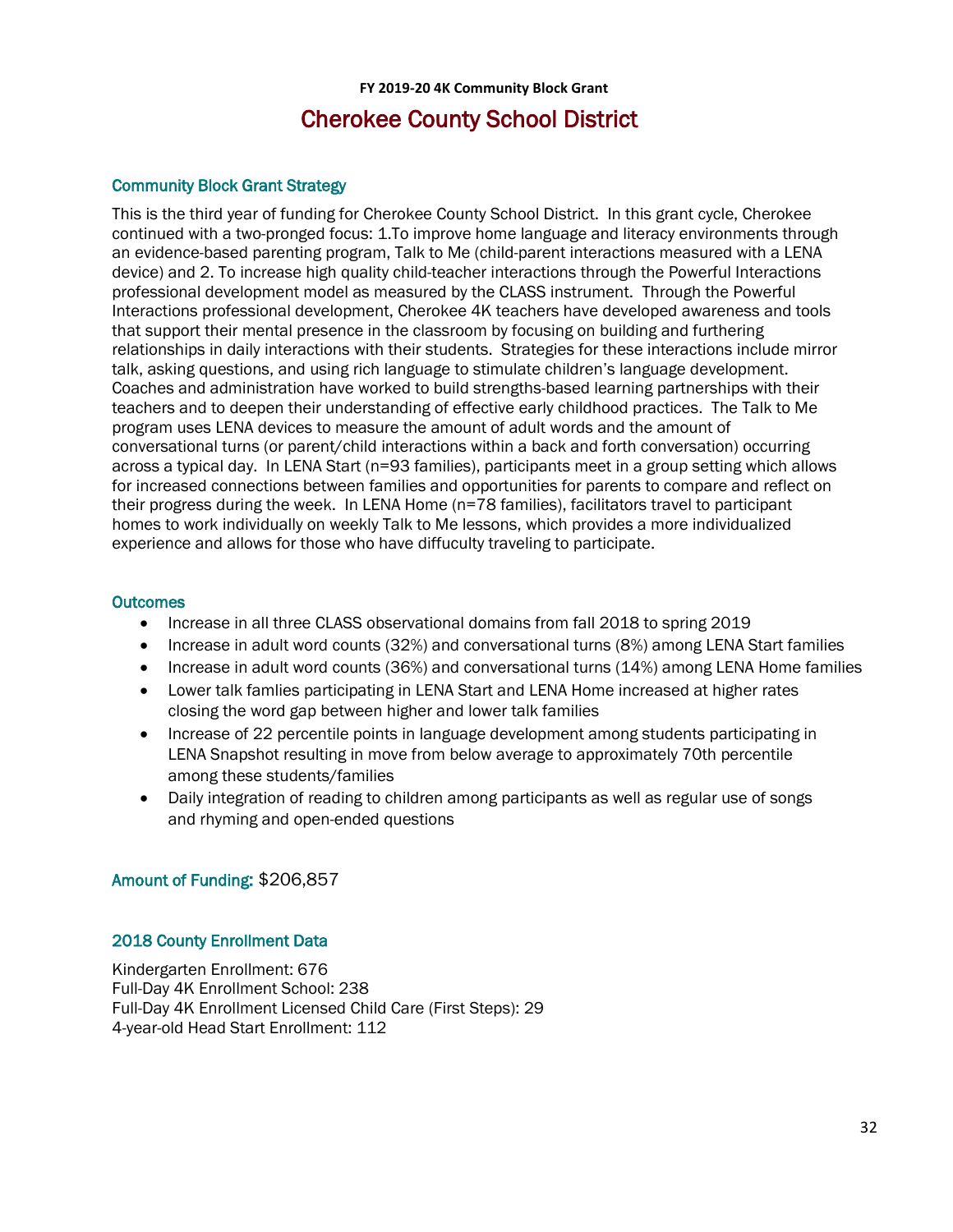# 4K and 5K Assessment Data

Students attending publicly funded prekindergarten and kindergarten are required to be assessed based on S.C. Code §59-155-150 (South Carolina Department of Education). As of the 2017-2018 academic year, the Kindergarten Readiness Assessment (KRA) is administered to kindergarteners entering public schools within the first 45 school days. One of three standardized prekindergarten assessments, selected by the district, is administered to prekindergartners within the first 45 days as well as at the end of the academic year.

Kindergarten and prekindergarten assessment data provide contextual understanding of children within the district, but these data may not fully represent the focus areas or strategies of the Community Block Grant. For example, if a district initiative focuses on parent engagement, then the direct outcomes may not be related to these assessments. Further, it is important to note that student demographics and teacher attrition can vary widely from year to year, which may cause a misinterpretation of these data. District output and outcome data are provided to reflect the strategies and results of the Community Block Grant.

# KRA 2017 and 2018 Results

Cherokee School District KRA data in 2017 and 2018 are similar with a slight decrease (-2%) in the percentage of children in the "Emerging" category from 2017 to 2018 and a slight increase (+1%) in the "Demonstrating" category from 2017 to 2018. The percentages of children in each category in 2018 are somewhat similar to the overall state averages in each category with a higher percentage of children (+3%) in the "Emerging" category and "Approaching" category (+3%) in Cherokee County School District compared to all South Carolina children and a lower percentage of children (-7%) in the "Demonstrating" category compared to all South Carolina children.

| Cherokee                                   | Emerging |      | Approaching |      | Demonstrating |      |
|--------------------------------------------|----------|------|-------------|------|---------------|------|
|                                            | 2017     | 2018 | 2017        | 2018 | 2017          | 2018 |
| <b>Overall</b>                             | 30%      | 28%  | 41%         | 41%  | 29%           | 30%  |
| Social Foundations                         | 29%      | 24%  | 25%         | 27%  | 46%           | 49%  |
| Language and Literacy                      | 28%      | 30%  | 45%         | 42%  | 27%           | 28%  |
| <b>Mathematics</b>                         | 39%      | 39%  | 39%         | 40%  | 22%           | 21%  |
| <b>Physical Development and Well-Being</b> | 31%      | 29%  | 24%         | 24%  | 45%           | 47%  |

| South Carolina: All Children               | --------- |      | 1.1771 |      | --------------- |      |
|--------------------------------------------|-----------|------|--------|------|-----------------|------|
|                                            | 2017      | 2018 | 2017   | 2018 | 2017            | 2018 |
| Overall                                    | 26%       | 25%  | 38%    | 38%  | 36%             | 37%  |
| Social Foundations                         | 28%       | 25%  | 27%    | 26%  | 45%             | 49%  |
| Language and Literacy                      | 23%       | 24%  | 43%    | 43%  | 34%             | 33%  |
| <b>Mathematics</b>                         | 31%       | 32%  | 38%    | 39%  | 31%             | 29%  |
| <b>Physical Development and Well-Being</b> | 28%       | 26%  | 24%    | 22%  | 48%             | 52%  |

Emerging Approaching Demonstrating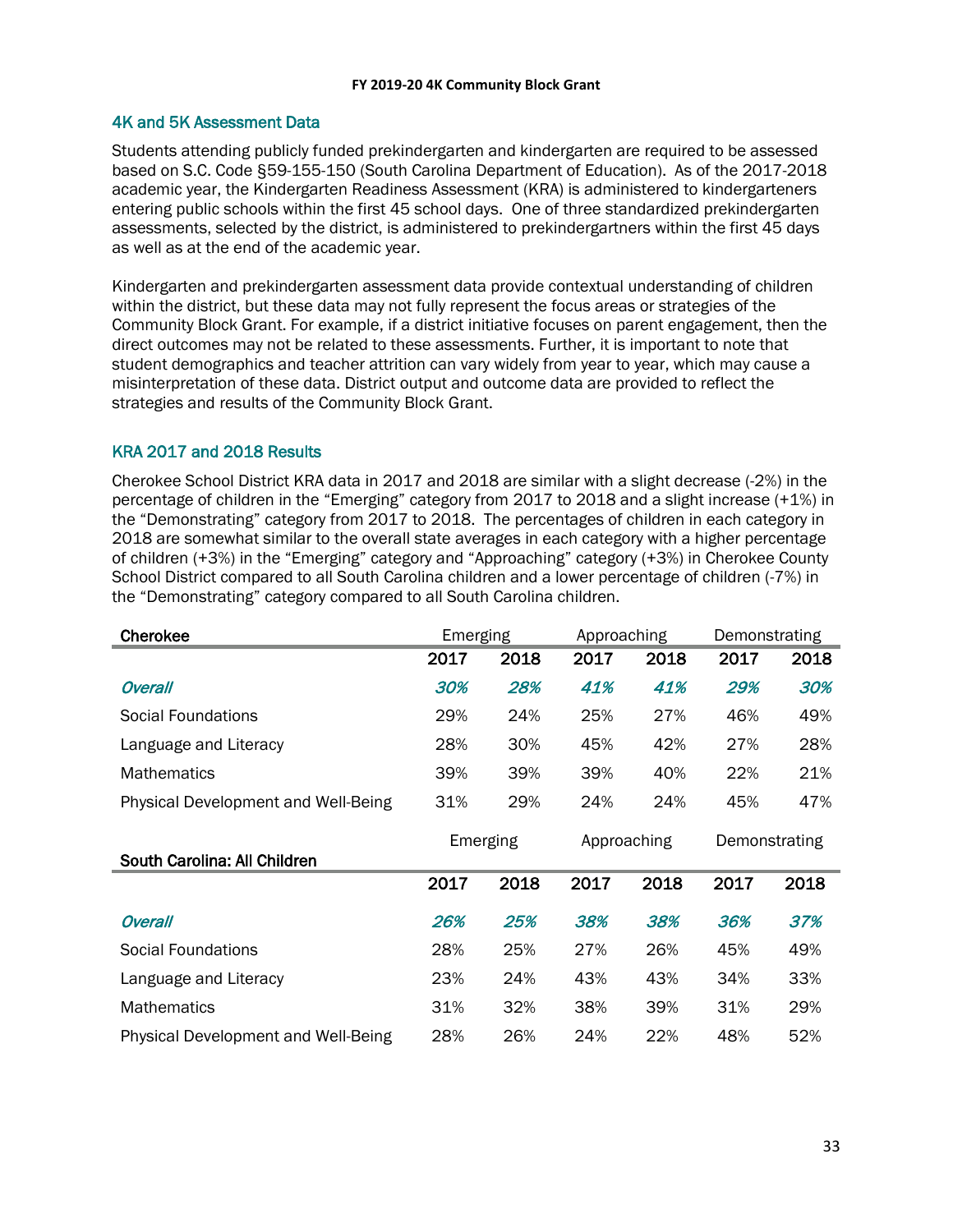# 4K 2017-2018 Results

|          |            | BOY (N=371)      | $EOY(N=331)$ |                  |  |  |  |  |
|----------|------------|------------------|--------------|------------------|--|--|--|--|
|          |            | % Meet or Exceed |              | % Meet or Exceed |  |  |  |  |
| Skill    | Scale Mean | (National Norm)  | Scale Mean   | (National Norm)  |  |  |  |  |
| Language | 314.9      | $\left( \right)$ | 431.1        | 1.5              |  |  |  |  |
| Literacy | 475.8      | 23.8             | 635.1        | 68.0             |  |  |  |  |

# Cherokee GOLD Assessment Results (Beginning of Year and End of Year)

# District Reported Outputs: Cherokee

Number of Professional Development

These data represent the approved strategies and assessments that guided grantee initiatives. The data points below, related to professional development and teacher/parent-child interaction measures, can be used to examine progress towards grantee goals and outcomes for their CBG.

| <b>Activities Completed and Attendees</b> |                               |              |  |         | Number of Schools, Classrooms, and Students |                 |  |
|-------------------------------------------|-------------------------------|--------------|--|---------|---------------------------------------------|-----------------|--|
|                                           | Professional Development      | Participants |  |         | Influenced by Professional Development      |                 |  |
|                                           | Sessions/Activities Completed | Attended     |  |         |                                             |                 |  |
|                                           | 23                            | 72.          |  | Schools | <b>Classrooms</b>                           | <b>Students</b> |  |
|                                           |                               |              |  | 11      | 19                                          | 380             |  |
|                                           |                               |              |  |         |                                             |                 |  |

# Teacher-Child Interaction Measure: Cherokee

# Classroom Assessment Scoring System (CLASS) Results (1-7 scale)

| Emotional      |                         | Classroom     |         | Instructional  |    |            |
|----------------|-------------------------|---------------|---------|----------------|----|------------|
|                | Organization<br>Support |               | Support |                |    |            |
| $(1-7)$ scale) |                         | $(1-7 scale)$ |         | $(1-7)$ scale) |    | Number of  |
| Pre            | Post                    | Pre           | Post    | Post<br>Pre    |    | Classrooms |
| 60             | 65                      | 58            | 63      |                | 54 | 18         |

## Number of Schools, Classrooms, and Students Influenced by CLASS

| Schools | Classrooms | Students |
|---------|------------|----------|
|         | 19         | וועני    |

# Parent-Child Interaction Measure: Cherokee

# Results from LENA

|            | Percentile of Adult<br>Words |      | Percentile of<br><b>Conversational Turns</b> | Number of |                 |
|------------|------------------------------|------|----------------------------------------------|-----------|-----------------|
| LENA Model | Pre                          | Post | Pre                                          | Post      | <b>Families</b> |
| Home       | 30 <sup>th</sup>             | 62nd | 50 <sup>th</sup>                             | 58th      | 78              |
| Start      | 39th                         | 75th | 48 <sup>th</sup>                             | 62nd      | 93              |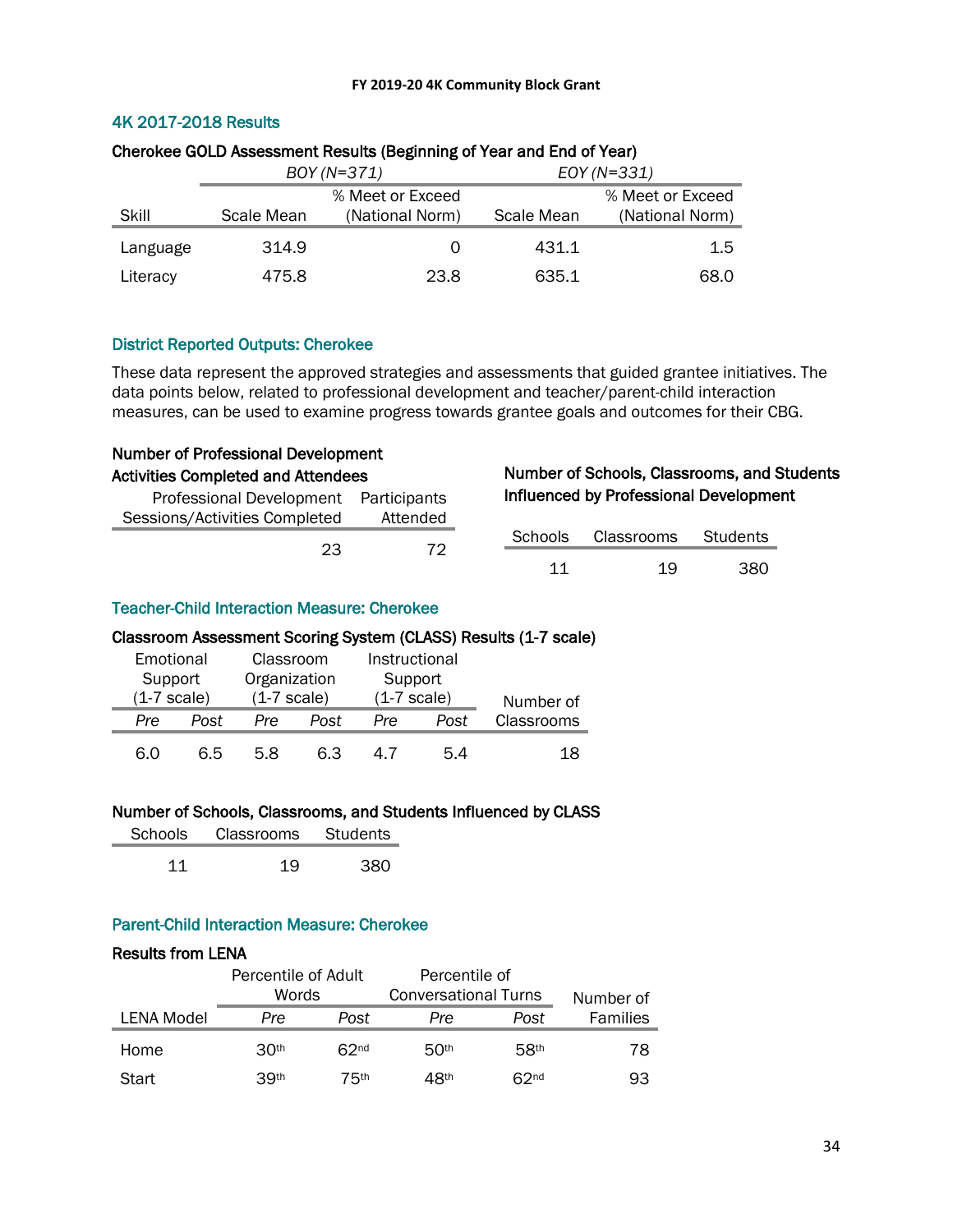# District Reported Outcomes: Cherokee

Two main goals were outlined by Cherokee County School District in their grant proposal.

# Goal 1: Powerful Interactions professional development model measured through CLASS

A total of 19 classrooms across 11 schools participated in professional development (including those in administrative positions such as literacy coaches, principals, and assistant principals). Through this intervention, 72 participants attended 23 professional development experiences.

Results from CLASS show an overall increase across all three scales (Emotional Support, Classroom Organization, and Instructional Support). The stated grant proposal goal for CLASS was for teachers across the district to average a 5.5 on each subscale. Cherokee exceeded this goal for Emotional Support (mean=6.5) and Classroom Organization (mean=6.3) and achieved a 5.4 on Instructional Support.

# Goal 2: Talk to Me Cherokee intervention as measured by LENA Start and Home

Two iterations of a 13-week (semester-long) intervention focused on increasing and supporting family literacy/language interactions were implemented with families in either home environments (LENA Home) or group environments (LENA Start).

LENA Home participants (N= 78) increased by 32% in adult word count while conversational turns increased by 8%. However, lower talk families (N=46), conversational turns increased 19%. LENA Start participants (n= 93) increased by 36% in adult word count while conversational turns increased by 14%. Lower talk families (n=44) increased 23 percentile points. This increase closed the gap between the graduates from lower talk families.

The Snapshot is a parent questionnaire that measures a child's receptive and expressive language development. Students participating in the LENA Snapshot showed 22 percentile points growth in language development which took lower talk families from below average to approximately 70th percentile. Rather than falling further behind they are catching up with their peers.

Families were also surveyed regarding their language and literacy practices with their children. Based on the participants surveyed, 100% reported that they read or look at books daily with their child, 95% reported using songs and rhymes, and 60% reported they used open-ended questions after the Talk to Me intervention.

\_\_\_\_\_\_\_\_\_\_\_\_\_\_\_\_\_\_\_\_\_\_\_\_\_\_\_\_\_\_\_\_\_\_\_\_\_\_\_\_\_\_\_\_\_\_\_\_\_\_\_\_\_\_\_\_\_\_\_\_\_\_\_\_\_\_\_\_\_\_\_\_\_\_\_\_\_\_\_\_\_\_\_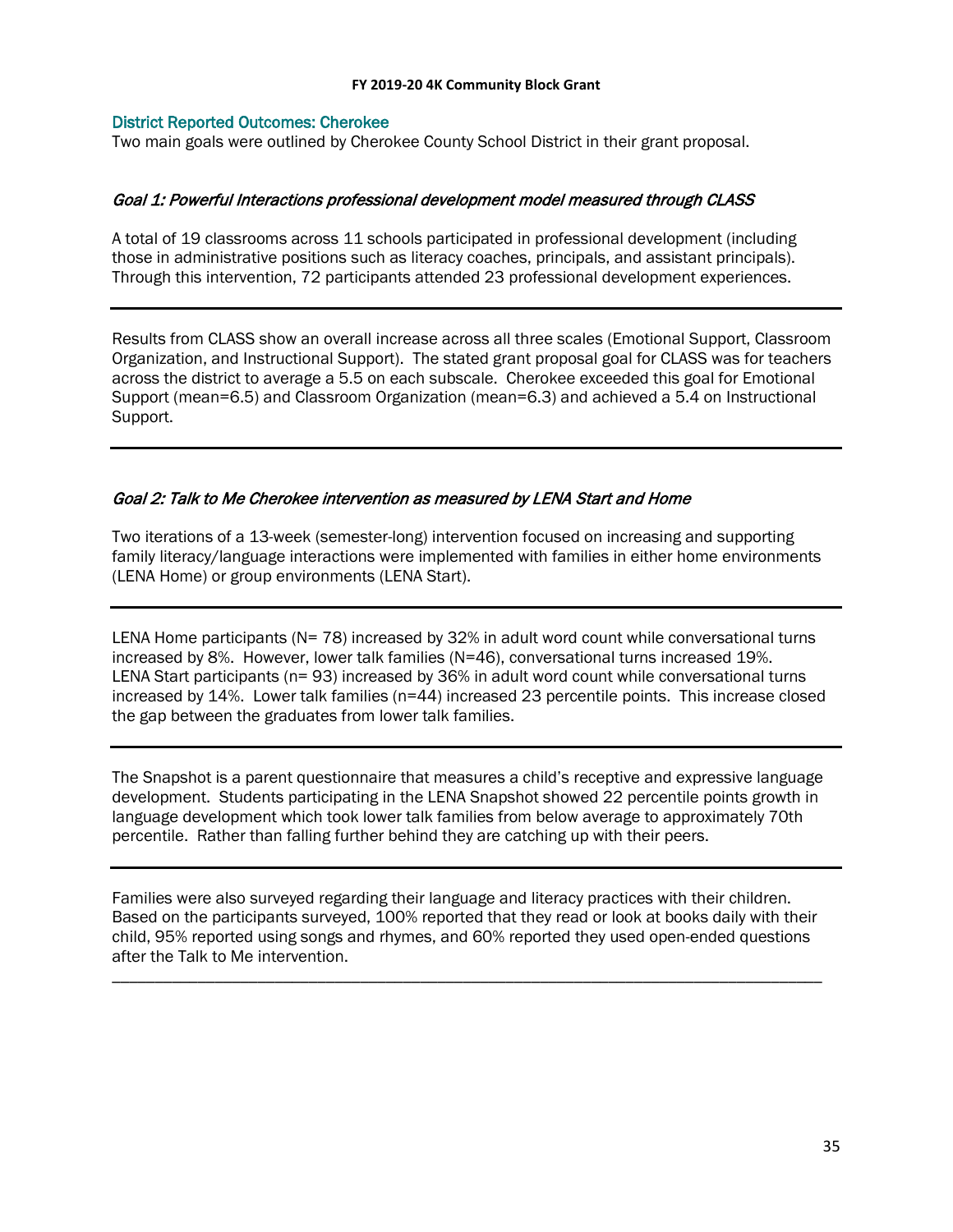# Chesterfield County School District

# Community Block Grant Strategy

Building on two previous Community Block Grants that provided additional 4K full-day classrooms, Chesterfield County School District implemented the Early Language and Literacy Tool (ELLCO) for the third consecutive year as well as the Classroom Observation of Early Mathematics—Environment and Teaching (COEMET) in prekindergarten and kindergarten classrooms to focus on teacher-child interactions and enhance early literacy and mathematics instruction. ELLCO results continued to lead to books being purchased for school and home-based use to facilitate repeated reading strategy used within all prekindergarten and kindergarten classrooms. While useful training and professional development occurred through COEMET, the district, in collaboration with the early mathematics professional development coach, determined that COEMET was not the best fit for the district's needs related to early mathematics. Interrater reliability was difficult to achieve with the COEMET, and administrators and teachers found it difficult to understand and incorporate aspects of the COEMET into daily teaching practices. The district will be using the Research-based Early Mathematics Assessment (REMA) in 2019-2020. In addition, the district will be expanding CERDEP to include 7 schools and 12 classrooms in 2019-2020 (compared to 3 schools and 7 classrooms in 2018-19).

# **Outcomes**

- Increase in percentages of children meeting or exceeding expectations in all eight PALS domains from 2017-2018 district-based prekindergarten cohort to 2018-2019 district-based prekindergarten cohort with 88% to 98% of children meeting or exceedng expectations in the PALS domains by the end of prekindergarten in 2019
- Increase in ELLCO average classroom observation results of 0.5 point (5-point scale) from fall 2018 to spring 2019 in General Classroom Environment and Language/Literacy
- Increase in percentage of classrooms receiving the highest possible score within subdomains of ELLCO in 2018-2019: 75% of classrooms received highest possible score in Classroom Structure and Language; 67% of classrooms received highest possible score in Curriculum; and 50% of classrooms received highest possible score in Books and Print/Writing
- Increase of 9% in "Demonstrating Readiness" category on Kindergarten Readiness Assessment from 2017-2018 prekindergarten cohort to 2018-2019 prekindergarten cohort
- Increase of overall percentage of entering kindergarteners in the "Demonstrating Readiness" category from 20% in 2017 to 27% in 2018

# Amount of Funding: \$105,613

# 2018 County Enrollment Data

Kindergarten Enrollment: 517 Full-Day 4K Enrollment School: 130 Full-Day Enrollment in Licensed Child Care (First Steps): 3 4-year-old Head Start Enrollment: 112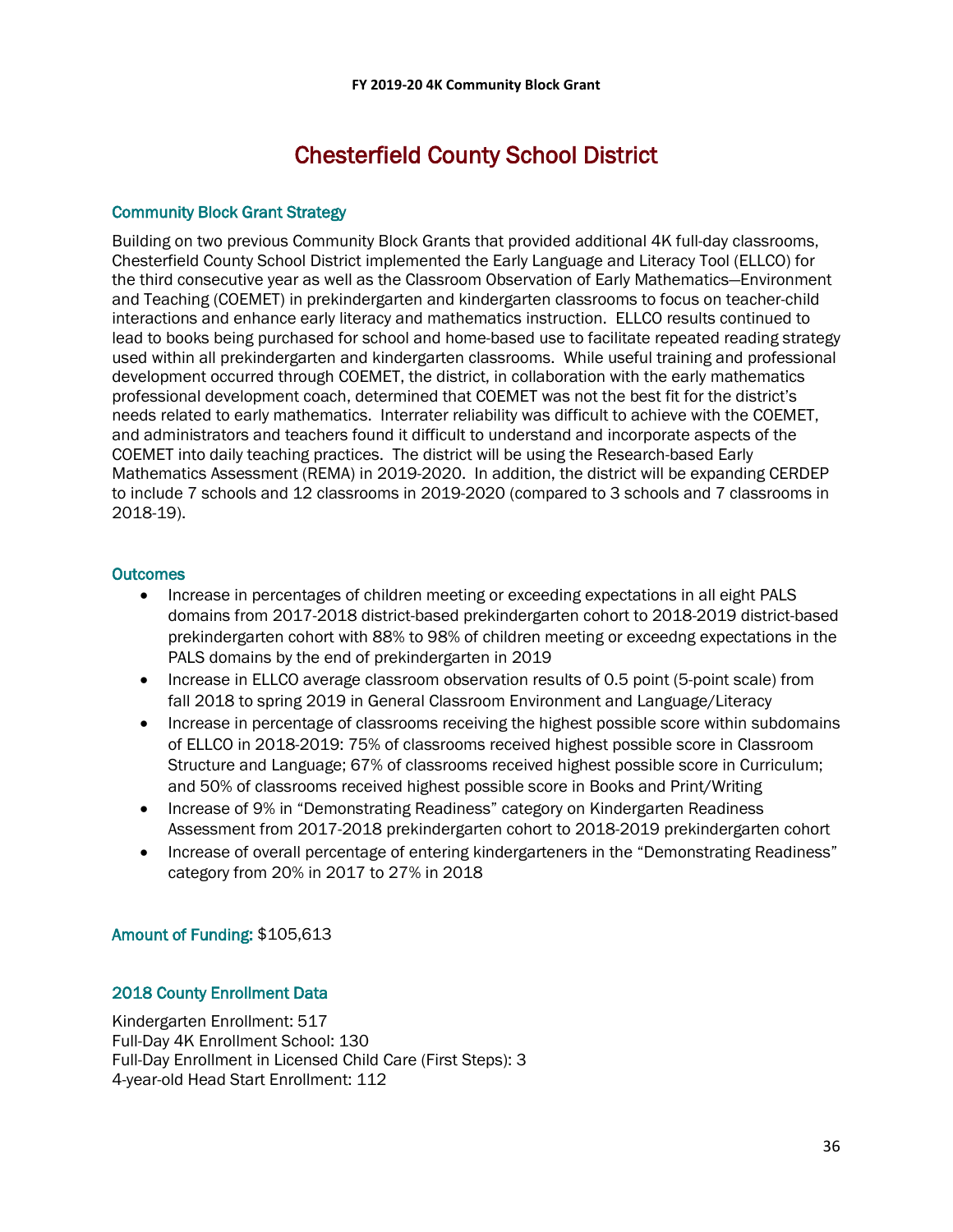# 4K and 5K Assessment Data

Students attending publicly funded prekindergarten and kindergarten are required to be assessed based on S.C. Code §59-155-150 (South Carolina Department of Education). As of the 2017-2018 academic year, the Kindergarten Readiness Assessment (KRA) is administered to kindergarteners entering public schools within the first 45 school days. One of three standardized prekindergarten assessments, selected by the district, is administered to prekindergartners within the first 45 days as well as at the end of the academic year.

Kindergarten and prekindergarten assessment data provide contextual understanding of children within the district, but these data may not fully represent the focus areas or strategies of the Community Block Grant. For example, if a district initiative focuses on parent engagement, then the direct outcomes may not be related to these assessments. Further, it is important to note that student demographics and teacher attrition can vary widely from year to year, which may cause a misinterpretation of these data. District output and outcome data are provided to reflect the strategies and results of the Community Block Grant.

# KRA 2017 and 2018 Results

Chesterfield County School District KRA data demonstrate decreases in the percentage of children in the "Emerging" category (-1%) and "Approaching" category (-6%) from 2017 to 2018 and an increase in the "Demonstrating" category (+7%) from 2017 to 2018. The percentages of children in each category in 2018 are lower than the overall state averages in each category with a higher percentage of children (+6%) in the "Emerging" category in Chesterfield County School District compared to all South Carolina children and a lower percentage of children (-9%) in the "Demonstrating" category compared to all South Carolina children. However, Chesterfield County School District had a higher percentage change in the "Demonstrating" category (+7%) than all South Carolina children (+1%).

| Chesterfield                               | Emerging |          | Approaching |      | Demonstrating |      |
|--------------------------------------------|----------|----------|-------------|------|---------------|------|
|                                            | 2017     | 2018     | 2017        | 2018 | 2017          | 2018 |
| <b>Overall</b>                             | 33%      | 32%      | 47%         | 41%  | 20%           | 27%  |
| Social Foundations                         | 30%      | 30%      | 28%         | 26%  | 42%           | 44%  |
| Language and Literacy                      | 29%      | 29%      | 48%         | 45%  | 23%           | 26%  |
| <b>Mathematics</b>                         | 51%      | 45%      | 34%         | 40%  | 15%           | 15%  |
| <b>Physical Development and Well-Being</b> | 36%      | 28%      | 25%         | 25%  | 39%           | 47%  |
| South Carolina: All Children               |          | Emerging | Approaching |      | Demonstrating |      |
|                                            | 2017     | 2018     | 2017        | 2018 | 2017          | 2018 |
| <b>Overall</b>                             | 26%      | 25%      | 38%         | 38%  | 36%           | 37%  |
| Social Foundations                         | 28%      | 25%      | 27%         | 26%  | 45%           | 49%  |

Language and Literacy 23% 24% 43% 43% 34% 33% Mathematics 31% 32% 38% 39% 31% 29% Physical Development and Well-Being 28% 26% 24% 22% 48% 52%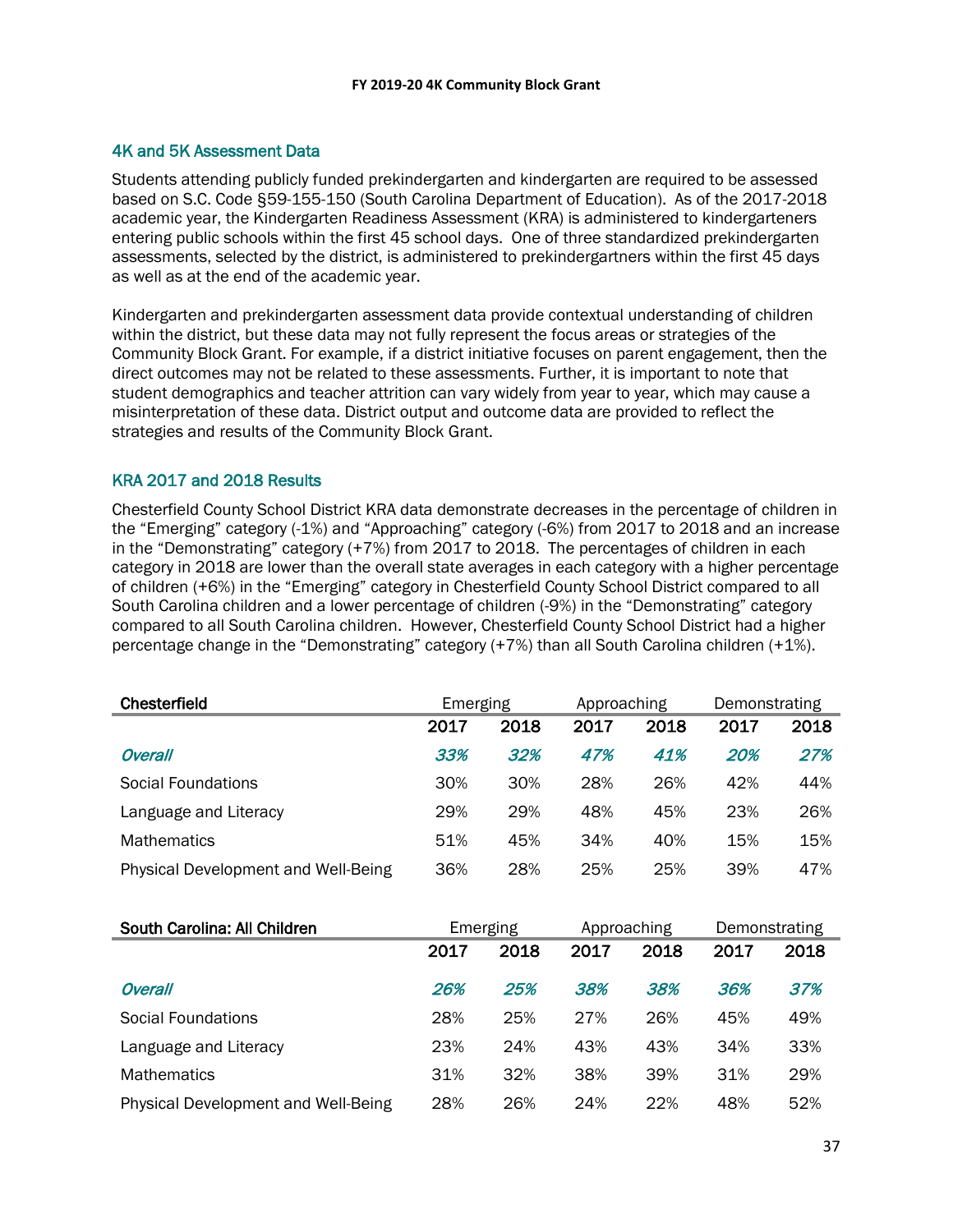# 4K 2017-18 Results

|                      |                             | BOY (N=248) |                                        | EOY (N=237) |                                        |                                            |
|----------------------|-----------------------------|-------------|----------------------------------------|-------------|----------------------------------------|--------------------------------------------|
| Skill                | Total<br>Possible<br>Points | Mean        | % Meet or<br>Exceed EOY<br>Expectation | Mean        | % Meet or<br>Exceed EOY<br>Expectation | <b>EOY</b><br>Developmental<br>Expectation |
| Name Writing         | 7                           | 3.0         | 22.2                                   | 6.4         | 92.4                                   | $5 - 7$                                    |
| Alphabet Uppercase   | 26                          | 6.4         | 20.2                                   | 21.0        | 83.2                                   | 12-21                                      |
| Alphabet Lowercase   | 26                          | 5.0         | 19.8                                   | 19.9        | 85.2                                   | $9 - 17$                                   |
| <b>Letter Sounds</b> | 26                          | 2.3         | 19.0                                   | 16.9        | 89.9                                   | $4 - 8$                                    |
| Begin. Sound Aware.  | 10                          | 2.9         | 26.3                                   | 8.4         | 88.6                                   | $5-8$                                      |
| Print/Word Aware.    | 10                          | 3.5         | 9.7                                    | 8.2         | 84.4                                   | $7-9$                                      |
| Rhyme Aware.         | 10                          | 3.2         | 23.2                                   | 7.4         | 83.5                                   | $5 - 7$                                    |
| Nursery Rhyme Aware. | 10                          | 3.3         | 14.2                                   | 8.1         | 88.2                                   | $6 - 10$                                   |

# Chesterfield PALS Assessment Results (Beginning of Year and End of Year)

# District Reported Outputs: Chesterfield

These data represent the approved strategies and assessments that guided grantee initiatives. The data points below, related to professional development and teacher/parent-child interaction measures, can be used to examine progress towards grantee goals and outcomes for their CBG.

| <b>Number of Professional Development</b> |              |  | Number of Schools, Classrooms, and Students |            |                 |  |  |  |
|-------------------------------------------|--------------|--|---------------------------------------------|------------|-----------------|--|--|--|
| <b>Activities Completed and Attendees</b> |              |  | Influenced by Professional Development      |            |                 |  |  |  |
| <b>Professional Development</b>           | Participants |  |                                             |            |                 |  |  |  |
| Sessions/Activities Completed             | Attended     |  | <b>Schools</b>                              | Classrooms | <b>Students</b> |  |  |  |
| 17                                        | 240          |  | 11                                          | 31         | 620             |  |  |  |

## Teacher Child Interaction Measure: Chesterfield

## Early Language & Literacy Classroom Observation (ELLCO) Results (1-5 scale)

| General Classroom     |      | Language and          |      |            |
|-----------------------|------|-----------------------|------|------------|
| Environment           |      | Literacy              |      |            |
| $(1-5 \text{ scale})$ |      | $(1-5 \text{ scale})$ |      | Number of  |
| Pre                   | Post | Pre                   | Post | Classrooms |
| 43                    | 18   | ıд                    | ιq   |            |

# Number of Schools, Classrooms, and Students Influenced by ELLCO

| Schools | Classrooms | Students |
|---------|------------|----------|
|         |            | ク40      |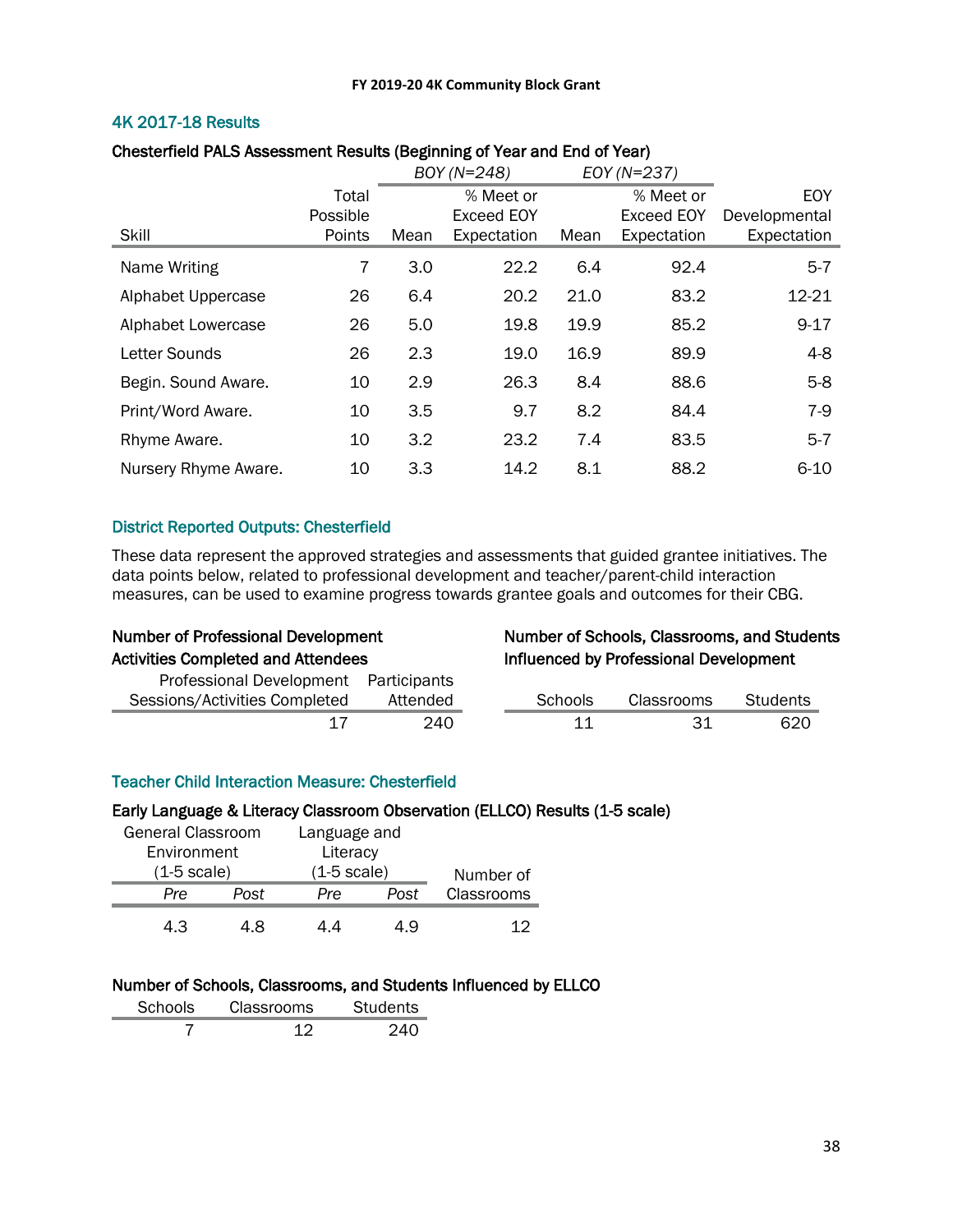# District Reported Outcomes: Chesterfield

One focus goal was highlighted by Chesterfield School District in the 2017-2018 Community Block Grant proposal.

Goal 1: Improve the current 4K curriculum and teacher practices to promote meaningful learning experiences related to communication, numeracy, and literacy.

# PALS End of Year Results 2018 and 2019 Domain Spring 2018 Spring 2019

| Name Writing                     | 92% | 98% |
|----------------------------------|-----|-----|
| Uppercase Alphabet               | 83% | 88% |
| Lowercase Alphabet               | 85% | 90% |
| Letter Sounds                    | 90% | 92% |
| <b>Beginning Sound Awareness</b> | 89% | 93% |
| <b>Print and Word Awareness</b>  | 84% | 91% |
| <b>Rhyme Awareness</b>           | 84% | 88% |
| Nursery Rhyme Awareness          | 88% | 95% |

Based on spring 2019 PALS results, the percent meeting or exceeding developmental ranges by the end of 4K exceeded 80% in all eight domains (goal was 80%). In addition, the percent meeting or exceeding ranges improved across all domains from 2018 percentages.

Based on the analysis of ELLCO results across three years (2016-2017, 2017-2018, and 2018- 2019), classroom interactions and environment have improved in all 12 classrooms. In 2016-2017, no classroom received the highest possible score in any of the five ELLCO domains; whereas, in 2018-2019, 75% of classrooms received the highest possible score in Classroom Structure and Language; 67% of classrooms received the highest possible score in Curriculum; and 50% of classrooms received the highest possible score in Books and Print/Writing.

Chesterfield uses KRA to explore progress as each cohort of 4K children (enrolled in 12 4K CERDEP or district-based classrooms) enters kindergarten. In 2017, 27.9% of kindergarteners (n=215) who attended 4K (CERDEP or district-supported) "Demonstrated Readiness." This was approximately 8% higher than the overall percentage of kindergarteners in Chesterfield School District who "Demonstrated Readiness" in 2017. In 2018, 37% of kindergartners (n=192) who attended districtbased 4K "Demonstrated Readiness," which is a 9% increase from 2017 in readiness among children who attended 4K.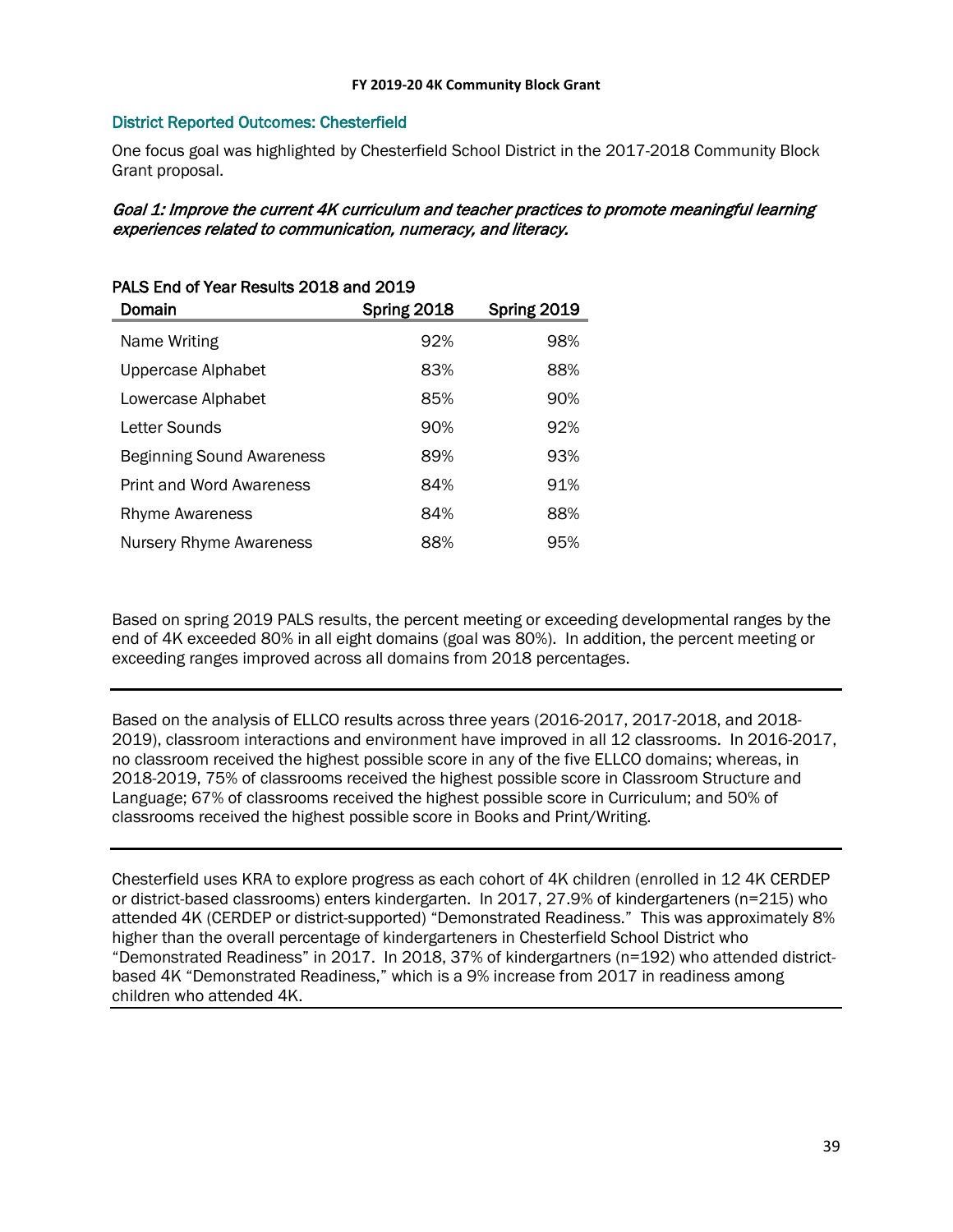# Pee Dee Consortium

# Community Block Grant Strategy

Expanding coalition of school districts across the Pee Dee area from seven school districts and Head Start (Florence 1, Florence 2, Florence 3, Florence 4, Dillon 3, Dillon 4, and Marion) to include the Darlington School District. This coalition prioritizes social-emotional development through ongoing professional development focused on the Pyramid Curriculum and the implementation of the Teaching Pyramid Observation Tool (TPOT) with optional poverty training for certain districts within the consortium. Emphasis for the 2018-19 year focused on establishing fidelity across multiple assessors for the TPOT, providing clear examples through coaching for participants to bridge theory to practice on establishing high quality social-emotional environments, and supporting a new district as they began the model of professional development.

## **Outcomes**

- Increase in TPOT scores for the districts on Key Practice Items 8-11, which measure the teacher's intentional teaching of social skills, were as follows: Florence  $1 = 24.5\%$ , Florence 2 = 11.75%, Florence 3 = 1.68%, Dillon 3 = 21.5%, Dillon 4 = 15.3%, Marion = 27.9%, Darlington = 86.7%
- Positive correlation found between TPOT scores and the amount of professional development for teachers on the targeted topics related to the Key Practices of intentional teaching of social emotional skills. Darlington teachers had more hours of teacher training than other districts (it was their first year of implementation). Florence 1 had more on-going coaching/technical assistance with weekly goals
- Increase in most districts/programs on TPOT Key Practice 3, which evaluates Teacher-Child Interactions. Pre to post data on Key Practice 3 indicated that all districts scored high with most making improvements. The average pre and post scores for each program were as follows: Florence  $1 = 86$  pre, 90 post, Fl  $2 = 93$  pre, 93 post, Florence  $3 = 86$  pre, 86 post, Dillon 3= 93 pre, 94 post, Dillon 4= 80 pre, 84 post, Marion=85 pre, 95 post, Darlington=77 pre. 85 post, Head Start= 89 pre, 90 post
- Improvements in student behavior based on TPOT data. Combined scores across districts showed a decrease of 37% in incidences of challenging behavior exhibited by 4K children
- More than 95% of teachers in the three districts participating in this project attended some or all of the 15 PD sessions on Teaching Children of Poverty
- Growth on PALS from beginning to end of year in all districts. Scores across indicators ranged from 64% to 95% of children meeting or exceeding expectations by the end of year

Amount of Funding: \$187,350

# 2018 County Enrollment Data

**Darlington** Kindergarten Enrollment: 643 Full-Day 4K Enrollment School: 193

# Florence

Kindergarten Enrollment: 1,761 Full-Day 4K Enrollment School: 489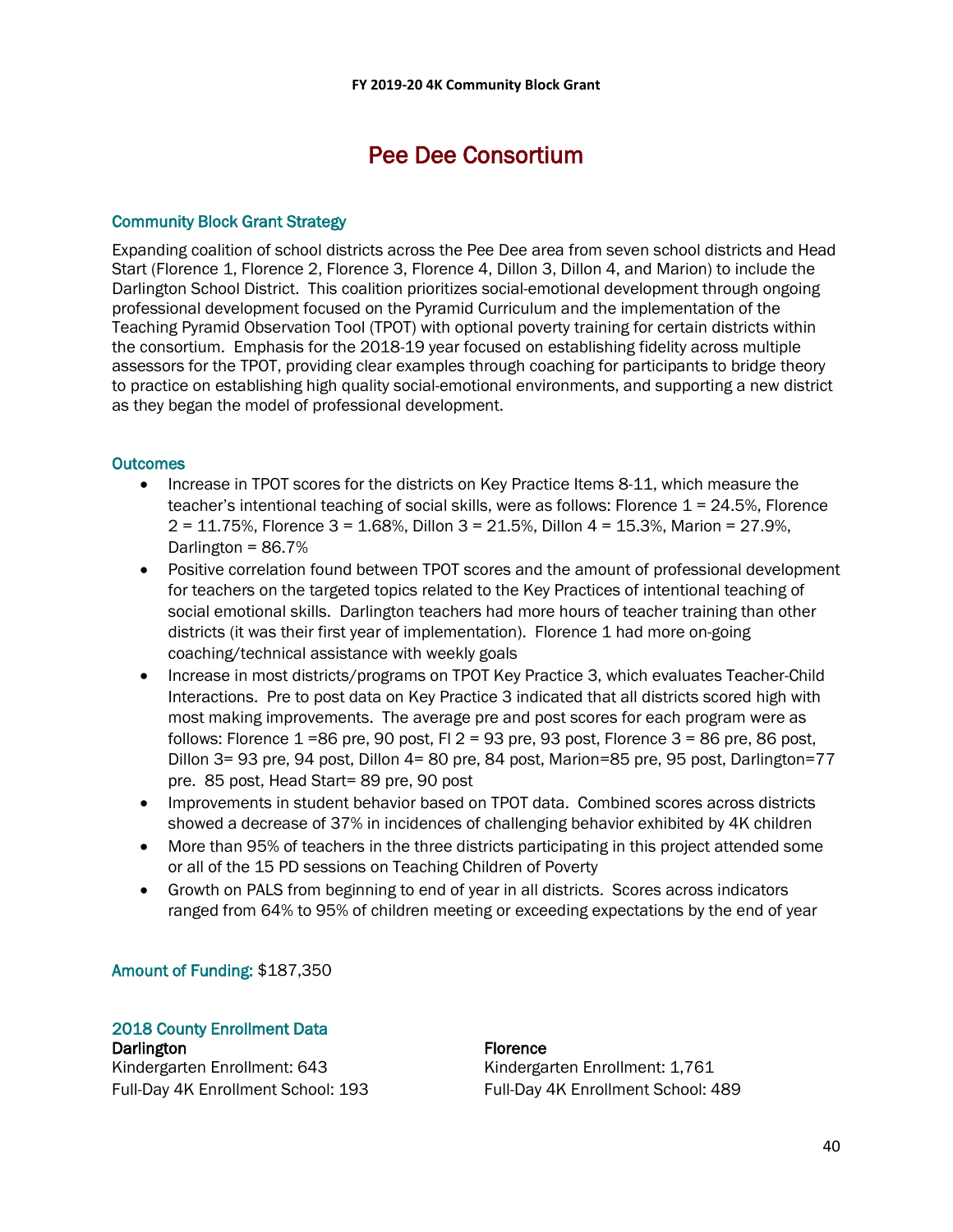Full-Day 4K Enrollment in Licensed Child Care (First Steps): 32 4-year-old Head Start Enrollment: 137

# **Dillon**

Kindergarten Enrollment: 438 Full-Day 4K Enrollment School: 158 Full-Day 4K Enrollment in Licensed Child Care (First Steps): 59 4-year-old Head Start Enrollment: 79

Full-Day 4K Enrollment in Licensed Child Care (First Steps): 215 4-year-old Head Start Enrollment: 196

# **Marion**

Kindergarten Enrollment: 311 Full-Day 4K Enrollment School: 95 Full-Day 4K Enrollment in Licensed Child Care (First Steps): 89 4-year-old Head Start Enrollment: 60

# 4K and 5K Assessment Data

Students attending publicly funded prekindergarten and kindergarten are required to be assessed based on S.C. Code §59-155-150 (South Carolina Department of Education). As of the 2017-2018 academic year, the Kindergarten Readiness Assessment (KRA) is administered to kindergarteners entering public schools within the first 45 school days. One of three standardized prekindergarten assessments, selected by the district, is administered to prekindergartners within the first 45 days as well as at the end of the academic year.

Kindergarten and prekindergarten assessment data provide contextual understanding of children within the district, but these data may not fully represent the focus areas or strategies of the Community Block Grant. For example, if a district initiative focuses on parent engagement, then the direct outcomes may not be related to these assessment. Further, it is important to note that student demographics and teacher attrition can vary widely from year to year, which may cause a misinterpretation of these data. District output and outcome data are provided to reflect the strategies and results of the Community Block Grant.

# KRA 2017 and 2018 Results

The KRA data focuses on Florence 1 and 2 School Districts as these were among the original districts in Year 1 of the Community Block Grant initiative. Student 4K outcome data are provided for each district in the Pee Dee Consortia.

Florence 1 School District KRA data show a decrease (-6%) in the percentage of children in the "Emerging" category from 2017 to 2018 and a slight increase (+3%) in the "Demonstrating" category from 2017 to 2018. Florence 2 School District data show an increase (+2% in each) in "Emerging" and "Approaching" categories and a decrease (-4%) in the "Demonstrating" category. It is important to note that Florence 1 and Florence 2 show overall growth in "Social Foundations" (+5% in Florence 1 and +17% in Florence 2 in the "Demonstrating" category), which was the priority focus for this grant.

The percentages of children in each category in 2018 are somewhat different than overall state averages in each category with higher percentages of children (+11% and +9%) in the "Emerging" category in Florence 1 and Florence 2 School Districts in 2018 compared to all South Carolina children and a lower percentage of children (-14% and -17%) in the "Demonstrating" category compared to all South Carolina children.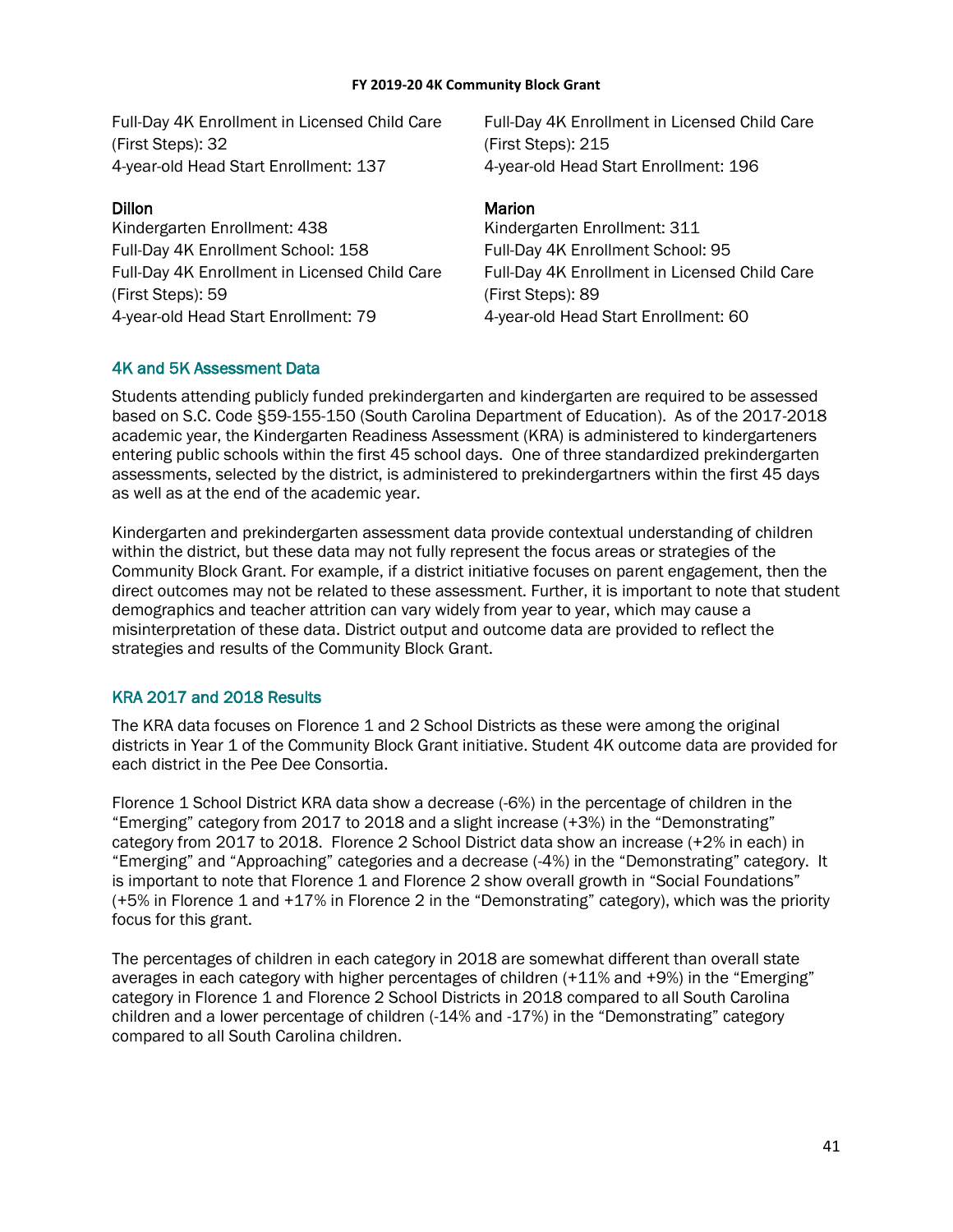| Florence 1                          | Emerging |      | Approaching |      | Demonstrating |      |
|-------------------------------------|----------|------|-------------|------|---------------|------|
|                                     | 2017     | 2018 | 2017        | 2018 | 2017          | 2018 |
| Overall                             | 42%      | 36%  | 38%         | 41%  | 20%           | 23%  |
| Social Foundations                  | 41%      | 37%  | 29%         | 28%  | 30%           | 35%  |
| Language and Literacy               | 38%      | 36%  | 42%         | 45%  | 19%           | 20%  |
| <b>Mathematics</b>                  | 42%      | 36%  | 37%         | 42%  | 21%           | 22%  |
| Physical Development and Well-Being | 46%      | 39%  | 24%         | 24%  | 30%           | 37%  |

| Florence 2                                 | Emerging |      | Approaching |      | Demonstrating |      |
|--------------------------------------------|----------|------|-------------|------|---------------|------|
|                                            | 2017     | 2018 | 2017        | 2018 | 2017          | 2018 |
| Overall                                    | 35%      | 37%  | 41%         | 43%  | 24%           | 20%  |
| Social Foundations                         | 48%      | 47%  | 35%         | 19%  | 18%           | 35%  |
| Language and Literacy                      | 24%      | 31%  | 50%         | 47%  | 26%           | 22%  |
| <b>Mathematics</b>                         | 33%      | 37%  | 33%         | 37%  | 35%           | 26%  |
| <b>Physical Development and Well-Being</b> | 36%      | 44%  | 24%         | 16%  | 40%           | 40%  |

| South Carolina: All Children               | Emerging |      | Approaching |      | Demonstrating |      |
|--------------------------------------------|----------|------|-------------|------|---------------|------|
|                                            | 2017     | 2018 | 2017        | 2018 | 2017          | 2018 |
| Overall                                    | 26%      | 25%  | 38%         | 38%  | 36%           | 37%  |
| Social Foundations                         | 28%      | 25%  | 27%         | 26%  | 45%           | 49%  |
| Language and Literacy                      | 23%      | 24%  | 43%         | 43%  | 34%           | 33%  |
| <b>Mathematics</b>                         | 31%      | 32%  | 38%         | 39%  | 31%           | 29%  |
| <b>Physical Development and Well-Being</b> | 28%      | 26%  | 24%         | 22%  | 48%           | 52%  |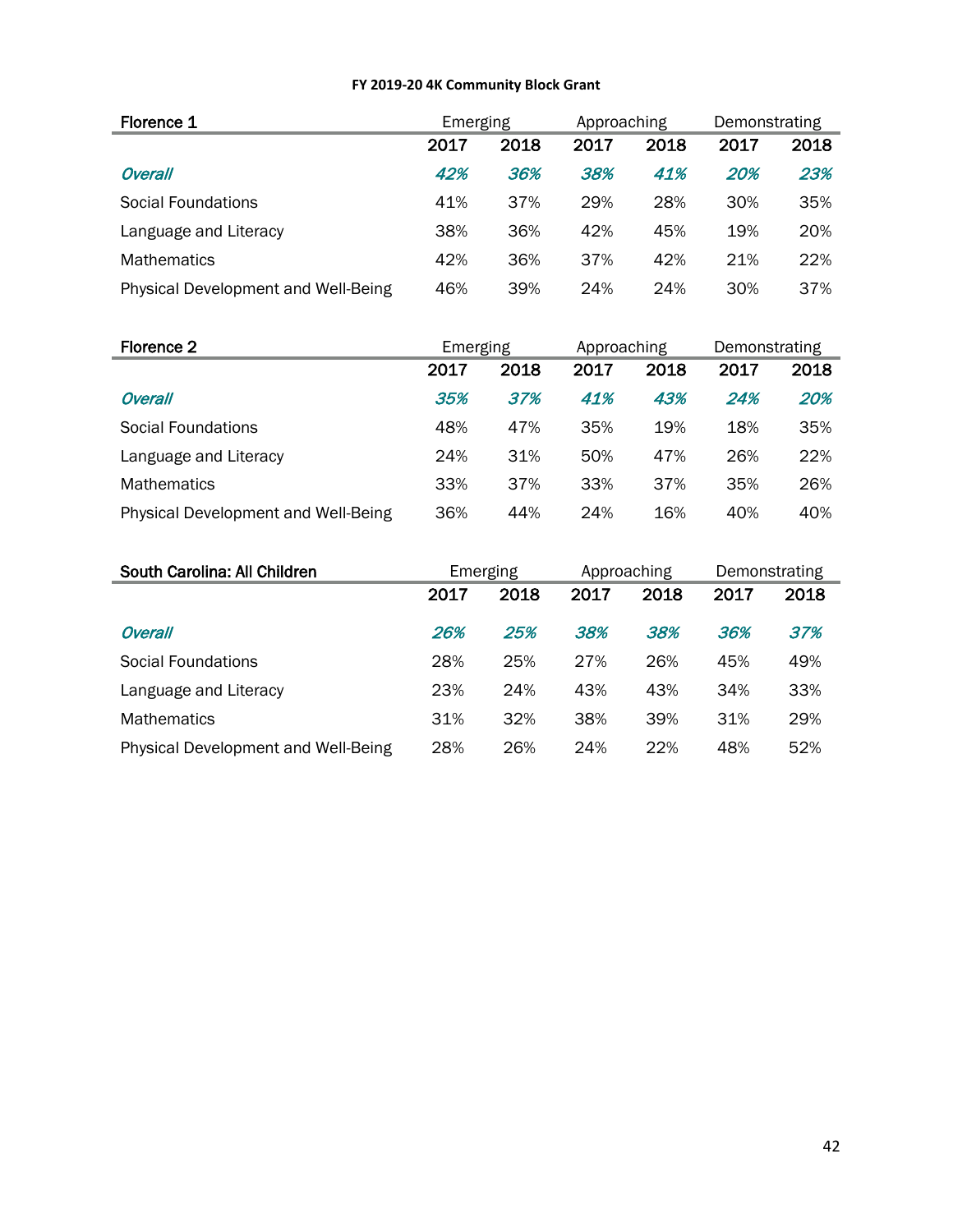# 4K 2017-18 Results

# Darlington PALS Assessment Results (Beginning of Year and End of Year)

|                      |          | BOY (N=294) |                   | EOY (N=274) |                   |               |
|----------------------|----------|-------------|-------------------|-------------|-------------------|---------------|
|                      | Total    |             | % Meet or         |             | % Meet or         | EOY           |
|                      | Possible |             | <b>Exceed EOY</b> |             | <b>Exceed EOY</b> | Developmental |
| Skill                | Points   | Mean        | Expectation       | Mean        | Expectation       | Expectation   |
| Name Writing         | 7        | 2.6         | 22.0              | 6.5         | 95.6              | $5 - 7$       |
| Alphabet Uppercase   | 26       | 5.7         | 20.1              | 20.9        | 86.9              | 12-21         |
| Alphabet Lowercase   | 26       | 3.7         | 17.7              | 19.4        | 86.9              | $9 - 17$      |
| <b>Letter Sounds</b> | 26       | 1.0         | 9.9               | 12.7        | 83.6              | $4 - 8$       |
| Begin. Sound Aware.  | 10       | 1.4         | 12.2              | 7.9         | 83.9              | $5-8$         |
| Print/Word Aware.    | 10       | 3.0         | 13.9              | 8.0         | 80.3              | $7-9$         |
| Rhyme Aware.         | 10       | 2.1         | 14.6              | 7.0         | 78.1              | $5 - 7$       |
| Nursery Rhyme Aware. | 10       | 3.3         | 18.5              | 8.8         | 94.2              | $6 - 10$      |

# Dillon 3 PALS Assessment Results (Beginning of Year and End of Year)

|                      |          | BOY (N=97) |                   | $EOY(N=93)$ |             |               |
|----------------------|----------|------------|-------------------|-------------|-------------|---------------|
|                      | Total    |            | % Meet or         |             | % Meet or   | EOY           |
|                      | Possible |            | <b>Exceed EOY</b> |             | Exceed EOY  | Developmental |
| Skill                | Points   | Mean       | Expectation       | Mean        | Expectation | Expectation   |
| Name Writing         | 7        | 3.1        | 27.9              | 6.0         | 82.8        | $5 - 7$       |
| Alphabet Uppercase   | 26       | 8.1        | 26.8              | 19.2        | 77.4        | 12-21         |
| Alphabet Lowercase   | 26       | 6.5        | 29.9              | 18.4        | 76.3        | $9 - 17$      |
| <b>Letter Sounds</b> | 26       | 4.0        | 36.1              | 15.8        | 81.7        | $4-8$         |
| Begin. Sound Aware.  | 10       | 4.1        | 42.3              | 8.2         | 84.9        | $5-8$         |
| Print/Word Aware.    | 10       | 4.6        | 32.0              | 7.9         | 77.4        | $7-9$         |
| Rhyme Aware.         | 10       | 4.0        | 35.1              | 7.0         | 76.3        | $5 - 7$       |
| Nursery Rhyme Aware. | 10       | 4.5        | 36.8              | 6.9         | 71.4        | $6 - 10$      |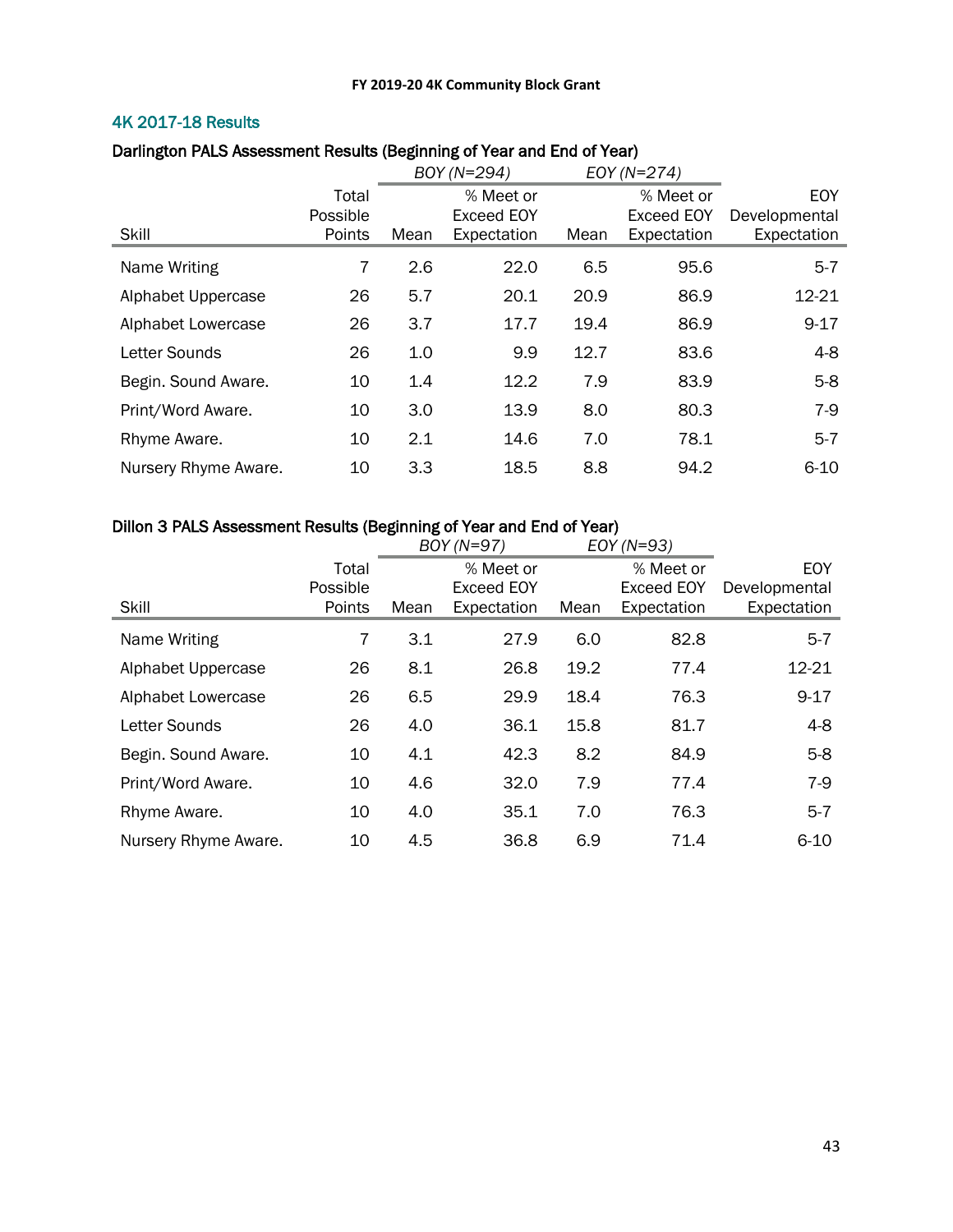|                      |                             |      | BOY (N=97)                                    | EOY (N=93) |                                        |                                            |
|----------------------|-----------------------------|------|-----------------------------------------------|------------|----------------------------------------|--------------------------------------------|
| Skill                | Total<br>Possible<br>Points | Mean | % Meet or<br><b>Exceed EOY</b><br>Expectation | Mean       | % Meet or<br>Exceed EOY<br>Expectation | <b>EOY</b><br>Developmental<br>Expectation |
| Name Writing         | 7                           | 1.8  | 14.2                                          | 6.4        | 92.4                                   | $5 - 7$                                    |
| Alphabet Uppercase   | 26                          | 3.1  | 10.0                                          | 21.1       | 87.3                                   | 12-21                                      |
| Alphabet Lowercase   | 26                          | 2.2  | 9.2                                           | 19.9       | 89.0                                   | $9 - 17$                                   |
| Letter Sounds        | 26                          | 0.8  | 4.2                                           | 15.5       | 90.7                                   | $4 - 8$                                    |
| Begin. Sound Aware.  | 10                          | 1.6  | 16.8                                          | 7.2        | 81.4                                   | $5-8$                                      |
| Print/Word Aware.    | 10                          | 2.7  | 10.8                                          | 7.3        | 64.6                                   | $7-9$                                      |
| Rhyme Aware.         | 10                          | 2.5  | 17.4                                          | 7.1        | 80.5                                   | $5 - 7$                                    |
| Nursery Rhyme Aware. | 10                          | 3.5  | 29.2                                          | 8.7        | 94.9                                   | $6 - 10$                                   |

# Dillon 4 PALS Assessment Results (Beginning of Year and End of Year)

# Florence 1 PALS Assessment Results (Beginning of Year and End of Year)

|                      |          | BOY (N=364) |                   | EOY (N=330) |             |               |
|----------------------|----------|-------------|-------------------|-------------|-------------|---------------|
|                      | Total    |             | % Meet or         |             | % Meet or   | <b>EOY</b>    |
|                      | Possible |             | <b>Exceed EOY</b> |             | Exceed EOY  | Developmental |
| Skill                | Points   | Mean        | Expectation       | Mean        | Expectation | Expectation   |
| Name Writing         | 7        | 2.6         | 22.0              | 6.4         | 91.3        | $5 - 7$       |
| Alphabet Uppercase   | 26       | 7.4         | 29.4              | 21.3        | 87.3        | 12-21         |
| Alphabet Lowercase   | 26       | 5.8         | 27.9              | 20.1        | 89.1        | $9 - 17$      |
| Letter Sounds        | 26       | 1.7         | 13.8              | 16.1        | 92.7        | $4-8$         |
| Begin. Sound Aware.  | 10       | 2.0         | 19.9              | 8.8         | 93.6        | $5-8$         |
| Print/Word Aware.    | 10       | 3.2         | 13.4              | 8.5         | 90.0        | $7-9$         |
| Rhyme Aware.         | 10       | 2.5         | 20.8              | 7.6         | 83.6        | $5 - 7$       |
| Nursery Rhyme Aware. | 10       | 3.7         | 25.3              | 8.2         | 90.3        | $6 - 10$      |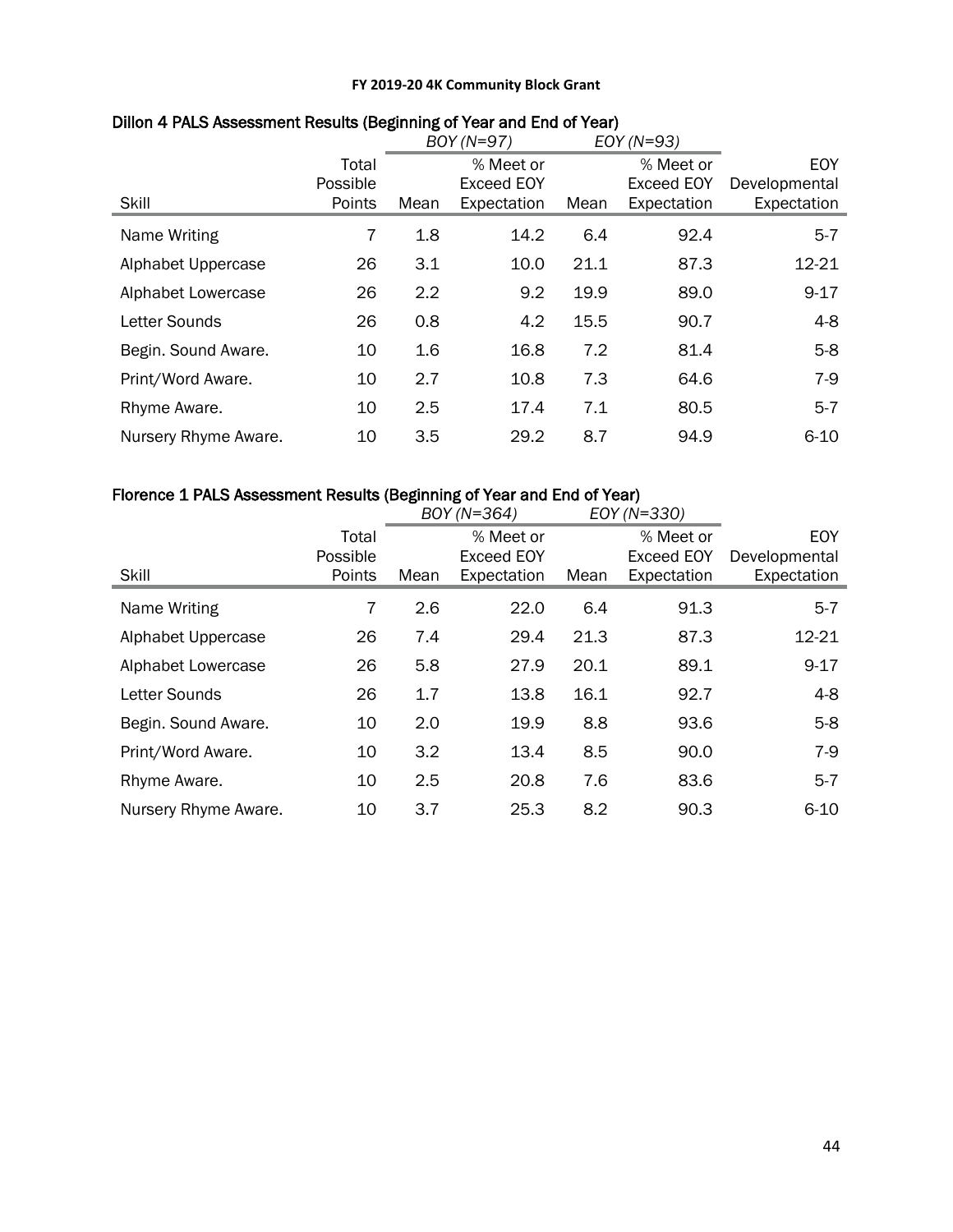|                           |                   |      | BOY (N=55)                     | $EOY(N=53)$ |                         |                             |
|---------------------------|-------------------|------|--------------------------------|-------------|-------------------------|-----------------------------|
|                           | Total<br>Possible |      | % Meet or<br><b>Exceed EOY</b> |             | % Meet or<br>Exceed EOY | <b>EOY</b><br>Developmental |
| Skill                     | Points            | Mean | Expectation                    | Mean        | Expectation             | Expectation                 |
| Name Writing              | 7                 | 2.5  | 21.9                           | 5.8         | 83.0                    | $5 - 7$                     |
| Alphabet Uppercase        | 26                | 7.1  | 27.3                           | 16.4        | 69.8                    | 12-21                       |
| <b>Alphabet Lowercase</b> | 26                | 3.4  | 16.7                           | 14.3        | 66.0                    | $9 - 17$                    |
| <b>Letter Sounds</b>      | 26                | 1.3  | 10.6                           | 10.6        | 78.0                    | $4 - 8$                     |
| Begin. Sound Aware.       | 10                | 2.8  | 27.3                           | 9.2         | 94.3                    | $5-8$                       |
| Print/Word Aware.         | 10                | 4.1  | 14.6                           | 7.6         | 79.2                    | $7-9$                       |
| Rhyme Aware.              | 10                | 2.7  | 26.1                           | 6.2         | 66.0                    | $5 - 7$                     |
| Nursery Rhyme Aware.      | 10                | 4.4  | 40.7                           | 8.1         | 81.1                    | $6 - 10$                    |

# Florence 2 PALS Assessment Results (Beginning of Year and End of Year)

# Florence 3 IGDIs Assessment Results (Beginning of Year and End of Year)

|                          | BOY (N=98) |             |       | EOY (N=92)  |
|--------------------------|------------|-------------|-------|-------------|
|                          | Scale      | % Cut Range | Scale | % Cut Range |
| Skill                    | Mean       | or Tier 1   | Mean  | or Tier 1   |
| <b>Picture Naming</b>    | 47.0       | 67.4        | 50.5  | 94.6        |
| Rhyming                  | 41.9       | 25.5        | 49.5  | 67.4        |
| Sound Identification     | 45.1       | 34.7        | 53.8  | 85.9        |
| Which One Doesn't Belong | 45.0       | 38.7        | 51.0  | 85.9        |

# Florence 4 IGDIs Assessment Results (Beginning of Year and End of Year)

|                          | $BOY(N=31)$ |             |       | $EOY(N=27)$ |
|--------------------------|-------------|-------------|-------|-------------|
|                          | Scale       | % Cut Range | Scale | % Cut Range |
| Skill                    | Mean        | or Tier 1   | Mean  | or Tier 1   |
| <b>Picture Naming</b>    | 46.5        | 51.7        | 50.4  | 92.6        |
| Rhyming                  | 44.3        | 33.3        | 48.1  | 66.7        |
| Sound Identification     | 45.2        | 16.7        | 53.0  | 88.9        |
| Which One Doesn't Belong | 46.6        | 59.1        | 51.3  | 100.0       |

# Marion GOLD Assessment Results (Beginning of Year and End of Year)

|          |       | BOY (N=162)      |       | $EOY (N=155)$    |
|----------|-------|------------------|-------|------------------|
|          | Scale | % Meet or Exceed | Scale | % Meet or Exceed |
| Skill    | Mean  | (National Norm)  | Mean  | (National Norm)  |
| Language | 339.3 |                  | 495.1 | 18.1             |
| Literacy | 497.4 | 40.1             | 694.6 | 89.0             |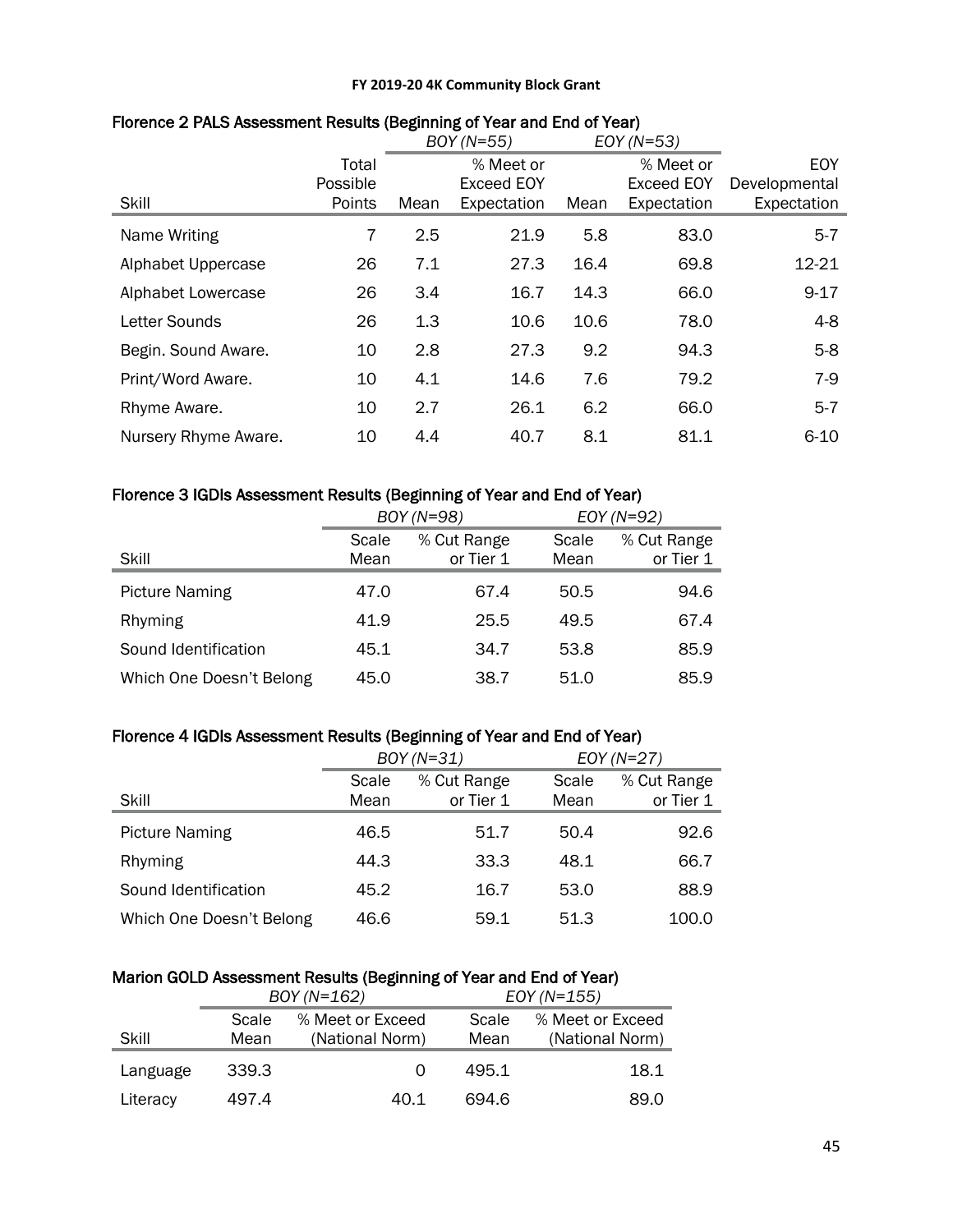# District Reported Outputs: Pee Dee Consortium

These data represent the approved strategies and assessments that guided grantee initiatives. The data points below, related to professional development and teacher/parent-child interaction measures, can be used to examine progress towards grantee goals and outcomes for their CBG.

# Number of Professional Development Activities Completed and Attendees

| <b>Professional Development</b> | Participants |
|---------------------------------|--------------|
| Sessions/Activities Completed   | Attended     |
| 108                             | 1,115        |

Number of Schools, Classrooms, and Students Influenced by Professional Development

| <b>Schools</b> | Classrooms | Students |
|----------------|------------|----------|
| 29             | 113        | 1.808    |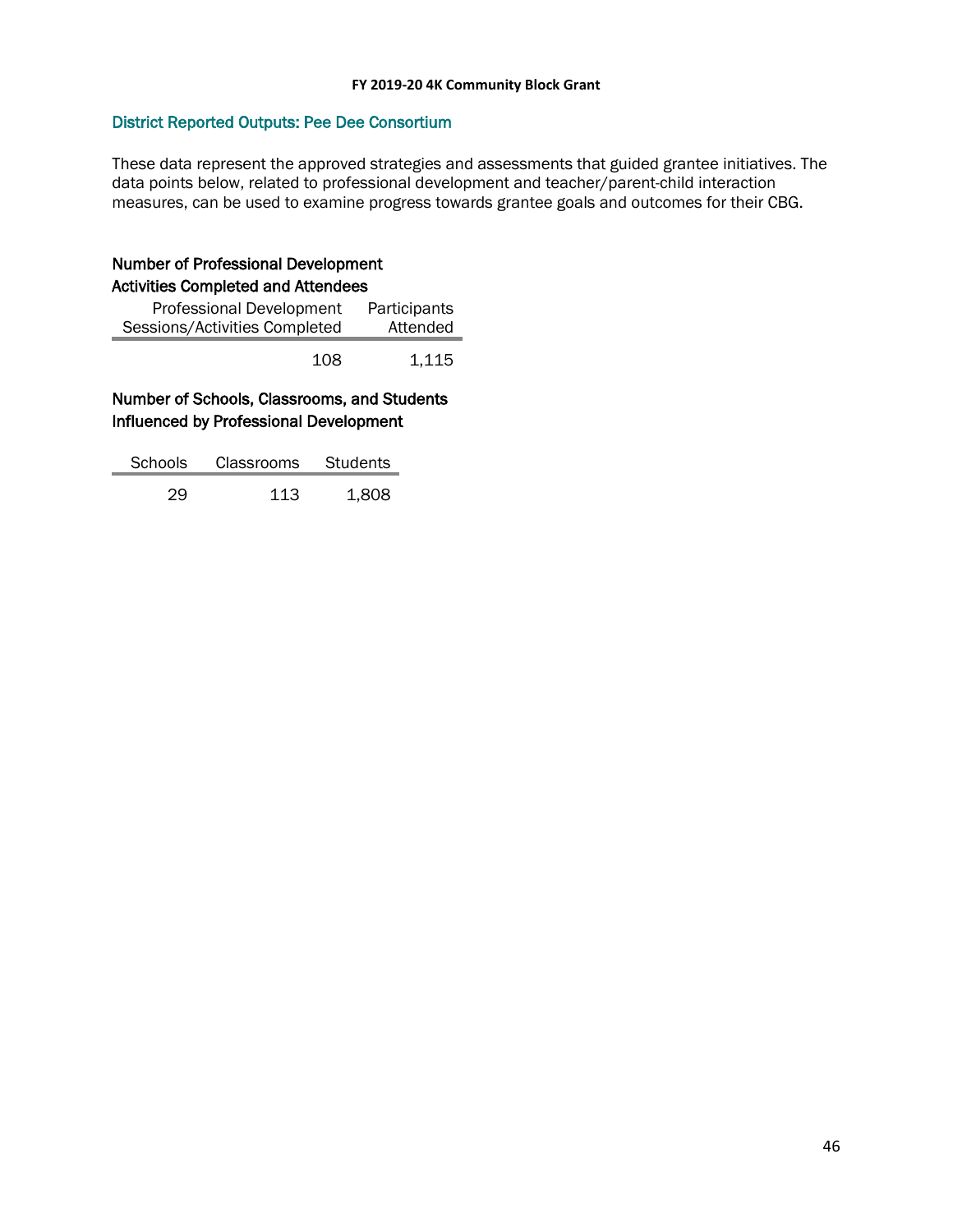# Teacher-Child Interaction Measure: Pee Dee Consortium

| <b>TUGUITING I TIGHTING UDSULVATION I TUUL (TT UT ) TIUSUNG</b> |      |          |      |           |      |                   |      |            |
|-----------------------------------------------------------------|------|----------|------|-----------|------|-------------------|------|------------|
| Kev                                                             |      | Red      |      |           |      | Effective         |      |            |
| Practices                                                       |      | Flags    |      | Incidents |      | <b>Strategies</b> |      |            |
| (Average)                                                       |      | (Number) |      | (Number)  |      | (Number)          |      | Number of  |
| Pre                                                             | Post | Pre      | Post | Pre       | Post | Pre               | Post | Classrooms |
| 77%                                                             | 83%  | 124      | 57   | 65        | 21   | 32.               | 21   | 113        |

# Teaching Pyramid Observation Tool (TPOT) Results

# Number of Schools, Classrooms, and Students Influenced by TPOT

| Schools | <b>Classrooms</b> | Students |
|---------|-------------------|----------|
| 29      | 113               | 1.808    |

# District Reported Outcomes

The Pee Dee Consortium outlined four main goals in their grant proposal related to teacher practices, professional development, student behavior, and student outcomes.

# Goal 1: Intentional teaching of social-emotional skills using Pyramid model practices and the quality of teacher/child interactions will be evident on the TPOT with improvements in this area from Fall to Spring by at least 10%.

Intentional Teaching: TPOT Summary reports from each district were analyzed to find the average scores from TPOTs on the Key Practice Items  $8 - 11$ , which measures the teacher's intentional teaching of social skills. The average of Pre to Post growth in scores for the districts were as follows: Florence  $1 = 24.5\%$ , Florence 2 = 11.75%, Florence 3 = 1.68%, Dillon 3 = 21.5%, Dillon 4 = 15.3%, Marion = 27.9%, Darlington = 86.7%.

- This was Year 1 of the project for Darlington School District, which showed greatest improvement. Of the 8 participating school districts, one district (Florence 4) with 1 classroom did not have a Spring TPOT. (The Fall scores for that classroom were high with a score of 92). Head Start data on the Key Practices 8 – 11 indicated an average improvement of 25.3%.
- Data indicated that there was a positive correlation between the scores and the amount of professional development for teachers on the targeted topics related to the Key Practices of intentional teaching social emotional skills. Darlington teachers had more hours of teacher training than other districts. Florence 1 had more on-going coaching/technical assistance with weekly goals.

Quality of teacher/child interactions: TPOT Key Practice 3 specifically evaluates Teacher-Child Interactions. An analysis of the pre and post data on Key Practice 3 indicated that all districts scored high with all but two making improvements, and those two scored the same on pre and post TPOT. The average pre and post scores for each program were as follows: Florence  $1 = 86$  pre, 90 post, FI  $2 = 93$ pre, 93 post, Florence 3 = 86 pre, 86 post, Dillon 3= 93 pre, 94 post, Dillon 4= 80 pre, 84 post, Marion=85 pre, 95 post, Darlington=77 pre. 85 post, Head Start= 89 pre, 90 post.

 While the improvement on this Key Practice measuring Teacher-Child Interactions was overall less than 10%, this is an area of strength of the majority of teachers, with the scores starting out higher than average, pre scores ranging from 80 to 93 and post scores from 84 to 94.